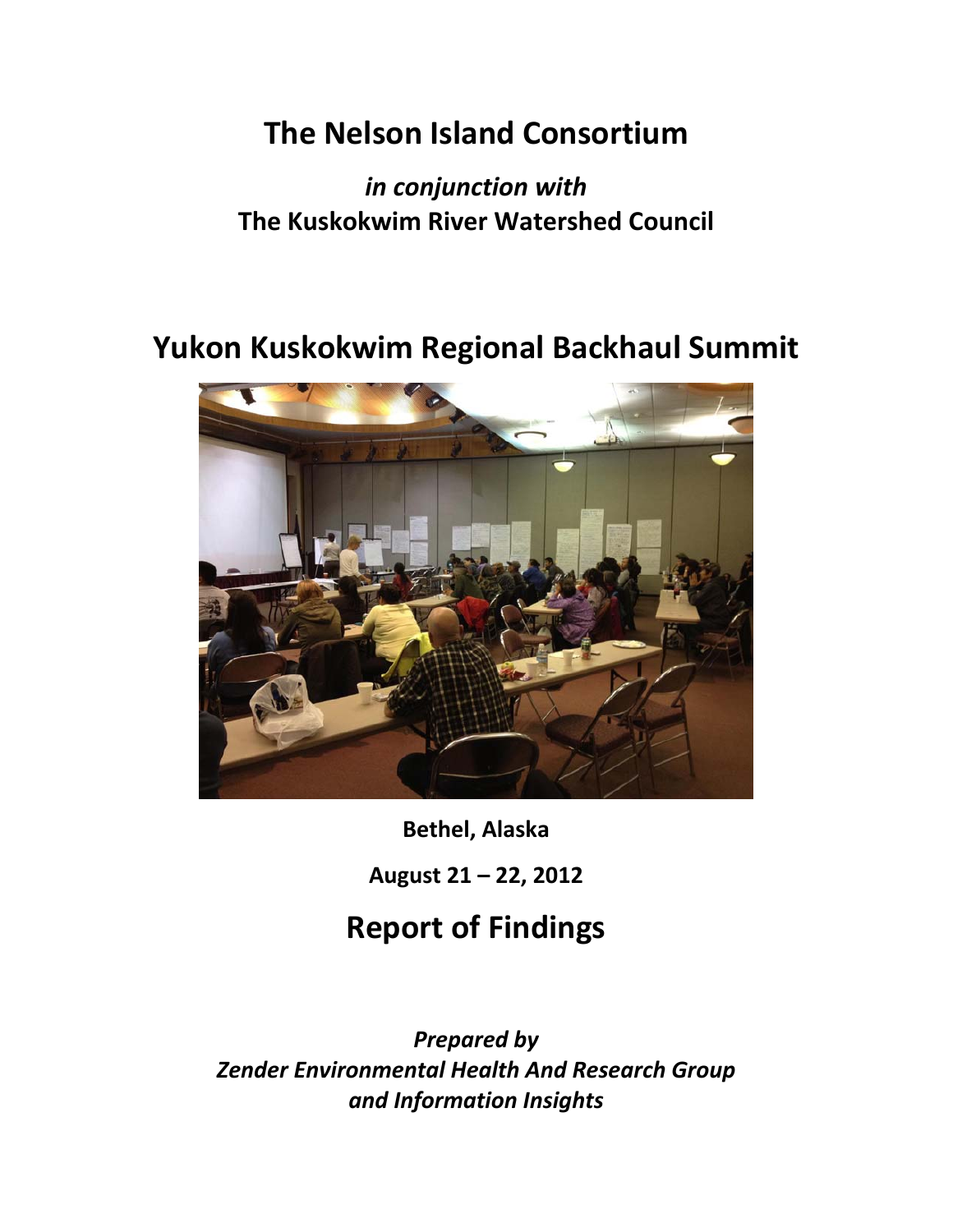# **The Nelson Island Consortium**

## *in conjunction with* **The Kuskokwim River Watershed Council**

# **Yukon Kuskokwim Regional Backhaul Summit**

**Bethel, Alaska**

### **August 21 – 22, 2012**

# **Report of Findings**

### *Summit Responsible Parties*

**Summit Coordinator:** Valerie Wiseman (NIC)

**Summit Coordinating Committee:** Jimmy Inakak (NIC), Josh Alirkar(NIC), Walter Paul(NIC), Pauly Andy(NIC), Valerie Wiseman(NIC), Simone Sebalo (Zender Environmental) **Summit Agenda Committee:** Valerie Wiseman, Simone Sebalo, John Oscar (KWRC), Lynn Zender (Zender Environmental)

**Summit Logistics Support:** Martin Kelly (KWRC), John Oscar, Valerie Wiseman

**Translators:** Charlie Charlie and John Active

**Lead Facilitators:** Brenda Holden (Information Insights), Jessica Holden (Information Insights), **Co‐Facilitators (Group Breakouts):** Lynn Zender, Emily Kloc (Zender Environmental), John Oscar, Anahma Shannon (Kawerak)

### *Summit Funding*

**USEPA‐‐Nelson Island Consortium (NIC) Special IGAP Grant** (Airfare, Lodging for Participants, Summit Planning, Supplies, and Information Insight Facilitation & Report Compilation) **USEPA—Kuskokwim River Watershed Council Brownfield Response Grant** (Translators, Food, other Supplies, KWRC Facilitation).

**USDA – Zender Environmental Solid Waste Management Assistance Grant** *(Zender Facilitation & Report Compilation & Writing)*

## **Prepared by Zender Environmental Health And Research Group\* and Information Insights**

## **October 2012**

*\*This material is based upon work supported under a grant by the USDA, Rural Development, Rural Utilities Services. Any opinions, findings, and conclusions or recommendations expressed in this material are solely the responsibility of the authors and do not necessarily represent the official views of the Utilities Programs.*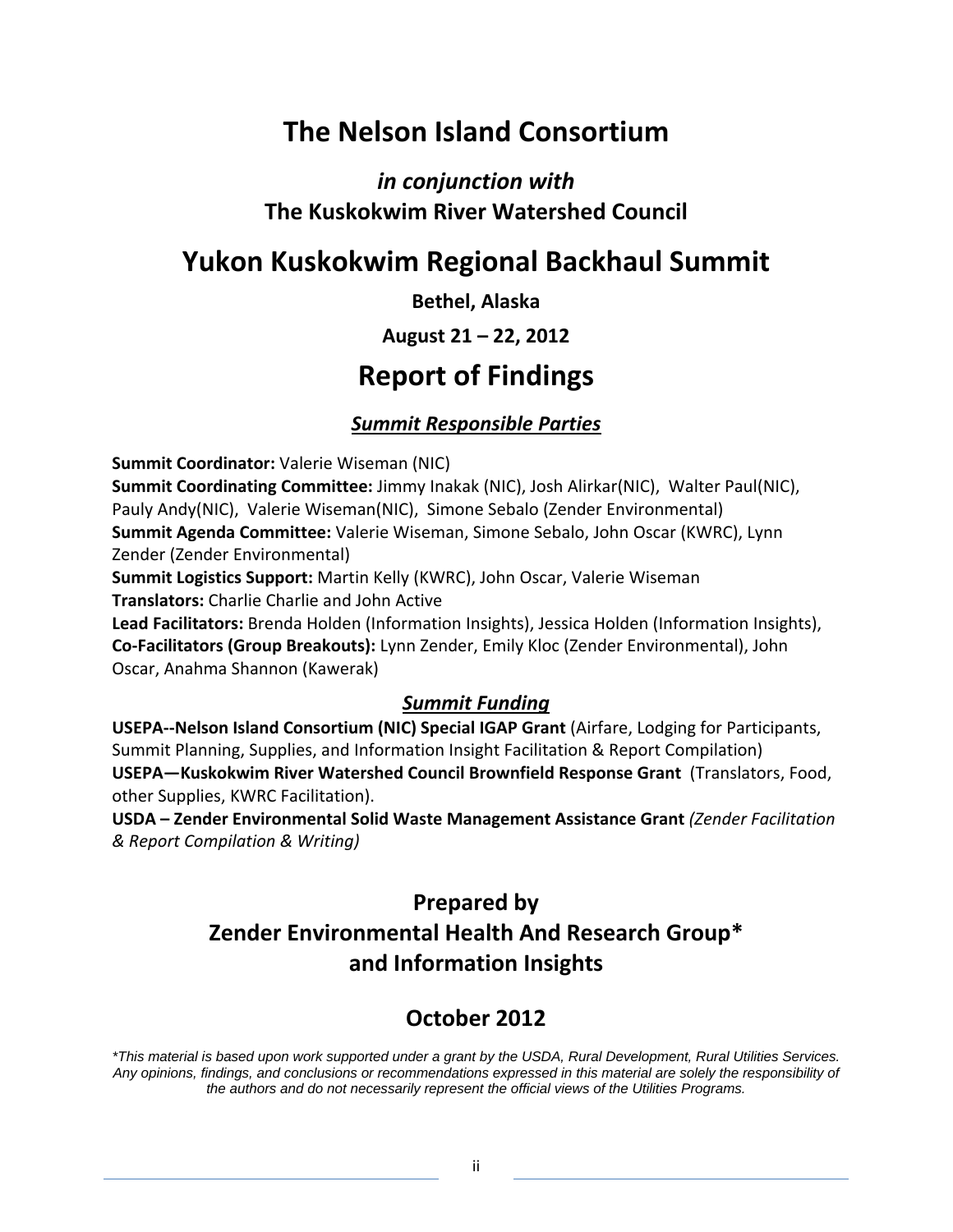| Bethel Recycling Center Status and It's Potential as a Regional Hub 1<br>$\mathbf{2}$                                                                                                                                                                                                                                                            |
|--------------------------------------------------------------------------------------------------------------------------------------------------------------------------------------------------------------------------------------------------------------------------------------------------------------------------------------------------|
| 3                                                                                                                                                                                                                                                                                                                                                |
| The Capacity and Willingness of Donlin Gold to Finance Backhaul Efforts  2<br>4                                                                                                                                                                                                                                                                  |
| 5.                                                                                                                                                                                                                                                                                                                                               |
| 6                                                                                                                                                                                                                                                                                                                                                |
| 7<br>7.1 Which gaps in community readiness and capacity should we focus on first?  12                                                                                                                                                                                                                                                            |
| 8                                                                                                                                                                                                                                                                                                                                                |
| 9<br>9.2 Solutions to Strengthening Relationships Between IGAP Workers & Community  17<br>9.3 Solutions to Funding, Grant Writing, and Grant Management Challenges  18<br>9.4.1 Understanding Waste and Packaging: What needs to be removed and, and understanding<br>9.4.2 Solutions to Understanding Transporter Logistics and Requirements 20 |
|                                                                                                                                                                                                                                                                                                                                                  |
| 11 Orut'samiut Tribe and Kuskokwim River Watershed Council as Coordinating Entities 22                                                                                                                                                                                                                                                           |
| 12 Discussion on the Three Primary Coordination & Backhaul Routing Approaches 23                                                                                                                                                                                                                                                                 |
|                                                                                                                                                                                                                                                                                                                                                  |
|                                                                                                                                                                                                                                                                                                                                                  |
|                                                                                                                                                                                                                                                                                                                                                  |
|                                                                                                                                                                                                                                                                                                                                                  |
| Appendix B: 1 <sup>st</sup> Day Flip Chart Notes by Group -- Identifying Challenges to Backhaul  36                                                                                                                                                                                                                                              |
| Appendix C: Group Discussion Notes Day 2- Developing Solutions to Priority Challenges 43                                                                                                                                                                                                                                                         |

## **Contents**

<u> 1980 - Johann Barn, mars ann an t-Amhain Aonaich an t-Aonaich an t-Aonaich ann an t-Aonaich an t-Aonaich ann </u>

<u> 1980 - Johann Barbara, martxa alemaniar a</u>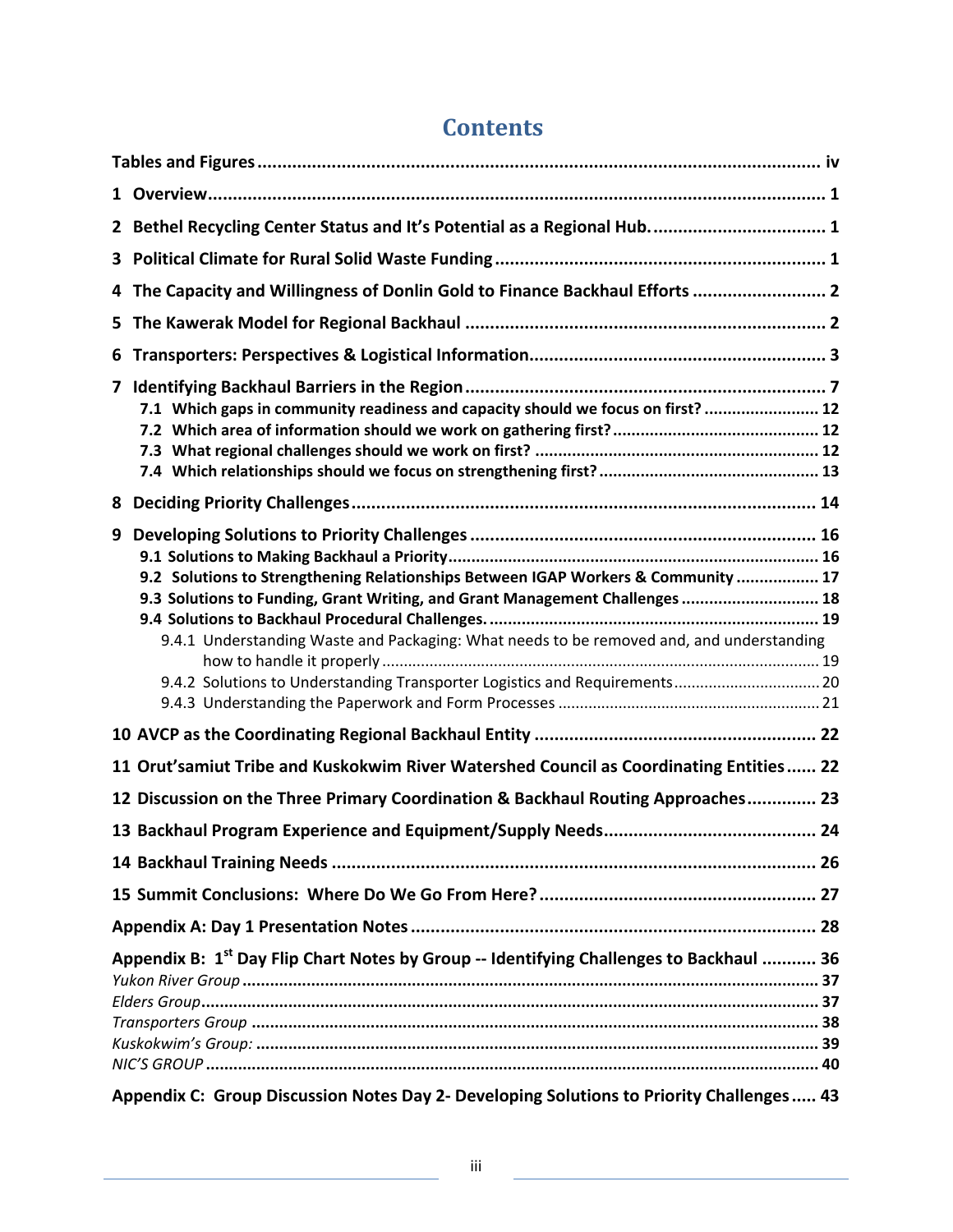# **Tables and Figures**

| Table 6.1         | Transporter Panel Service Area, Packaging Requirements, Willingness to Backhaul, and                                                                                                  |
|-------------------|---------------------------------------------------------------------------------------------------------------------------------------------------------------------------------------|
| Table7.1          |                                                                                                                                                                                       |
| Table 8.1         | Which gaps in community readiness and capacity should we focus on first? (choose two)                                                                                                 |
| Table 8.2         | Which area of information should we work on gathering first? (choose two)  15                                                                                                         |
| Table 8.3         | What regional challenges should we work on first? (choose two) 15                                                                                                                     |
| Table 8.4         | Which relationships should we focus on strengthening first? (choose two)  15                                                                                                          |
| Table 8.5         | Which two of these challenges should we work on this afternoon? 15                                                                                                                    |
| <b>Table 12.1</b> | Backhaul in the Bethel Region: Pros and Cons of the three Main Coordination & Logistical                                                                                              |
|                   | Figure 13.1 Percent of villages that have backhauled in the past three years, by waste type.  24                                                                                      |
|                   | Figure 13.2 Connex (i.e. shipping container) Needs for the Bethel Region Villages as Self-Identified by                                                                               |
|                   | Figure 13.3 Shipping Tote Needs for Battery Backhaul in the Bethel Region Villages as Self-Identified                                                                                 |
|                   | Figure 13.4 Percent of villages with minimum equipment needed to bring batteries and e-wastes from<br>their staging areas to their airports/barge ports as self-identified by Village |
|                   | Figure 14.1 Backhaul Training needs for the Bethel Region as self-identified by Summit participants. 26                                                                               |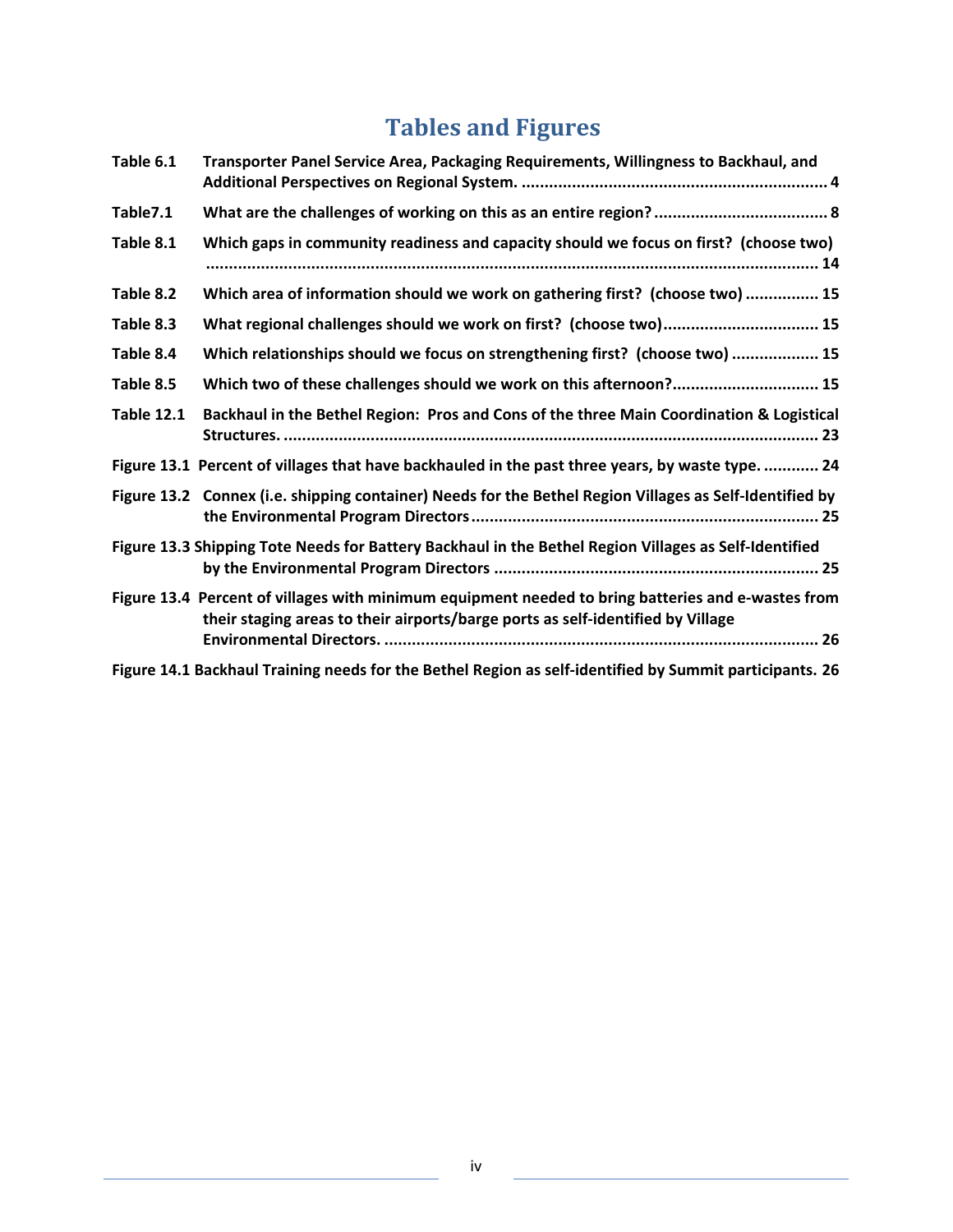

A Transporter Panel presented after lunch on the first day.



v The Elder Breakout Group met in the Library and was facilitated (in Yup'ik) by John Oscar, KWRC Director.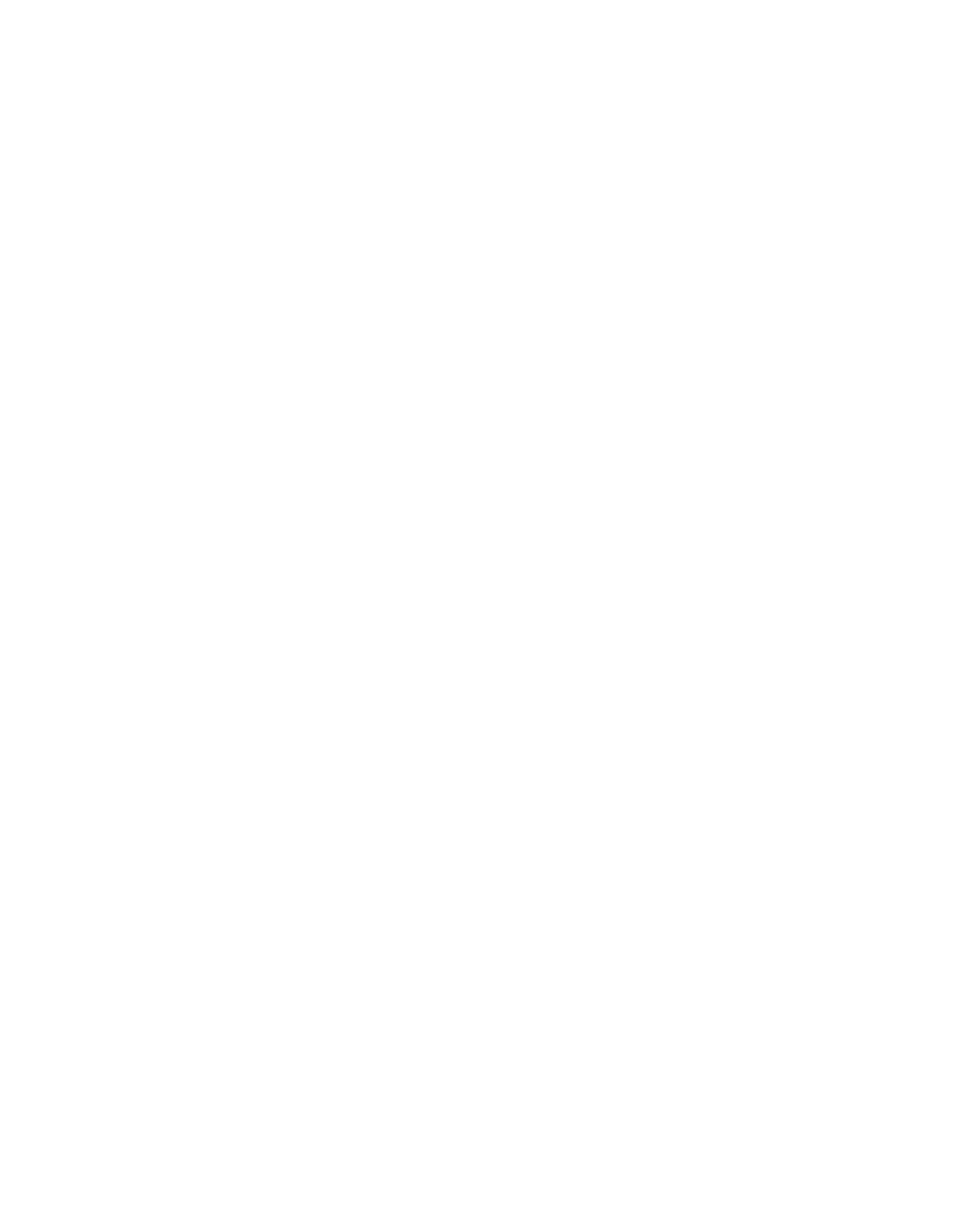### **List of Attending Villages**

- 1. Akiachak
- 2. Akiak
- 3. Aniak
- 4. Atmautluak
- 5. Bethel
- 6. Chefornak
- 7. Grayling
- 8. Hooper Bay
- 9. Kasigluk
- 10. Kipnuk
- 11. Kwethluk
- 12. Marshall
- 13. Napakiak
- 14. Newtok
- 15. Nightmute
- 16. Pilot Station
- 17. Sleetmute
- 18. Toksook Bay
- 19. Tuluksak
- 20. Tununak
- 21. Umkumiut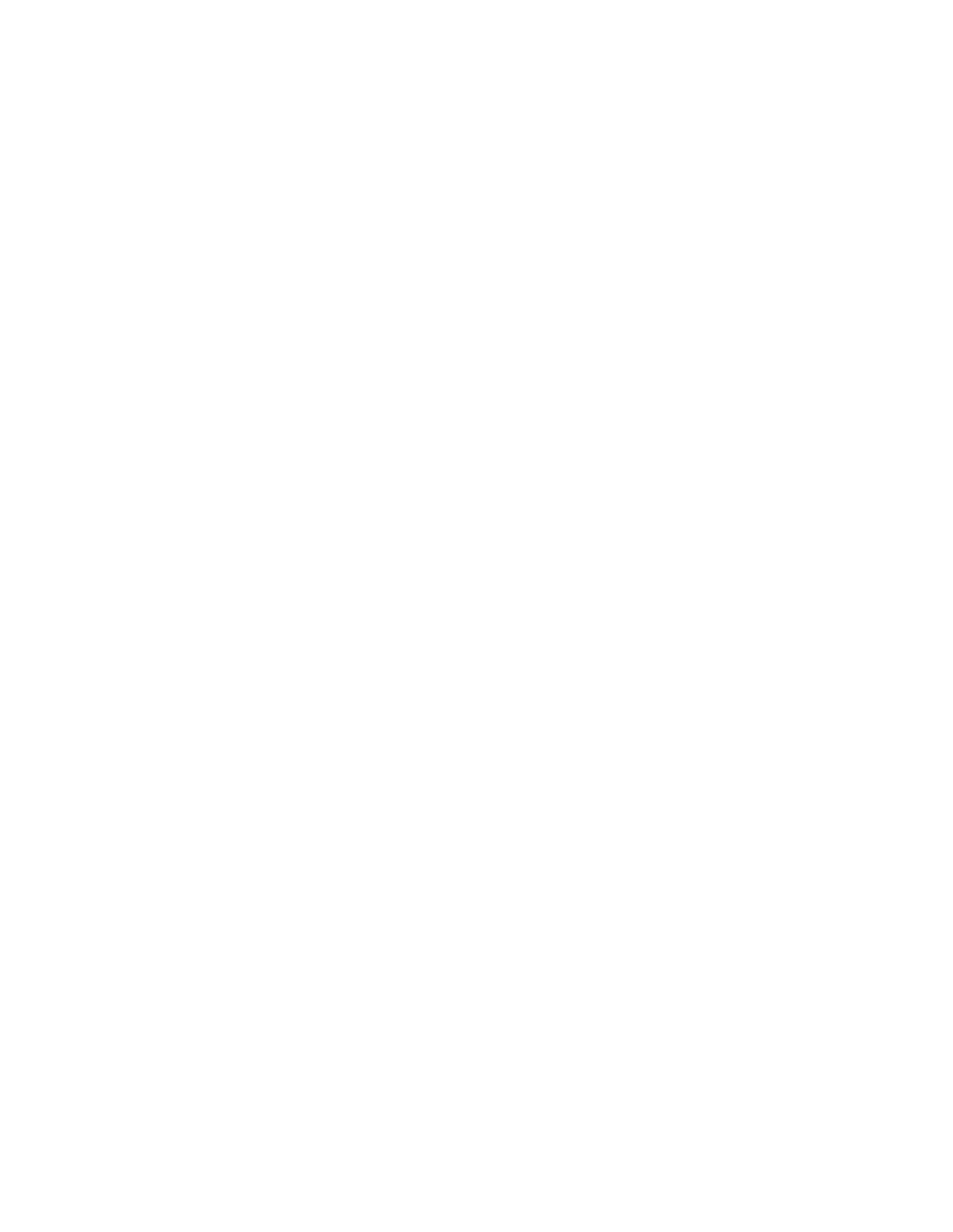## **1 Overview**

Fifty-nine participants from twenty-one Yukon-Kuskokwim Delta communities gathered in Bethel on August 21 and 22, 2012 for a Regional Backhaul Summit sponsored by the Nelson Island Consortium and the Kuskokwim Watershed Council. Zender Environmental Health Group provided technical assistance & co‐facilitation. Planners hired Information Insights to provide objective third party facilitation and assist in Summit procedural design. Yup'ik translation for English‐Only presenters was provided throughout the Summit.

On the first morning, Summit participants heard presentations from the City of Bethel staff, City Council & Donlin Gold concerning the status of the Bethel Recycling Center, the issues related to using the Center as a regional Backhaul Hub, and the potential for Donlin Gold to finance regional backhaul. Next, the Kawerak Regional Backhaul Program Coordinator provided participants with an overview of how their program works, and the primary keys to their success. After lunch, a panel of representatives from plane and barge transportation companies provided information about their backhaul requirements and capacities, as well as their willingness to work with communities.

Following these presentations, group discussions began and continued through to the following afternoon. The discussions were facilitated and consensus technology via small electronic voting machines was used to assist in prioritizing issues and enumerating backhaul program needs.

This report chronicles the Summit sessions in the order they occurred and summarizes Summit findings.

## **2 Bethel Recycling Center Status and Its Potential as a Regional Hub.**

Dave Stovner, former manager of the City of Bethel Recycling Center (the Center), provided an overview of the Center's operation. It closed about one year ago primarily because the Center cost the City money to operate, and its continued operation was not a political priority. Prior to its closure the City had been running it for about five years. To obtain better recycling prices in Seattle, they had obtained a commercial‐size baler. These full‐size bales (5 ft by 4 ft by 2.5 ft) weigh about 1,200 pounds so that they also purchased a skid steer to move the bales and several shipping connexes. All of the equipment was funded by the Denali Commission.

The amount of material processed was substantial—particularly cardboard. In the last year of operation, 180,000 pounds of cardboard was transported in thirteen containers. Each container cost \$1,800 for the City to ship. While cardboard especially reduced the wastestream going to the landfill, and landfill life is a concern, the financial burden was high. The only recyclable that made money was aluminum cans. A number of villages would send some recyclables to their Center, and the City would be stuck with them, without any compensation. The City is concerned about the financial burden of formally or informally serving as a hub, as well as the additional liability burden. Presentation notes and the Question and Answer ("Q & A") followup are included in Appendix A.

## **3 Political Climate for Rural Solid Waste Funding**

Mary Sattler, formerly a legislative aide representing Bethel, spoke at first about the political climate for obtaining funding to develop backhaul or a regional hub. It was her opinion that funds to rural Alaska in general are drying up, and they are unlikely to increase anytime soon, given current politics and priorities. Her advice was to write in bullet points exactly what was needed and to really lobby hard to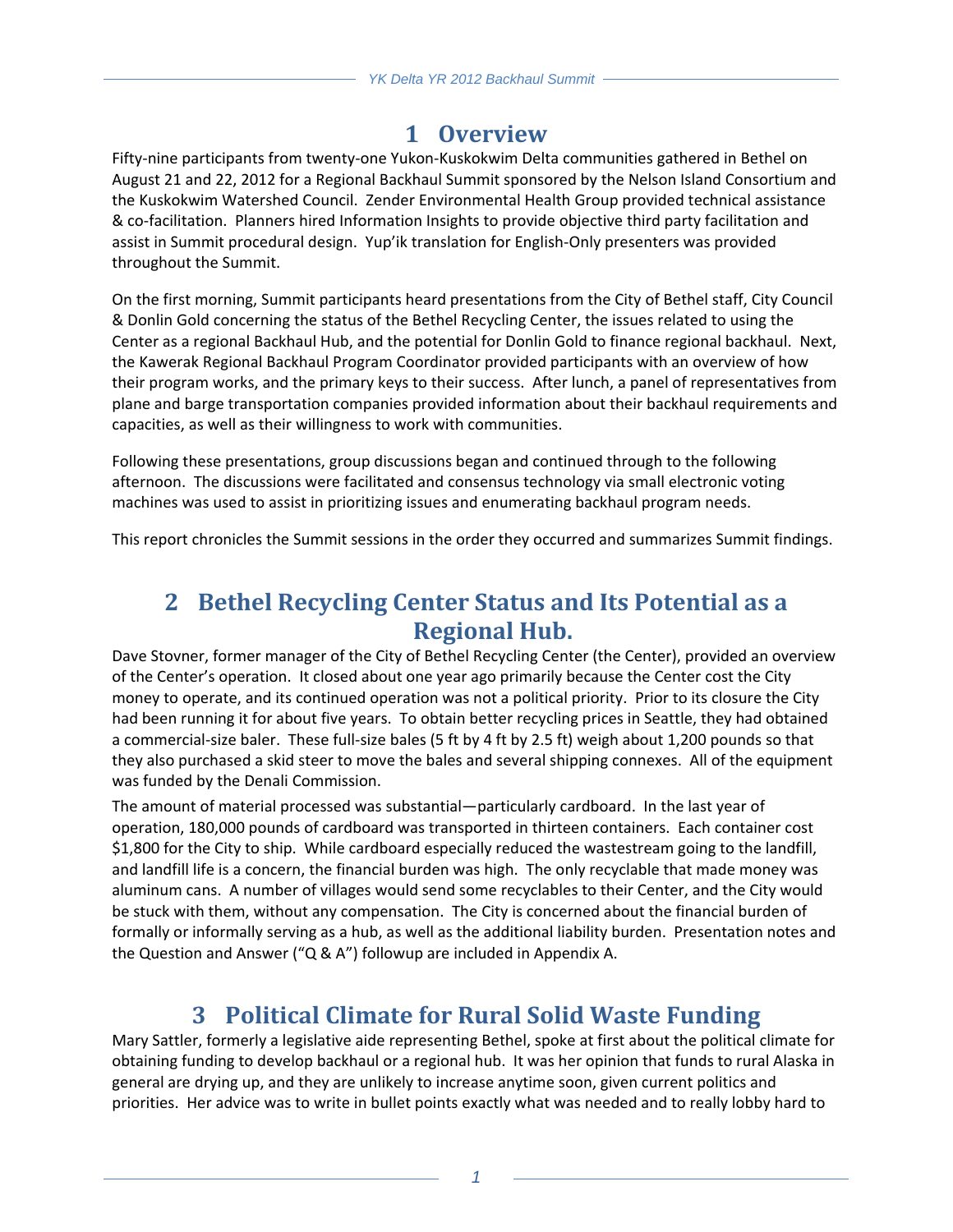make waste management a priority. She also believed that working more with the State of Alaska Department of Environmental Conservation and U.S. Environmental Protection Agency would help. She echoed Dave Stovner's comments related to difficulty for the City in paying for solid waste services to rural villages when they cannot stay "in the black" for their own waste materials. The City Council wants the private sector to contribute to this effort to make it financially worthwhile. They are also facing a number of other pressing environmental concerns, such as honeybucket disposal and waste litter on the tundra. Ms. Sattler also mentioned that the legislature and other entities need to be informed by rural communities of how things "work" in rural Alaska. The cost of living is high, and entities shouldn't expect residents to do the backhaul staging, packaging, and coordination for free.

**Question:** Economic development and transportation initiatives are rising to the top of concerns for the state. How do we encourage people to take environmental issues seriously as a priority?

**Answer:** It's a matter of asking the right people. Legislators need to be asked. They need groups to approach them to ask for environmental funding. KRWC has power and NIC does too to ask for things. Sometimes it's the quantity of requests or sometimes it's the quality of the request. You should explain why the issue is so important and what it means to you.

Additional Q & A along with the full presentation notes is included in Appendix A.

## **4 The Capacity and Willingness of Donlin Gold to Finance Backhaul Efforts**

Ms. Sattler works for Donlin Gold and took time to present the company's position. Donlin Gold is paying for a planning study to design an efficient Bethel Recycling Center. She did not discuss this project, or where in the process Donlin was in selecting the winning proposal. However, she did mention two main informational points. First that Donlin Gold is very much interested and committed to helping in the backhaul effort once they start, or if they start, development. At this point however they are in only an initial exploratory phase and are having difficulty with their own waste disposal‐‐ which relies primarily on an incinerator. In about four to five years she believes they will be at a point where they can begin to offer backhaul transportation and to fund backhaul training. Presentation notes and the Q & A followup are included in Appendix A.

## **5 The Kawerak Model for Regional Backhaul**

To place participants in the right frame of reference for what a backhaul program consists of, and the challenges and issues that can be present, Anahma Saito presented on the Kawerak Backhaul Program. Kawerak operates a regional backhaul program out of Nome for the Norton Sound region. Villages send their backhaulables to the Kawerak program and she ensures that the materials are properly packaged for shipment to Anchorage or Seattle. When materials are incorrectly packaged or labeled, she will contact the village and inform them of what to do next time. She then corrects the problem and transports the materials to the correct shipper (barge or plane). She makes sure the villages receive back their totes or other supplies, and she facilitates regular teleconferences with all the villages so that they may share resources and ideas. The full presentation is online at: *http://www.nelsonislandconsortium.org/docs/kawerak.pptx* .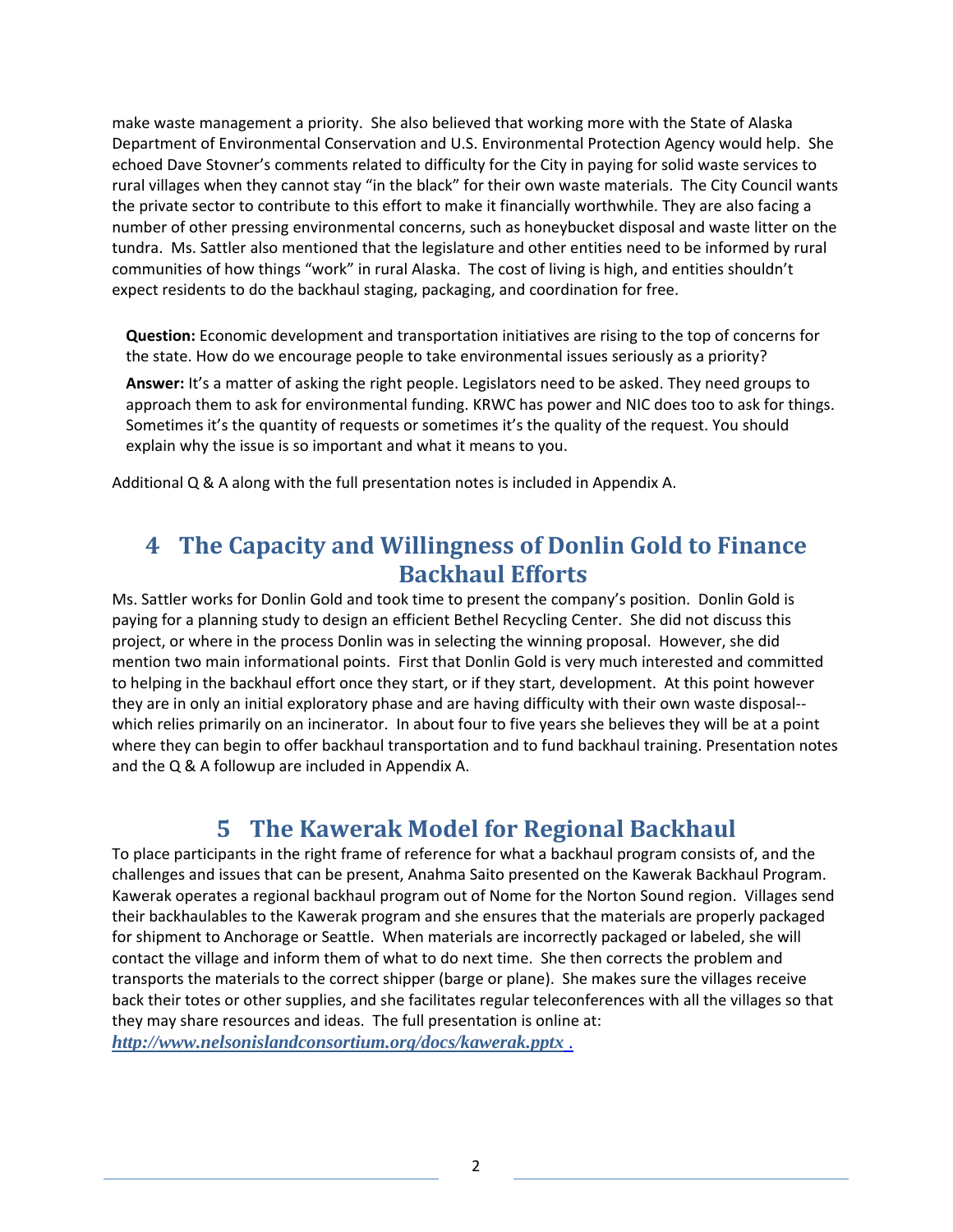## **6 Transporters: Perspectives & Logistical Information**

A panel of six statewide and regional transporters convened after lunch to provide information on their current backhauling services, requirements, and willingness and wariness on providing expanded backhaul in the future. These transporters gave their contact information for Bethel region villages to call them directly to discuss and arrange backhaul shipments. Their Contact information is at: *http://zendergroup.org/docs/backhaul\_transport.pdf*

Table 6.1 below organizes the information provided by the panel. The Alaska Logistics representative had just started working in the region, and was unable to provide details at that time. However, he encouraged participants to call and speak with him about arranging for a backhaul project. Following the panel presentation, a short Q & A session was held. Because increased knowledge on backhaul logistics was a central goal of the Summit, notes for the Q & A session follow the Table, versus being included in an Appendix.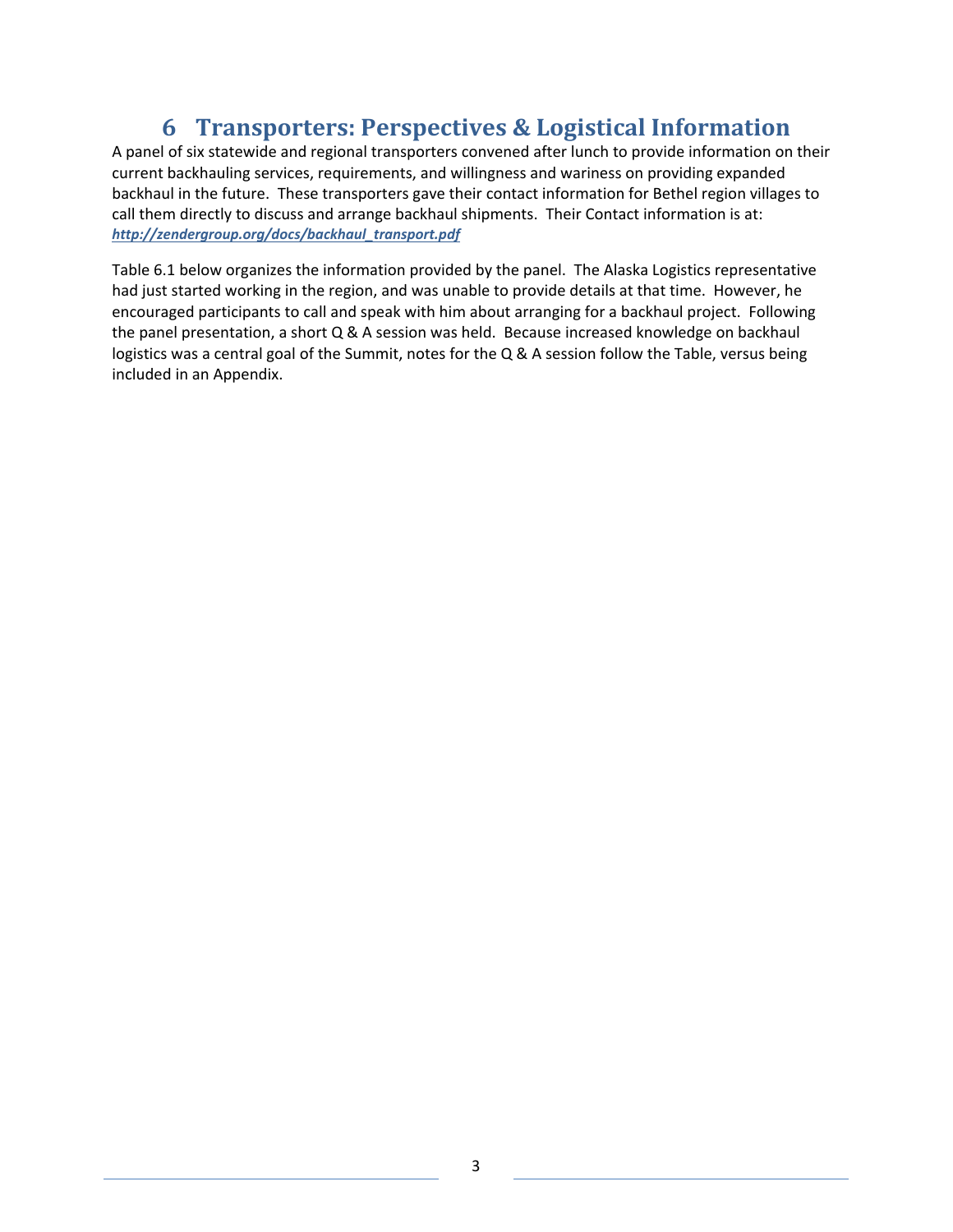| <b>Item</b>                                               | <b>ERA/Hageland</b>                                                                                                                                                                                                                                                                                                                                                                                                                                                                                                               | <b>Ryan Air</b>                                                                                                                                                                                                                                                                                                                                                                                                                                                                                                                                                                                                                            | Grant                                                                                                                                                                                                                                                                                                                                                                            | <b>Crowley</b>                                                                                                                                                                                                                                                                                                                                            | Lynden                                                                                           |
|-----------------------------------------------------------|-----------------------------------------------------------------------------------------------------------------------------------------------------------------------------------------------------------------------------------------------------------------------------------------------------------------------------------------------------------------------------------------------------------------------------------------------------------------------------------------------------------------------------------|--------------------------------------------------------------------------------------------------------------------------------------------------------------------------------------------------------------------------------------------------------------------------------------------------------------------------------------------------------------------------------------------------------------------------------------------------------------------------------------------------------------------------------------------------------------------------------------------------------------------------------------------|----------------------------------------------------------------------------------------------------------------------------------------------------------------------------------------------------------------------------------------------------------------------------------------------------------------------------------------------------------------------------------|-----------------------------------------------------------------------------------------------------------------------------------------------------------------------------------------------------------------------------------------------------------------------------------------------------------------------------------------------------------|--------------------------------------------------------------------------------------------------|
| <b>Barge or Plane</b><br>Where they<br>serve<br>Packaging | Plane<br>Akiachak, Akiak, Aniak,<br>Atmautluak, Bethel,<br>Chefornak, Chevak,<br>Chuathbaluk, Crooked<br>Creek, Eek, Holy Cross,<br>Hooper Bay, Kalskag,<br>Kasigluk, Kipnuk,<br>Kongiganak, Kwethluk,<br>Kwigillingok, Marshall,<br>Mekoryuk, Mountain<br>Village, Newtok, Nightmute,<br>Nunam Iqua, Nunapitchuk,<br>Pilot Station, Quinhagak,<br>Red Devil, Russian Mission,<br>Saint Mary's, Stony River,<br>Toksook Bay, Tuluksak,<br>Tuntutuliak, Tununak<br>3-4 times each village per<br>day.<br>• Package hazmat properly | Plane<br>Akiachak, Akiak, Aniak,<br>Atmautluak, Bethel, Chefornak,<br>Chevak, Chuathbaluk, Crooked<br>Creek, Eek, Holy Cross, Hooper<br>Bay, Kalskag, Kasigluk, Kipnuk,<br>Kongiganak, Kwethluk, Kwigillingok,<br>Marshall, Mekoryuk, Mountain<br>Village, Napakiak, Napaskiak,<br>Newtok, Nightmute, Nunam Iqua,<br>Nunapitchuk, Pilot Station,<br>Quinhagak, Red Devil, Russian<br>Mission, Saint Mary's, Stony River,<br>Toksook Bay, Tuluksak, Tuntutuliak,<br>Tununak<br>Ryan Air contracts with Everts.<br>Ryan flies to villages, then can<br>transfer to Everts which flies to<br>Anchorage.<br>" They are freight only. Different | Plane<br>Akiachak, Akiak,<br>Atmautluak,<br>Bethel,<br>Chefornak,<br>Chevak, Eek,<br>Hooper Bay,<br>Kasigluk, Kipunk,<br>Kongiganak,<br>Kwethluk,<br>Kwigillingok,<br>Marshall,<br>Mekoryuk,<br>Napakiak,<br>Napaskiak,<br>Nunam Iqua,<br>Newtok,<br>Nightmute,<br>Nunapitchuk,<br>Quinhagak,<br>Tooksok Bay,<br>Tuluksak,<br>Tuntutuliak,<br>Tununak<br>$\blacksquare$ They are | <b>Barge</b><br>o Operate all along Arctic<br>Coast, Kotzebue Sound,<br>Norton Sound<br>o Nenana River<br>o Yukon/Kuskokwim Rivers<br>o Each year individual<br>villages should call<br>Brandon Leary, Director<br>of Terminal Operations, at<br>907-543-2421, for the<br>updated schedule and<br>whether they are on it.<br>" No additional requirements | Plane, Barge, Truck<br>Call Lynden for<br>updated schedule<br>at 907-543-1919<br>Paperwork needs |
| requirements                                              | and label, label, label<br>■ We want to help, but we<br>are not recyclers. We are<br>the transporters. We                                                                                                                                                                                                                                                                                                                                                                                                                         | regulations for freight than for<br>passenger.<br>■ We can take a lot more hazmat<br><b>Shipper's risk – the regulations</b>                                                                                                                                                                                                                                                                                                                                                                                                                                                                                                               | passenger only<br>aircraft.<br><b>Different</b><br>regulations                                                                                                                                                                                                                                                                                                                   | over federal requirements                                                                                                                                                                                                                                                                                                                                 | to be done<br>properly<br>Need to package<br>according to DOT                                    |

#### Table 6.1 Transporter Panel Service Area, Packaging Requirements, Willingness to Backhaul, and Additional Perspectives on Regional System.

<u> 1989 - Johann Barn, mars eta bainar eta industrial eta baina eta baina eta baina eta baina eta baina eta bain</u>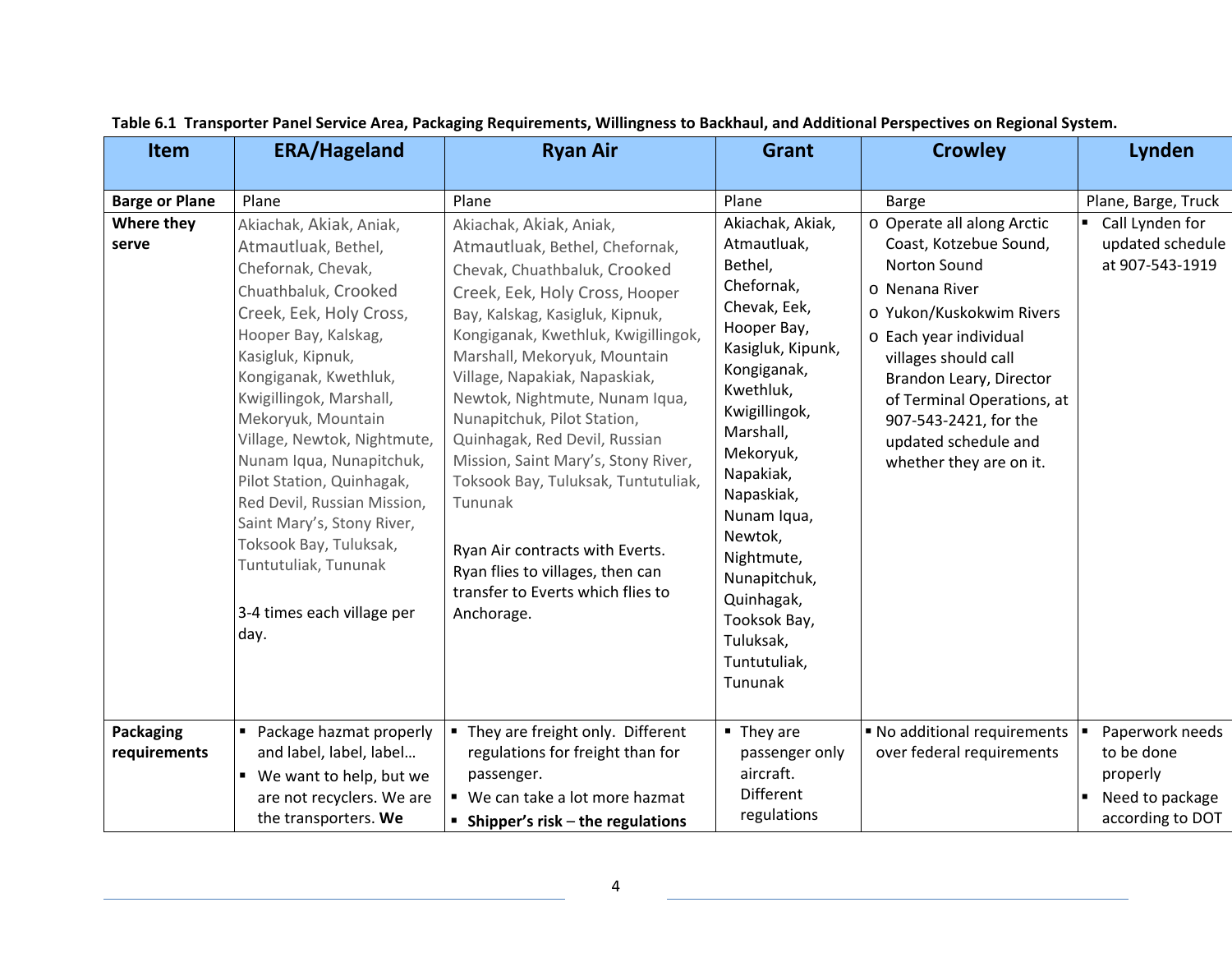| Item                                        | <b>ERA/Hageland</b>                                                                                                                    | <b>Ryan Air</b>                                                                                                                                                                                                                                                                                                                           | <b>Grant</b>                                                                                                                                                           | <b>Crowley</b>                                                                                                                                                                                            | Lynden                                                                                                                                                   |
|---------------------------------------------|----------------------------------------------------------------------------------------------------------------------------------------|-------------------------------------------------------------------------------------------------------------------------------------------------------------------------------------------------------------------------------------------------------------------------------------------------------------------------------------------|------------------------------------------------------------------------------------------------------------------------------------------------------------------------|-----------------------------------------------------------------------------------------------------------------------------------------------------------------------------------------------------------|----------------------------------------------------------------------------------------------------------------------------------------------------------|
|                                             | need to know what the<br>system is, what the final<br>destination is, and who<br>to contact if there are<br>any problems.              | state that it is not the airlines<br>responsibility to ensure that<br>something is properly packaged.<br>It is the shipper's responsibility.<br>Labeling needs to have contact<br>information & all required<br>placards.<br>• Call us to ask for help about filling<br>out forms and getting the right<br>paperwork and proper packaging | apply. Lead<br>acid batteries-<br>may not be able<br>to haul those<br>on a passenger<br>carrying<br>aircraft.<br>■ They want cans<br>to be crushed.                    |                                                                                                                                                                                                           | specifications<br>They don't want to<br>put personnel or<br>environment in<br>jeopardy<br>Need to have<br>someone to accept<br>it at the<br>hub/terminal |
| <b>Willingness to</b><br>backhaul           | ■ "Empty space is empty<br>space and we want to<br>help"<br>" Currently we don't<br>charge, it's just based on<br>having stand by room | . "We want to improve the lives of<br>rural Alaskans"<br><b>But they don't have passengers to</b><br>help offset the cost<br>" So they can't haul for free<br>" They have worked out some<br>special pricing and discounts to<br>make it work with some villages                                                                          | ■ We can haul<br>non-hazardous<br>materials for<br>free to Bethel<br>and transfer it<br>to a carrier for<br>Anchorage<br>• Can offer space<br>on airplanes for<br>cans | Yes, willing. They do a lot of<br>backhaul on the Yukon.                                                                                                                                                  | We have space to<br>backhaul, but the<br>key is having a<br>system in place.                                                                             |
| <b>Additional</b><br>logistical<br>comments | They have much more<br>potential for helping with<br>backhaul for the village-<br>Bethel leg.                                          | Ryan Air being an agent with<br>Everts, means that we can help<br>with the line of control of the<br>shipping                                                                                                                                                                                                                             |                                                                                                                                                                        | oFuel to villages They offer<br>freight into Bethel, Nome,<br>and Kotz but area fuel<br>supply service to villages,<br>so their village schedule<br>coincides with fuel delivery<br>• Chain of custody is | Serving the coast<br>is trickier than<br>Kuskokwim, it<br>requires more<br>coordination.<br>Herc cargo plane<br>$\circ$<br>comes in 5 times a            |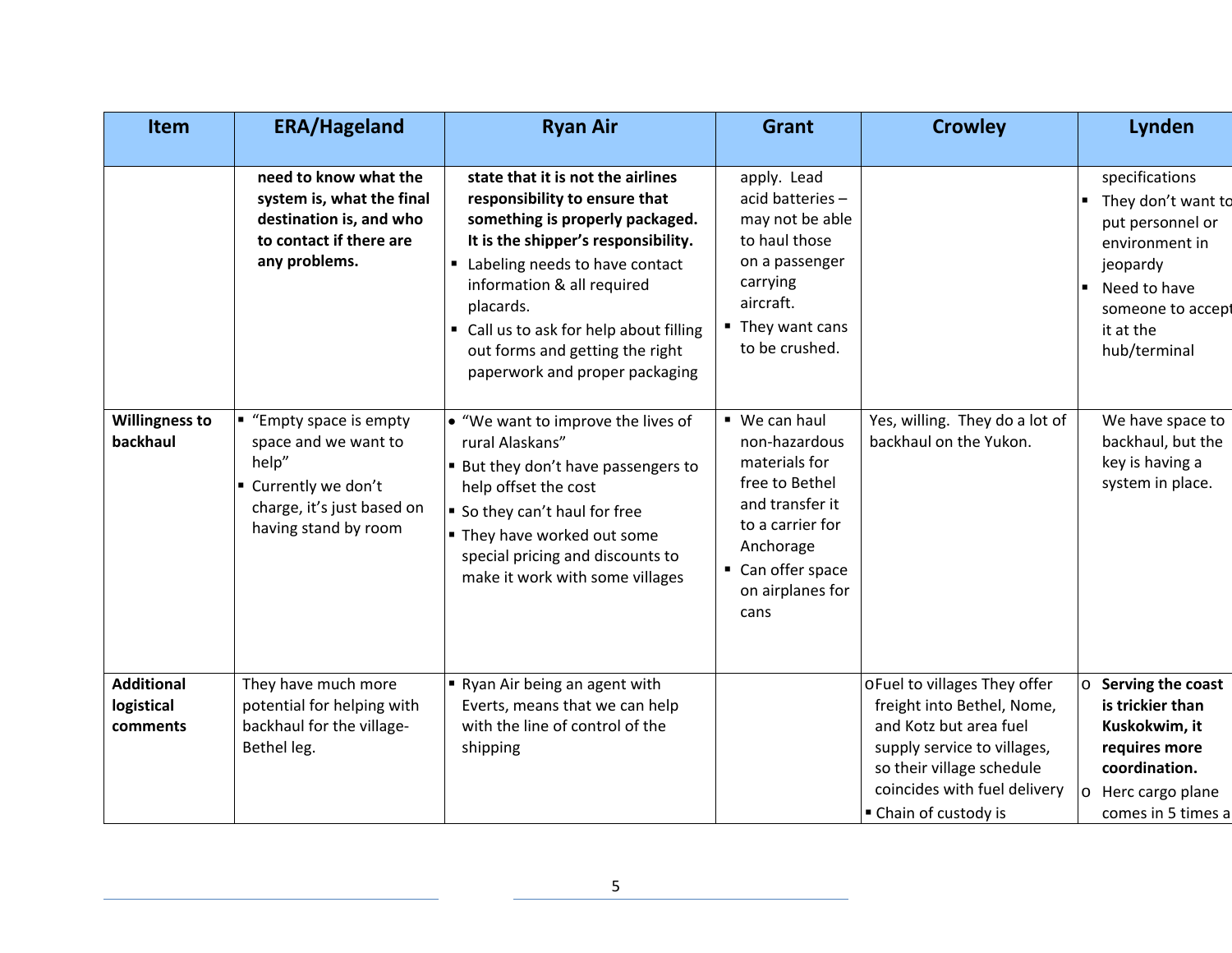| <b>Item</b>                       | <b>ERA/Hageland</b>                                                                                                                                                                                                                                   | <b>Ryan Air</b> | <b>Grant</b> | <b>Crowley</b>                                                                                                                                                                                                                                                                                                                                                                                                                                                                   | Lynden                                                                                                                                                                                                                                                                                                                                                                |
|-----------------------------------|-------------------------------------------------------------------------------------------------------------------------------------------------------------------------------------------------------------------------------------------------------|-----------------|--------------|----------------------------------------------------------------------------------------------------------------------------------------------------------------------------------------------------------------------------------------------------------------------------------------------------------------------------------------------------------------------------------------------------------------------------------------------------------------------------------|-----------------------------------------------------------------------------------------------------------------------------------------------------------------------------------------------------------------------------------------------------------------------------------------------------------------------------------------------------------------------|
|                                   |                                                                                                                                                                                                                                                       |                 |              | important<br><b>Trained yearly</b><br>" Think about packaging for<br>each part of the journey<br><b>E</b> Regulations constantly<br>change so someone needs<br>to stay on top of that<br>Huge fines are involved if it<br>is not packaged properly                                                                                                                                                                                                                               | week to Bethel.<br>$o$ They are an<br>integrated global<br>transportation<br>company. High<br>capabilities to<br>move things<br>through barge,<br>trucks<br>(Anchorage), and<br>Herc out of Bethel.                                                                                                                                                                   |
| <b>Additional</b><br>perspectives | ■ Would like to see the Y-K<br>Delta have a recycling<br>plan of action<br>• Could there be a Hazmat<br>or recycling committee in<br>the village. Then could<br>items be sent out item by<br>item, year by year<br>instead of all of them at<br>once? |                 |              | • Air support could not keep<br>up with the number of<br>passengers and the<br>amount of backhaul if<br>everyone was recycling.<br>• Barges are the cheapest<br>route to go. Need to focus<br>on bulk hauling in the<br>summer on the barges.<br>Get some connexes for<br>storage to hold your<br>backhaul.<br>• It might be financially<br>reasonable to get a<br>recycling company to<br>come and crush and<br>backhaul the scrap metal<br>due to the price of scrap<br>metal. | Need a cradle to<br>grave plan for<br>someone to be<br>responsible<br>Kuskokwim has an<br>opportunity to<br>mirror what is<br>happening on the<br>Yukon.<br>■ Training needed on<br>village end<br><b>Biggest hurdle is</b><br>learning paperwork<br>■ Want to make sure<br>people are safe. Do<br>not want to create<br>hazardous<br>conditions for your<br>village. |

<u> 1989 - Johann Stoff, fransk politik (d. 1989)</u>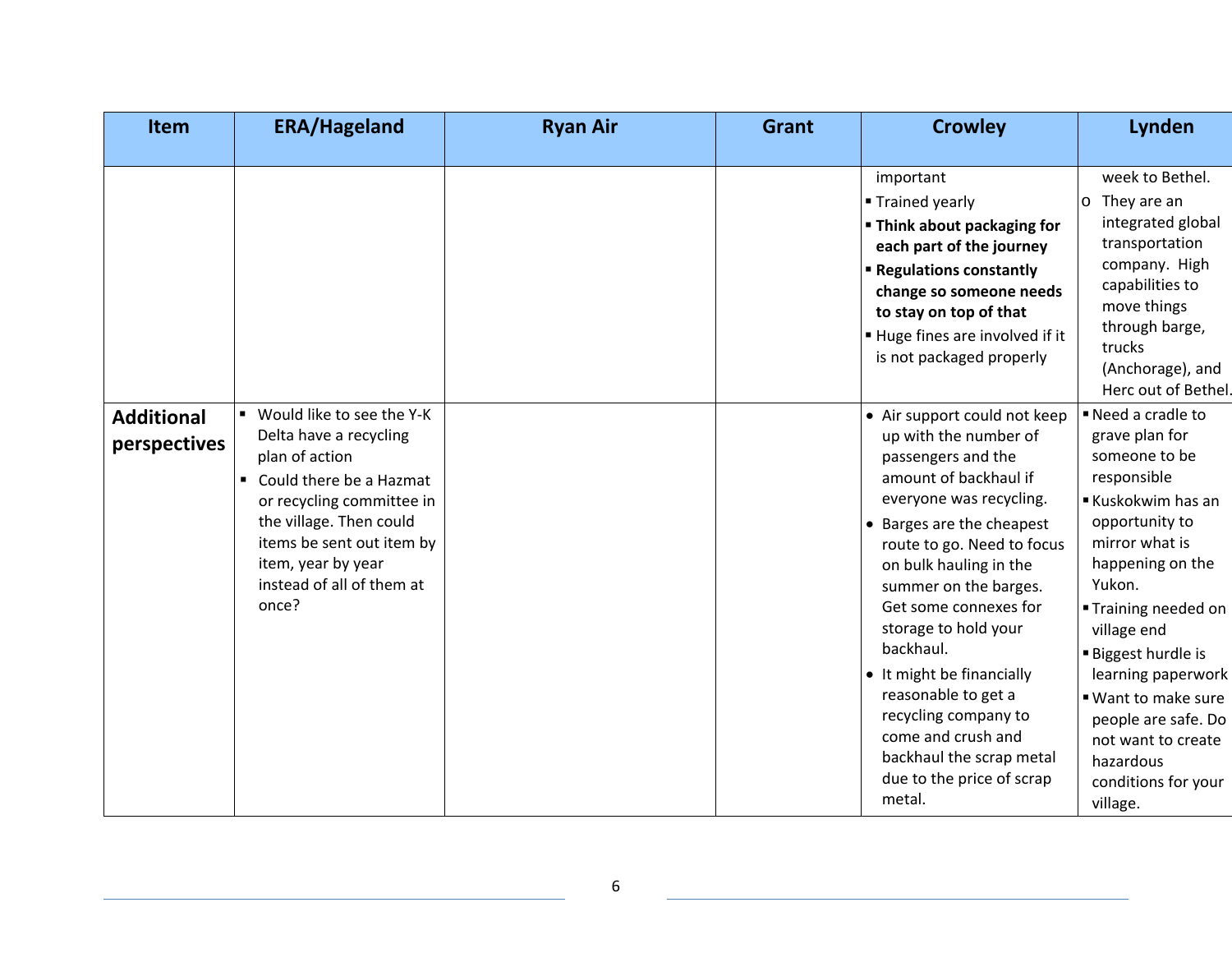**Comment:** NIC wants to work with regional airlines to create a guide about the contact people, what you take, and what the cost is for shipping.

**Question:** Is there a weight limit on a connex?

**Answer:** Depends on the equipment on board. On the Kusko, can handle about 25,000 pounds of materials. Coastal – we could do 20,000 pounds. We can adjust to handle it; we just need to know in advance to get the equipment.

**Question:** Is there a minimum weight limit for the connex on a barge? **Answer:** No.

**Question:** If we shipped a connex with e‐waste and batteries, do you need a list of the items? **Answer:** If things are hazardous then we need to know what's there and the weight. This is for regulatory purposes. Barging regulations are probably the most relaxed, especially compared to flight regulations.

**Question:** Can we get connexes dropped off and stored for free over the winter?

**Answer 1:** You should ask the freight companies to do this.

**Answer 2:** From Lyndon: You would need a minimum of 4 connexes to sort out the recyclables. So you would need to see if you can make money off of the recyclables.

**Question:** Could the companies split up the burden? Have one company leave 2 containers per village in a sub‐region?

**Answer:** For Lyndon, it will probably still be too expensive. Talking to recyclers would probably be a better route to go.

**Question:** We are working with ALPAR to recycle cans from Kipnuk. Mary Fisher mentioned that cans might be shipped out. What would the rate be to pay from Kipnuk to Bethel?

**Answer:** Cans and paper will fly free as long as space is available. E‐waste, hazmat, fluorescents will cost money.

## **7 Identifying Backhaul Barriers in the Region**

Summit participants divided into five small groups: Elders, Transporters and other entities, Nelson Island villages, "Yukon villages", and "Kuskokwim villages". Each group was asked to discuss success stories and brainstorm what about backhaul is working well for them. Then, they discussed and listed out challenges to implementing a backhaul program based on four preplanned topics: Gaps in community readiness and capacity; Missing information; Challenges working as a region; and Relationships that need strengthening. Table 7.1 to 7.6 provide the raw notes for each group, showing perspectives with interesting commonalities and differences.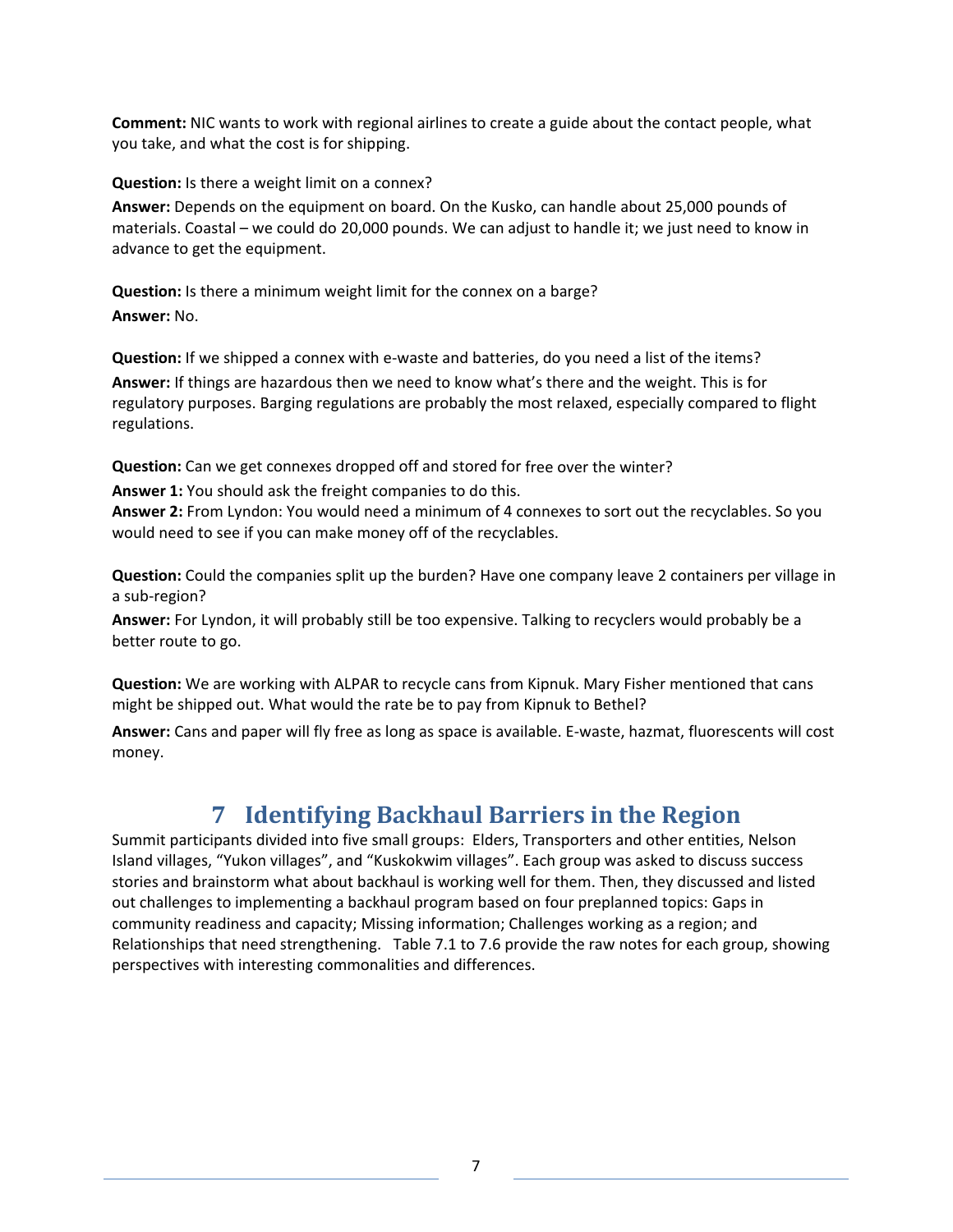| Table 7.1 What are the challenges of working on this as an entire region?                                                        |                                                                                                                                                                                                                                                                                                                                                                                                                                                                                |                                                                                                                                                                                                                                                                                                                                                   |                                                                                                                                                                                                                                                 |                                                                                                                                                                                                                                           |  |  |
|----------------------------------------------------------------------------------------------------------------------------------|--------------------------------------------------------------------------------------------------------------------------------------------------------------------------------------------------------------------------------------------------------------------------------------------------------------------------------------------------------------------------------------------------------------------------------------------------------------------------------|---------------------------------------------------------------------------------------------------------------------------------------------------------------------------------------------------------------------------------------------------------------------------------------------------------------------------------------------------|-------------------------------------------------------------------------------------------------------------------------------------------------------------------------------------------------------------------------------------------------|-------------------------------------------------------------------------------------------------------------------------------------------------------------------------------------------------------------------------------------------|--|--|
| <b>Elder Group</b>                                                                                                               | <b>Nelson Island Consortium Group</b>                                                                                                                                                                                                                                                                                                                                                                                                                                          | Kuskokwim River Region Group                                                                                                                                                                                                                                                                                                                      | <b>Yukon River</b><br><b>Region Group</b>                                                                                                                                                                                                       | <b>Transporters</b>                                                                                                                                                                                                                       |  |  |
| $\bullet$ Funding<br>• Knowledgeable<br>staff<br>• Shipping codes<br>air/barge<br>• Central<br>receiving and<br>shipping station | • Money to pay for shipping<br>• Employees not understanding or taking it<br>seriously<br>• Working alone<br>• Not having somebody to contact for info,<br>help, coordination<br>• Location – not on a river system – don't have<br>regular schedule<br>• Finding ways of getting grants<br>• Inexperience<br>• Miscommunication with companies also<br>• Turnover (IGAP & councils)<br>• Mishaps/staff not working/mistakes/eg.<br>Labeling - taking steps back<br>• Connexes | • If barge starts in McGrath, will<br>they be full by the time they get<br>to us?<br>• Locations<br>$\bullet$ Weather<br>• Getting together to<br>plan/coordinate<br>• Bethel hub for Yukon/Kusk.<br>Delta (including funding)<br>• How to market the materials? Is<br>there a market or some to<br>partner with?<br>• Lack of mobile incinerator | • Space availability<br>on barge/air<br>cargo<br>• Barge<br>communications,<br>even left<br>numbers for<br>them to call<br>• Continuity, BH<br>should happen<br>every summer,<br>not sporadically<br>$\bullet$ Staffing – high<br>turnover rate | • Infrastructure/weath<br>er<br>• Coordinator<br>• Priorities<br>(community/state<br>/federal)<br>• Community buy-in<br>• Economics<br>• Communication<br>between<br>villages/IGAP and<br>transporters<br>• Staging in<br>Bethel/Villages |  |  |

| Table 7.2 What are the Gaps in community readiness?                                                                                                                                                                                                                    |                                                                                                                                                                                                                                                      |                                                                                                                                                                                                                                                                               |                                                   |                                                                                                               |  |
|------------------------------------------------------------------------------------------------------------------------------------------------------------------------------------------------------------------------------------------------------------------------|------------------------------------------------------------------------------------------------------------------------------------------------------------------------------------------------------------------------------------------------------|-------------------------------------------------------------------------------------------------------------------------------------------------------------------------------------------------------------------------------------------------------------------------------|---------------------------------------------------|---------------------------------------------------------------------------------------------------------------|--|
| <b>Elder Group</b>                                                                                                                                                                                                                                                     | <b>Nelson Island Consortium</b><br>Group                                                                                                                                                                                                             | <b>Kuskokwim River Region</b><br>Group                                                                                                                                                                                                                                        | <b>Yukon River</b><br><b>Region Group</b>         | <b>Transporters</b>                                                                                           |  |
| • Understanding western science and<br>technology vs. traditional knowledge<br>• Provide support to IGAP/Environmental<br>Staff<br>• Develop Partnerships and networking<br>with others<br>• Implementation of policies<br>• Implement ideas and summit<br>suggestions | • Training for handling<br>hazardous material safely<br>• Grants management<br>• Transportation equipment<br>to do the work<br>• Grant writing<br>$\bullet$ Funding<br>• Community education<br>. HURRY UP-LET'S GO!<br>• Station<br>$\bullet$ Ports | • Knowledge throughout the<br>community<br>• Training (staff, community,<br>leadership)<br>• Don't know what other<br>tribes are doing?<br>• When we can send good on<br>empty planes and barges<br>• Alternate laborers that are<br>trained<br>• Barge doesn't go year round | • Equipment<br>• Still working on<br><b>ISWMP</b> | • Labeling/mystery<br>items<br>$\bullet$ Training<br>$\bullet$ Storage<br>• Equipment<br>• Environmental jobs |  |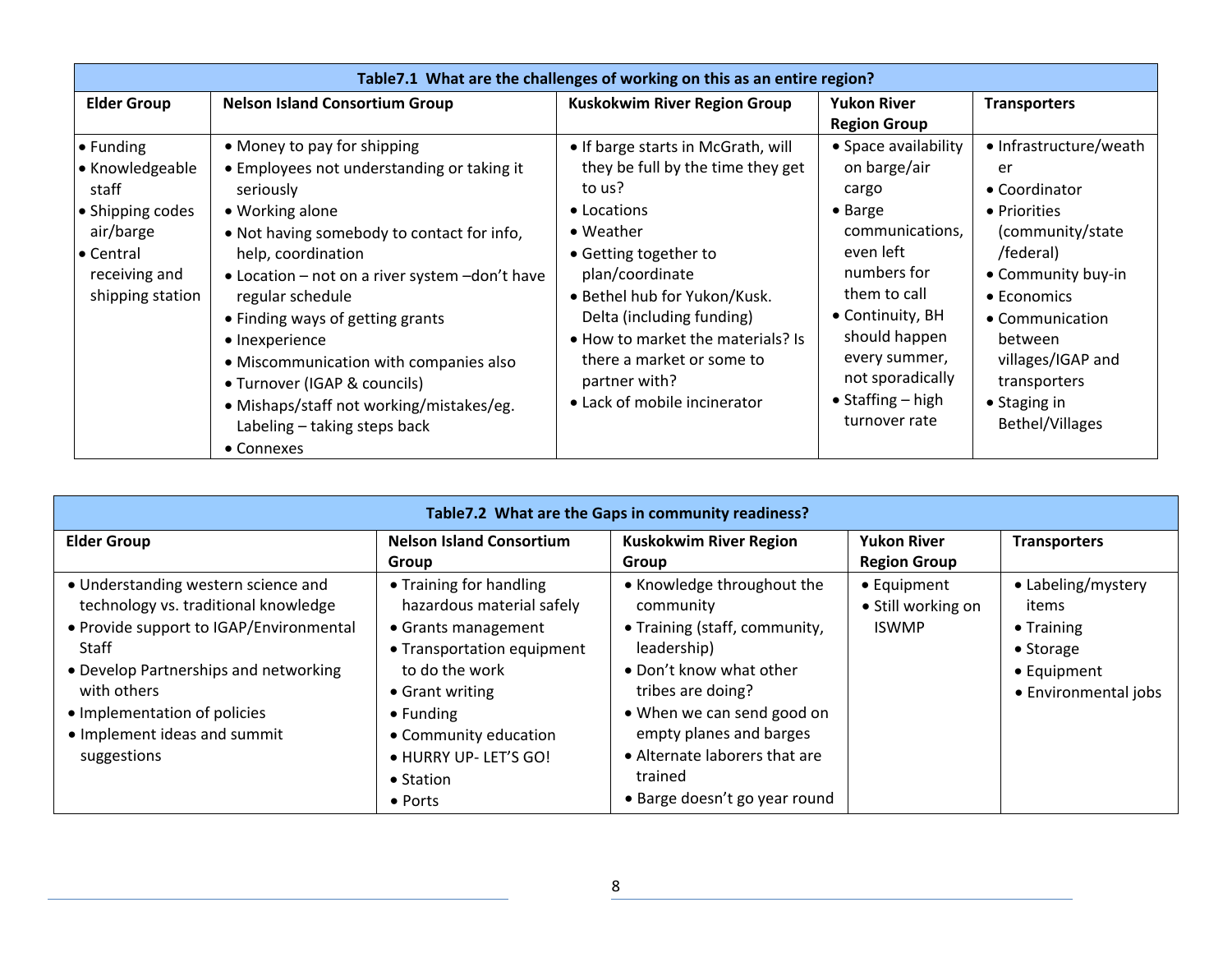| Table7.3 What relationships need strengthening? |                                       |                                     |                                 |                        |  |
|-------------------------------------------------|---------------------------------------|-------------------------------------|---------------------------------|------------------------|--|
| <b>Elder Group</b>                              | <b>Nelson Island Consortium Group</b> | <b>Kuskokwim River Region Group</b> | <b>Yukon River Region Group</b> | <b>Transporters</b>    |  |
| • Policies and ordinances                       | • IGAP & community - local support    | • Starts with the person            | • Transportation/Tribe          | • Regional             |  |
| • Education and                                 | • Stronger communication (monthly?)   | • Ongoing communication             | $\bullet$ Tribal(s)/City        | contacts/networking    |  |
| encouragement                                   | $\bullet$ Youth and                   | between                             | $\bullet$ YRITWC                | • Subregional          |  |
| $\bullet$ Outreach                              | backhaul/coordinators/IGAP            | • Villages and transporters         | • More villages partnering      | coordinating           |  |
| • Understand effects of                         | • IGAP & freight companies/personal   | o Village to village                | up                              | • Village - contractor |  |
| doing/not doing                                 | · IGAP & regions w/good backhaul (eg. | o Tribes, city and corporations     |                                 |                        |  |
| backhaul (pros and                              | Kawerak)                              | o Construction companies to         |                                 |                        |  |
| cons)                                           | • IGAP & service providers/Tech asst. | backhaul their own +                |                                 |                        |  |
| • Youth education                               | Sharing ideas w other regions IGAPS   | • Destination contacts              |                                 |                        |  |
| • Canned goods and                              | • Neighboring communities             | • Share knowledge among             |                                 |                        |  |
| health effects                                  |                                       | villages                            |                                 |                        |  |

|                                                                            | Table7.4 What's working well in your current solid waste management program?                                                                                                                                                                      |                               |                                                                                                                                                |                     |  |  |  |
|----------------------------------------------------------------------------|---------------------------------------------------------------------------------------------------------------------------------------------------------------------------------------------------------------------------------------------------|-------------------------------|------------------------------------------------------------------------------------------------------------------------------------------------|---------------------|--|--|--|
| Elder                                                                      | <b>Nelson Island Consortium Group</b>                                                                                                                                                                                                             | <b>Kuskokwim River Region</b> | <b>Yukon River Region Group</b>                                                                                                                | <b>Transporters</b> |  |  |  |
| Group                                                                      |                                                                                                                                                                                                                                                   | Group                         |                                                                                                                                                |                     |  |  |  |
| $N/A -$<br>Elders<br>are not<br>involved<br>in the<br>program<br>operation | • Landfill operators (do a lot of work,<br>separation)<br>• Less trash<br>$\bullet$ Burnbox<br>• Oil burners<br>• Tracking what comes in and out recycling)<br>$\bullet$ Bag ban<br>. Hauling trash for those without ATVs<br>• Volunteer pick up | Did not get to this question  | • Pop cans<br>• Kids doing pop cans on<br>their own<br>• Got 40-50K pounds out<br>with barge<br>$\bullet$ #1 plastics<br>• Got white goods out | N/A                 |  |  |  |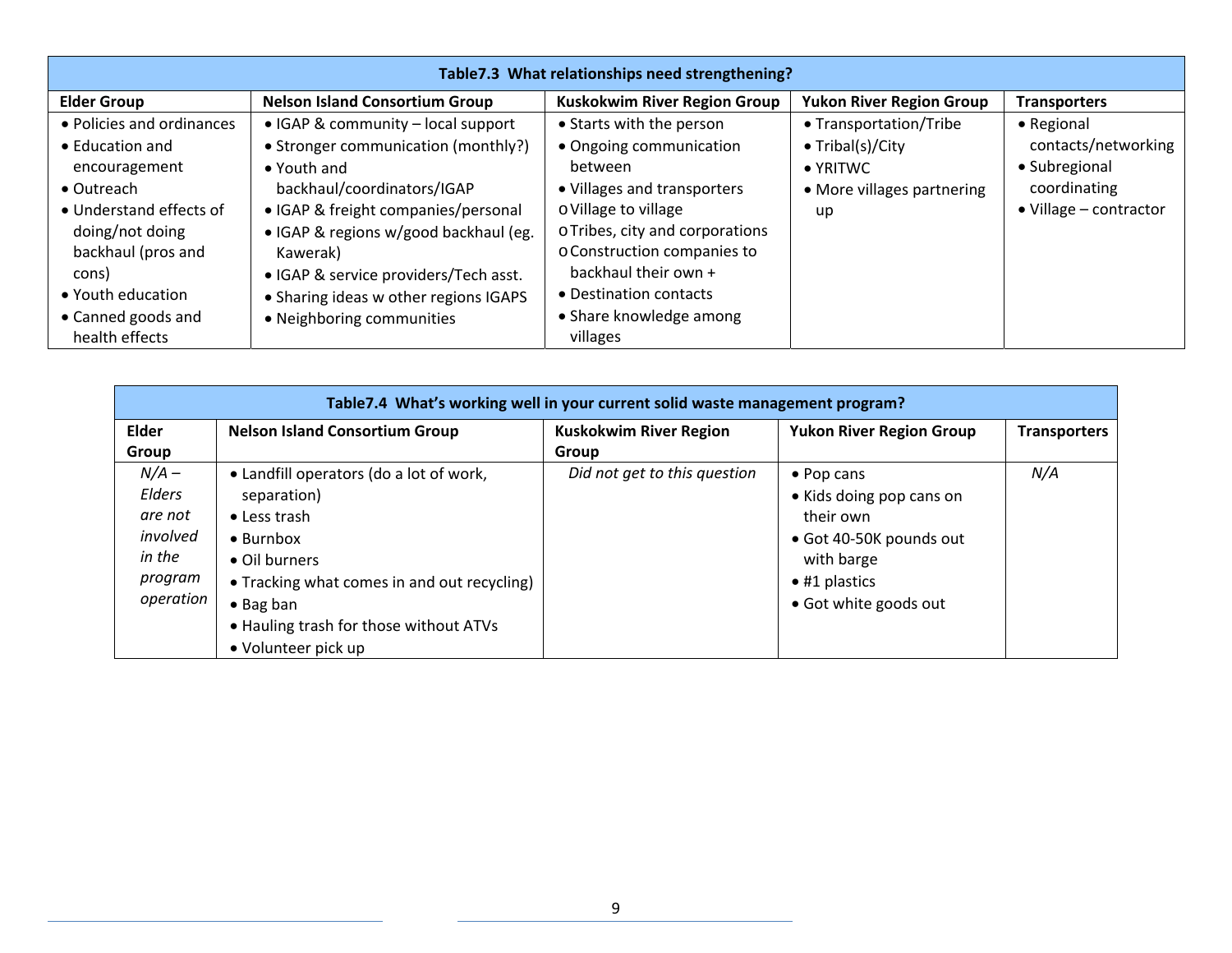| Table7.5 What information are we missing/need to learn more about?                                                                                                                                                                                                                                                                                                                                                        |                                                                                                                                                                                                                                                                                                                                                                                                           |                                                                                                                                                                                                                                                                                                                                                                                                                                                                                                                                                                                                                                                                                                                                                  |                                                                                                                     |                                                                                                                                                                                                                                   |
|---------------------------------------------------------------------------------------------------------------------------------------------------------------------------------------------------------------------------------------------------------------------------------------------------------------------------------------------------------------------------------------------------------------------------|-----------------------------------------------------------------------------------------------------------------------------------------------------------------------------------------------------------------------------------------------------------------------------------------------------------------------------------------------------------------------------------------------------------|--------------------------------------------------------------------------------------------------------------------------------------------------------------------------------------------------------------------------------------------------------------------------------------------------------------------------------------------------------------------------------------------------------------------------------------------------------------------------------------------------------------------------------------------------------------------------------------------------------------------------------------------------------------------------------------------------------------------------------------------------|---------------------------------------------------------------------------------------------------------------------|-----------------------------------------------------------------------------------------------------------------------------------------------------------------------------------------------------------------------------------|
| <b>Elder Group</b>                                                                                                                                                                                                                                                                                                                                                                                                        | <b>Nelson Island Consortium</b><br>Group                                                                                                                                                                                                                                                                                                                                                                  | <b>Kuskokwim River Region Group</b>                                                                                                                                                                                                                                                                                                                                                                                                                                                                                                                                                                                                                                                                                                              | <b>Yukon River</b><br><b>Region Group</b>                                                                           | <b>Transporters</b>                                                                                                                                                                                                               |
| • What are the<br>transportation companies'<br>requirements and<br>preparation?<br>. What do we do with heavy<br>equipment and vehicles,<br>old generator?<br>•Old batteries?<br>• Used oil?<br>• Emissions from<br>o Wood/treated wood<br>o Machines<br>o Vehicles<br>o Effect on health<br>• Effects from light poles<br>o Rivers/streams<br>o Subsistence sites<br>• Marine debris<br>o Nets<br>o Junk on rivers/coast | • Paperwork - how to fill out<br>and what - do you fill out,<br>where to get it for each<br>company<br>• Step by step on how to<br>package<br>• Freight rates for different<br>modes/companies<br>• Health risks of materials<br>• Where/how to get training<br>• How to find the best<br>recycling company -<br>logistics, cost<br>• Barge stop schedule<br>• Template/model for<br>hazardous waste plan | • How to use empty trailers and who to ask<br>• Learn more regarding how to certify people in<br>villages to stage materials<br>• How to pay or negotiate transporting and staffing<br>. What other sources will take products or might be<br>interested<br>• Differences among materials (Plastic 1 & 2, different<br>kinds of batteries)<br>• Could the fuel barge back haul?<br>. How to package hazardous materials<br>. Do we need to be certified to deal with haz mat.<br>• Water and air quality testing to monitor or know<br>• Paperwork and forms for the chain of custody<br>• Education in the villages of materials (haz. Non-haz<br>mat.) ongoing!<br>• Council and their workers,<br>tribal/city/corpoutreach and encouragement. | • Need connexes<br>or flats<br>$\bullet$ First step -<br>gathering of BH<br>stuff?<br>• Community<br>Education Info | $\bullet$ Education/r<br>euse on<br>individual<br>level<br>• Available<br>connexes/e<br>quipment<br>• Plan/point<br>of contact<br>• Need to<br>know what<br>is in the<br>village<br>$\bullet$ Projects $-$<br>usable<br>equipment |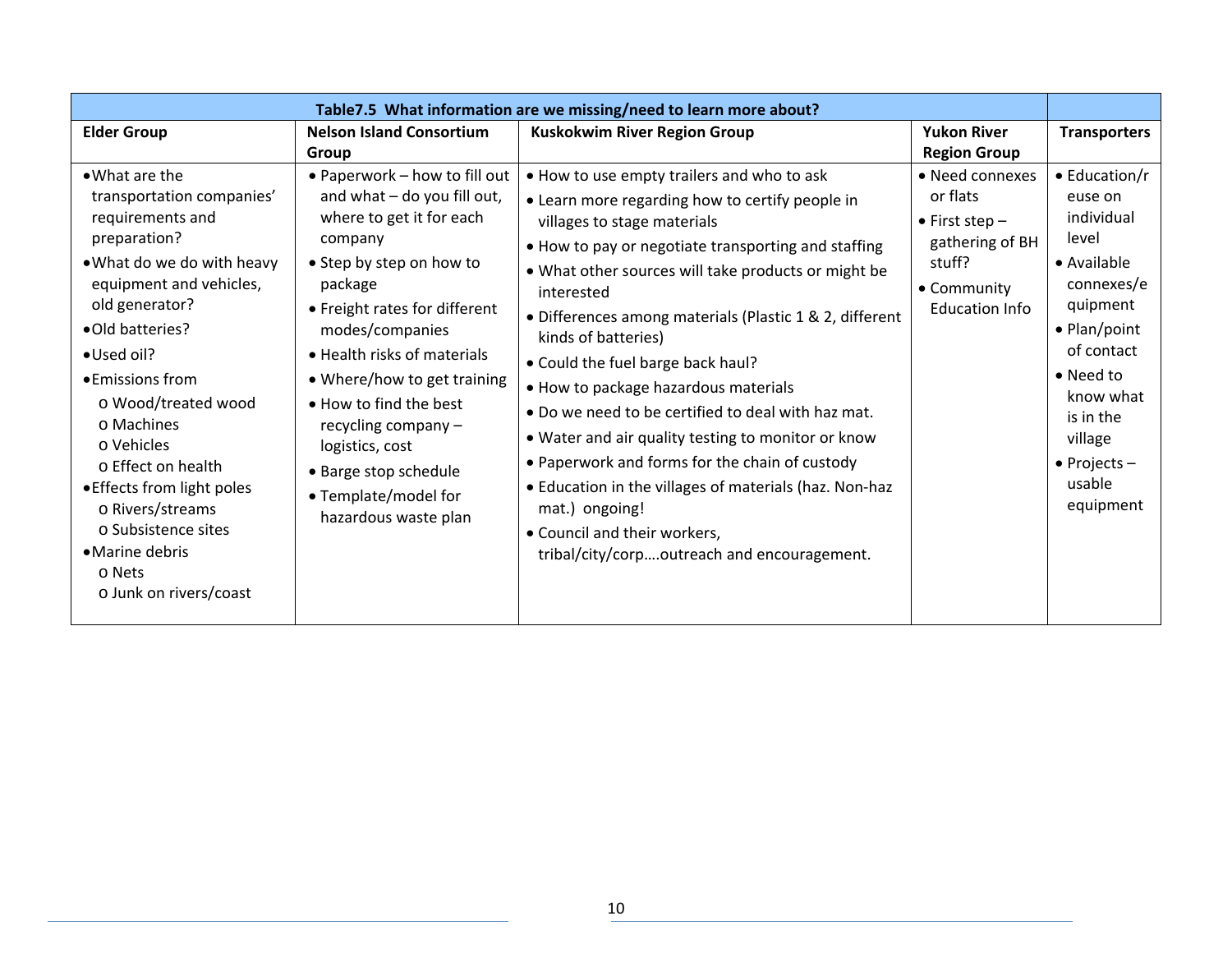| Table 7.6 What are the Villages' Local Strengths and Resources? |                                                                                                                                                                                                                                                                                                                                                                                                                                                                                                                                                                                                                            |                                                                                                                                                                                                                                                                                                                                                                                                                                                                     |                                                                                                                                                                                                                                                                                                                                                         |                     |  |  |
|-----------------------------------------------------------------|----------------------------------------------------------------------------------------------------------------------------------------------------------------------------------------------------------------------------------------------------------------------------------------------------------------------------------------------------------------------------------------------------------------------------------------------------------------------------------------------------------------------------------------------------------------------------------------------------------------------------|---------------------------------------------------------------------------------------------------------------------------------------------------------------------------------------------------------------------------------------------------------------------------------------------------------------------------------------------------------------------------------------------------------------------------------------------------------------------|---------------------------------------------------------------------------------------------------------------------------------------------------------------------------------------------------------------------------------------------------------------------------------------------------------------------------------------------------------|---------------------|--|--|
| <b>Elder Group</b>                                              | <b>Nelson Island Consortium Group</b>                                                                                                                                                                                                                                                                                                                                                                                                                                                                                                                                                                                      | Kuskokwim River Region Group                                                                                                                                                                                                                                                                                                                                                                                                                                        | <b>Yukon River Region</b><br>Group                                                                                                                                                                                                                                                                                                                      | <b>Transporters</b> |  |  |
| Did not get to<br>this question                                 | • Collection center<br>• Entity teamwork<br>• Education/igap workers<br>• Community involvement<br>• TC – cleanup green up checking up and helping<br>finish<br>• Local plane companies<br>• Just get rid of all plastic of all sorts<br>• Without the container, what will we use?<br>• What is working well in your community?<br>• Clean up/green up<br>• Pretty good volunteer community<br>• Participation in dropping off<br>• Interest in involvement (other agencies (stores,<br>schools, all offices)<br>• Interest in recycling<br>$\bullet$ ALPAR<br>• Good communication among consortium<br>• Teleconferences | • Empty trailers - WNA (AVCP/RHA)<br>• Airlines<br>• NAPA auto parts take free led acid<br>batteries<br>• Crusher for pop cans (KKI)<br>• Internet access<br>• Other organizations/trives<br>• Heavy equipment - WNA<br>$\bullet$ 4 wheelers<br>• Dumpsters<br>• Trash bins (WNA/KKI)<br>· Oil burner (KKI)<br>• Hopper (KKI)<br>• Elders, youth, volunteers, schools<br>for potlatches<br>• Empty pallets<br>• Trash haulers (pick up trash from<br>elders' homes) | • Newsletters for<br>community<br>• Tribe and IGAP<br>program<br>• Store and tribe<br>collaborate for<br>reusable bags<br>• Four-wheeler<br>• Tribe purchases prizes<br>• Communication within<br>community<br>o Posting, getting prizes<br>donated, etc.<br>• YRITWC spearheaded<br><b>BH</b><br>• In kind donations from<br>construction<br>companies | $\bullet N/A$       |  |  |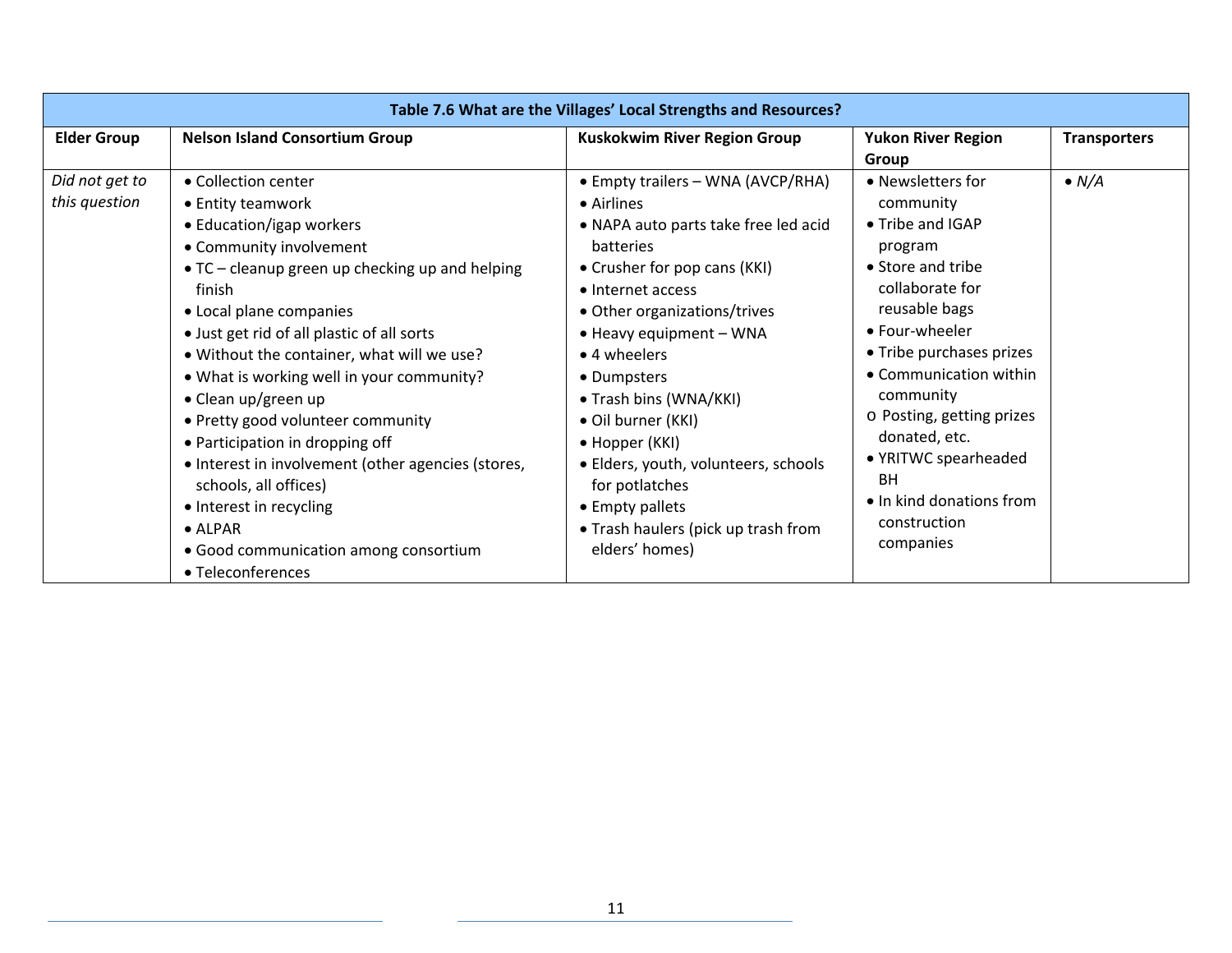In the evening of the first day, the facilitators condensed and organized the five groups' responses, so that the full audience could prioritize and work on the topics during the second day. The following lists resulted.

### **7.1 Which gaps in community readiness and capacity should we focus on first?**

The gaps identified spanned infrastructure, personnel, and needs:

- 1. Transportation in the community/heavy equipment to do the work
- 2. Community awareness/knowledge/individual buy‐in
- 3. Funding (including grant writing/management)
- 4. Storage (connexes, totes, etc.)
- 5. Provide support to IGAP/Environmental Staff
- 6. Environmental jobs ‐ Alternate laborers that are trained
- 7. Implementation of community policies and ordinances and state regulations

### **7.2 Which area of information should we work on gathering first?**

The kinds of information that participants felt were lacking fell into two broad categories, 1) procedural logistics and 2) village inventorying and assessment.

#### **1. Logistical:**

#### **Researching and compiling specific details from transporters & end‐destinations, such as:**

- o When we can send goods on empty planes and barges
- o Could the fuel barge back haul?
- o Freight rates for different modes/companies
- o Barge stop schedule
- o How to pay or negotiate transporting and staffing
- o How to find the best recycling company logistics, cost
- o What other entities will take products or might be interested

#### **Understanding waste and packaging**

- o What can and should be hauled out?
- o How to package hazardous materials
- o Step by step on how to package
- o Differences among materials (Plastic 1 & 2, different kinds of batteries)

#### **Understanding paperwork and documentation**

- o Paperwork and forms for the chain of custody
- o Paperwork how to fill out and what do you fill out, where to get it for each company

#### **2. Inventorying & Assessment‐‐ Understanding what is in each community**

- o Equipment that could be used
- o Materials that need to be hauled out
- o Water and air quality testing to monitor or know

#### **7.3 What regional challenges should we work on first?**

The regional challenges identified reflected the varying sub-regional logistics, the absence of a unifying entity that could coordinate backhaul, the current lack of organized communication among village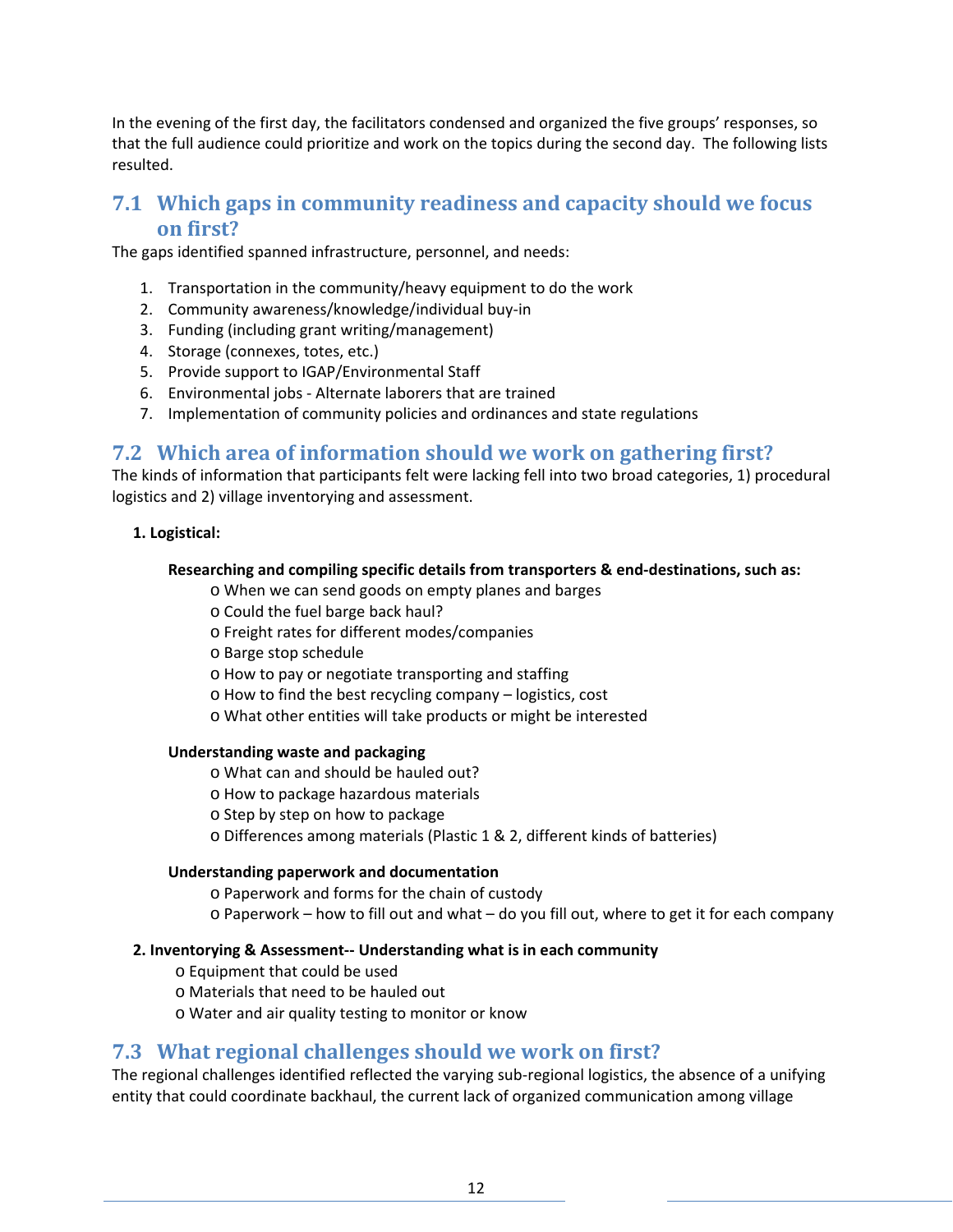environmental programs, the poor economic circumstances in the region, local staff inexperience & inadequate time resources, and the lack of a strong political will at the local, regional, and statewide levels.

#### **1. Logistics & the nature of our location: Infrastructure/weather/geography**

- a. How these factors affect shipping transportation options in the region as a whole as well as how they affect the variability of shipping options & logistics subregionally.
- b. Lack of one backhaul hub for the area infrastructure.

#### **2. Coordination and Communication**

- a. Getting together to plan/coordinate
- b. Not having somebody to contact for info, help, coordination
- c. Communication between village IGAP/Environmental/Transporters
- **3. Making backhaul a priority at the community and regional level – communicating it with the state to obtain funding & resources.**
- 4. **Poor financial feasibility without resource assistance** (for community, transporters, and end‐ destinations).
- **5. Staffing needs at the community level**
	- a. Turnover (IGAP & councils)
	- b. Employees not understanding or taking it seriously
	- c. Working alone overtaxed, understaffed.

### **7.4 Which relationships should we focus on strengthening first?**

Relationship building was seen as important – essentially every relationship that is involved in backhauling was identified as needing strengthening:

- 1. Between this region and other regional backhaul programs
- 2. Between villages
- 3. Between tribes/communities and transporters
- 4. Between communities and construction companies
- 5. Between communities and destination contacts
- 6. Between IGAP workers and their community (including other entities like tribe, city, corporation)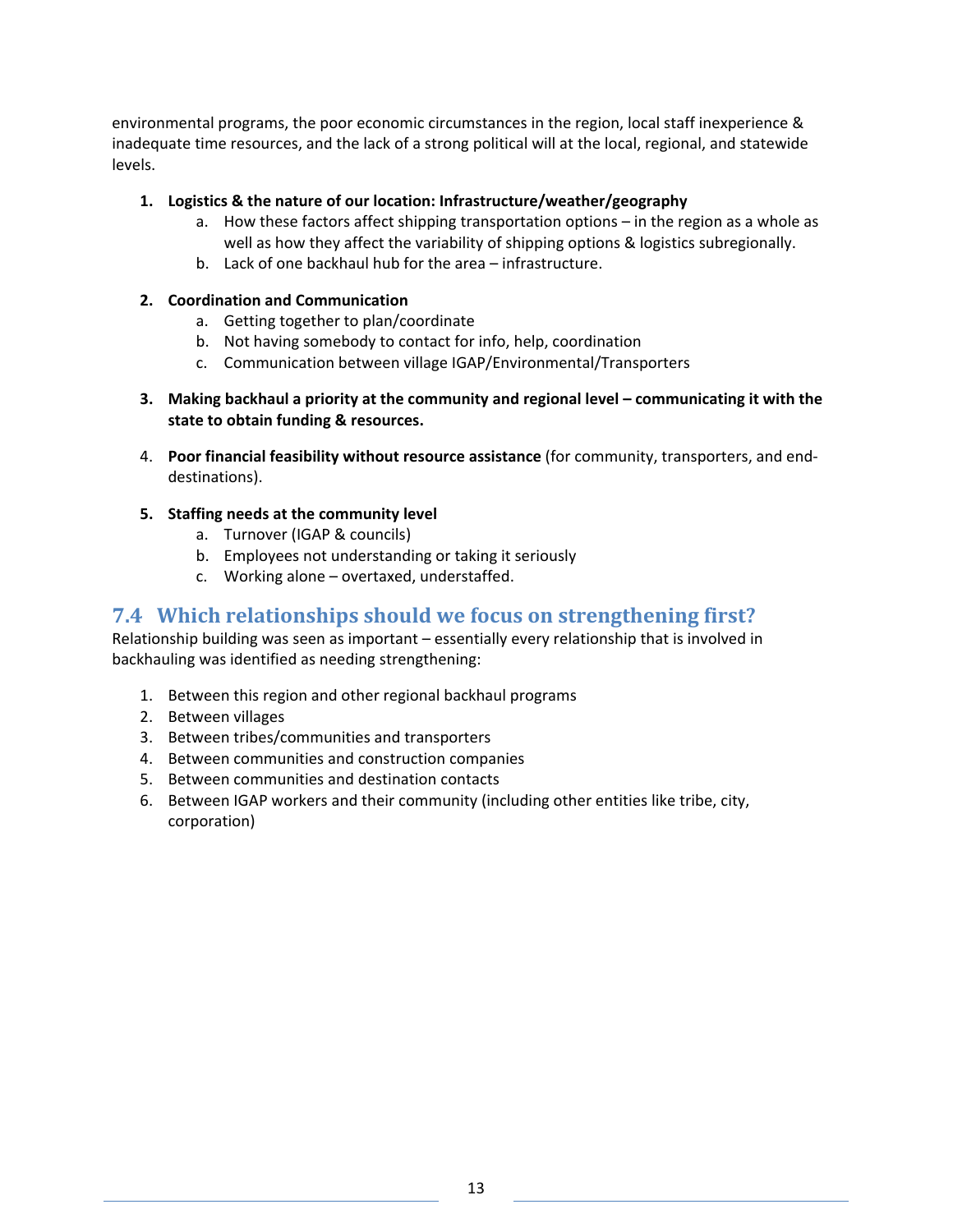## **8 Deciding Priority Challenges**

Using hand‐held "voting machines" ("Instant Insight"), participants voted on which of the challenges described in Sections 7.1 – 7.4 to begin addressing at the summit. The six challenges below were voted as the top priorities. The challenges can be viewed as the tentative first "efforts", or "thrusts", with which to proceed towards successful backhaul in the region.

Interestingly, making backhaul a political priority was voted a priority over developing regional coordination, infrastructure, or planning on backhaul port logistical issues. Participants recognized that if backhaul is not thrust to the top of local and regional policy goals, progress won't happen. Also, the local task of building relationships between IGAP workers (i.e. Village Environmental Program staff) and the community was seen as a priority step over the logistical need of building relationships between the village and transporters and end‐destinations. In that vote, participants, many of whom were IGAP workers, reflected the common group observation that community involvement and support was key to having a successful backhaul program for a host of reasons. Still, the identification of funding and building capacity for grant writing and management was viewed as essential, given the economic circumstances in the individual villages and the region as a whole. Finally, a number of procedural information priorities were identified, including 4) identifying and making accessible shipping logistics (schedules, requirements, pricing, etc.), 5) learning about regulations and how to fill out paperwork, and 6) building local capacity for proper packaging and handling. Priority challenges were:

- 1. Making Backhaul a Priority at the Regional and Community Level
- 2. Strengthening relationships between IGAP Workers and Community
- 3. Funding and Grant Writing and Management
- 4. Understanding Detailed Specifics from Transporters
- 5. Understanding the Paperwork and Form Processes
- 6. Understanding Waste and Packaging: What needs to be removed and why (understanding its risks), and understanding how to handle it properly.

Voting details on the priority assigned to all of the challenges are included in Tables 8.1 to 8.5.

**Table 8.1 Which gaps in community readiness and capacity should we focus on first? (choose two)**

| Problem                                                        | <b>Response</b> |
|----------------------------------------------------------------|-----------------|
| Transportation in the community/heavy equipment to do the work | 15.8%           |
| Community awareness and knowledge; individual buy-in           | 20.0%           |
| <b>Funding (including grant writing/management)</b>            | 30.5%           |
| Storage (connexes, flats, etc.)                                | 5.4%            |
| Provide support to IGAP/Environmental Staff                    | 15.6%           |
| Environmental jobs - Alternate laborers that are trained       | 4.3%            |
| Implementation of community policies and ordinances and state  |                 |
| regulations                                                    | 8.4%            |
| <b>Total</b>                                                   | 100%            |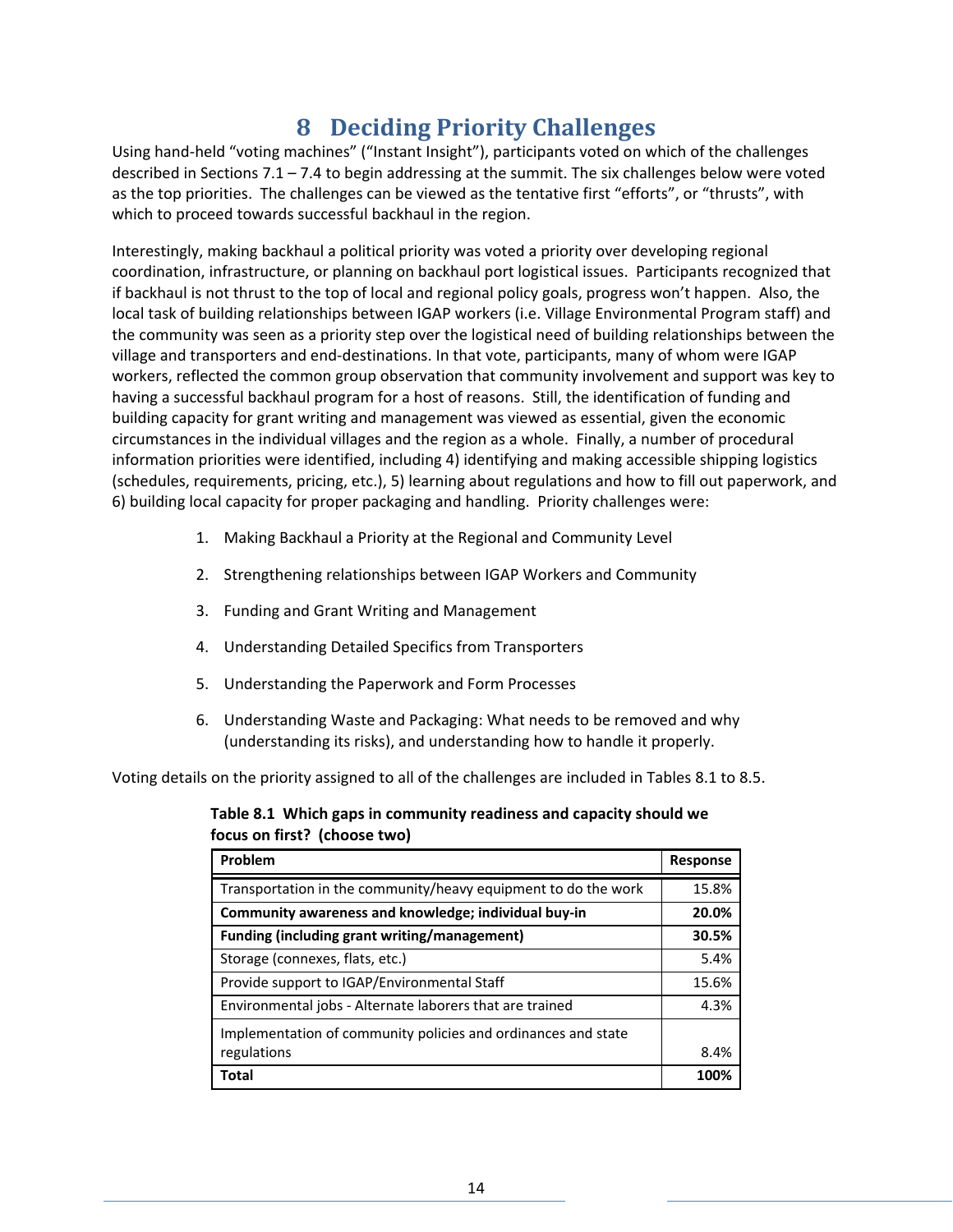| Area                                                         | Response |
|--------------------------------------------------------------|----------|
| Researching and compiling specific details from transporters | 31.0%    |
| Understanding waste and packaging                            | 23.0%    |
| Finding and building relationships with end destinations     | 13.9%    |
| Understanding paperwork and documentation                    | 22.7%    |
| Understanding what is in each community                      | 9.4%     |
| Total                                                        | 100%     |

**Table 8.2 Which area of information should we work on gathering first? (choose two)**

**Table 8.3 What regional challenges should we work on first? (choose two)**

| <b>Challenges</b>                                                  | Response |
|--------------------------------------------------------------------|----------|
| The nature of our location: Infrastructure/weather/geography       | 8.4%     |
| <b>Coordination and communication</b>                              | 26.3%    |
| Making backhaul a priority at the community and regional level $-$ |          |
| communicating it with the State                                    | 29.7%    |
| Economic feasibility                                               | 6.8%     |
| Staffing at the community level                                    |          |
| Lack of one backhaul hub for the area                              |          |
| <b>Total</b>                                                       | 100%     |

#### **Table 8.4 Which relationships should we focus on strengthening first? (choose two)**

| <b>Relationships</b>                                                   | <b>Response</b> |
|------------------------------------------------------------------------|-----------------|
| This region and other regional backhaul programs                       | 16.1%           |
| Villages                                                               | 10.7%           |
| Tribes/communities and transporters                                    | 25.2%           |
| Communities and construction companies                                 | 5.7%            |
| Communities and destination contacts                                   | 11.2%           |
| <b>IGAP</b> workers and their community (including other entities like |                 |
| tribe, city, corporation)                                              | 31.0%           |
| Total                                                                  | 100%            |

#### **Table 8.5 Which two of these challenges should we work on this afternoon?**

| <b>Challenges</b>                                    |       |
|------------------------------------------------------|-------|
| Community awareness and knowledge; individual buy-in | 16.4% |
| Understanding waste and packaging                    |       |
| Understanding paperwork and documentation            | 22.4% |
| Tribes/communities and transporters                  | 20.1% |
| Coordination and communication                       | 17 6% |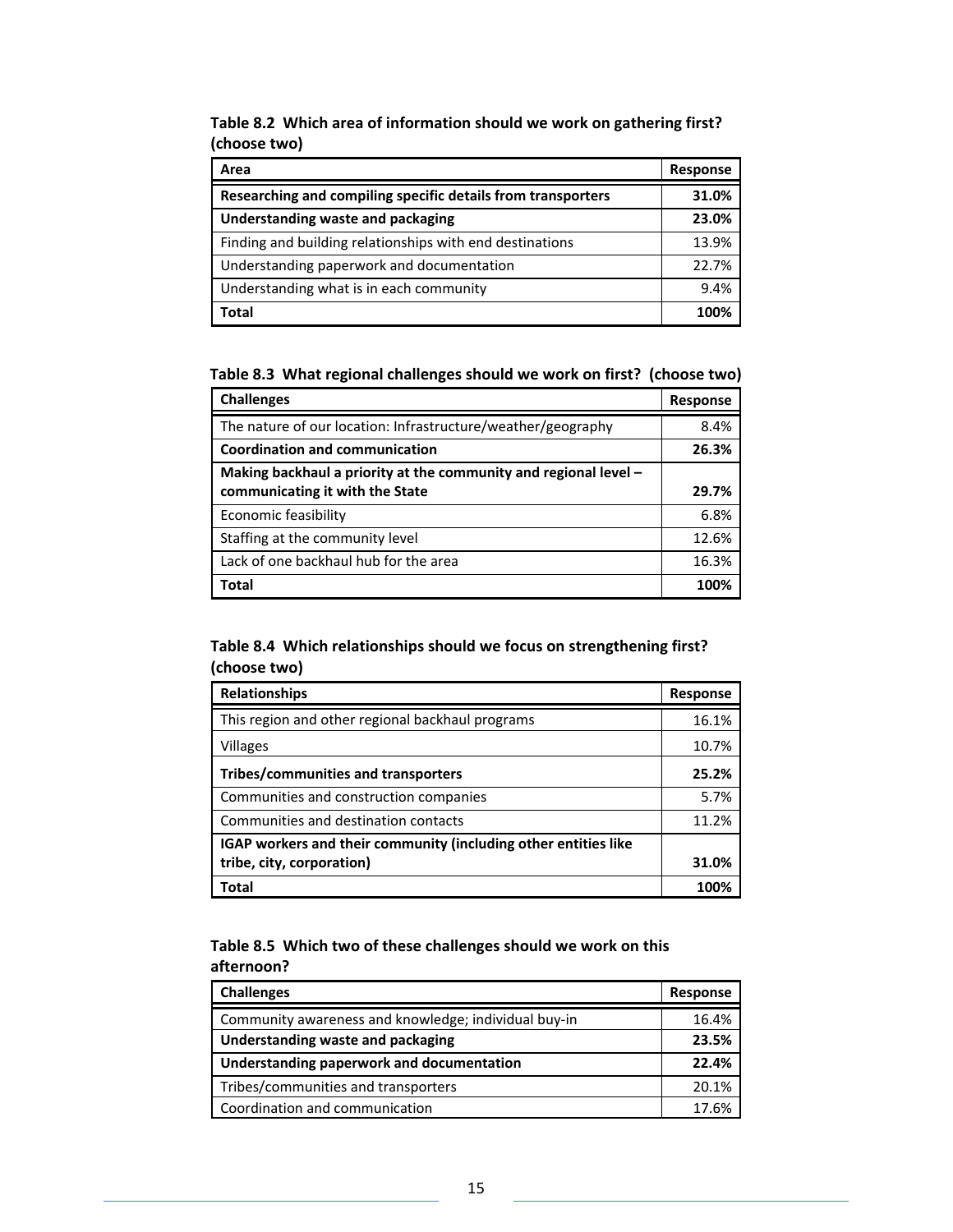## **9 Developing Solutions to Priority Challenges**

After voting on what challenges they saw as the priority challenges to work on first, participants then reconvened into the same four small groups, minus the transporter group, and began discussing how to address these challenges. Groups met in the morning as well as for a session after lunch. Tellingly about the Yup'ik culture, participants changed the way groups were scheduled to discuss solutions. Originally, faciliators had planned for each group to discuss a separate topic. In that way, maximum time for coming up with details would be available. But participants as a whole did not see that as the appropriate way to proceed. They believed that each group should be able to discuss all challenge topics. Facilitators then restructured a way to conform to what the participants saw as optimal.

Solutions are discussed below. Because the first three challenges involve fundamental shifts in political, socio-cultural, and economic circumstances, they are presented in separate subsections. The last 3 challenges are straightforward procedural tasks—involving proper training: compilation and dissemination of existing materials and data; and use of accessible information outlets. They are combined into a single subsection. Because most transporters were absent on the  $2^{nd}$  day, the transporter group did not convene. The notes below are compiled summaries of how to address each challenge; raw lists can be found in Appendix C.

### **9.1 Solutions to Making Backhaul a Priority**

As outlined in suggested solutions below, participants recognized a need for a fundamental shift (essentially a "sea‐change") of backhaul's priority in the political landscape.

#### *1. Working at the community level:*

#### **a. Conduct Outreach to Youth**

- o Audiovisual aides kids
- o Work with teachers to make sure you can help them meet standards while teaching environmental education
- o Fun project to involve kids while educating them

#### **b. Look for Media Opportunities**

- o Use key messages: Impacts our health, our land, animals, plants. Space/landfill issues. Need to leave a path for our kids.
- o Use digital recordings (KUK)
- o Video competition
- o Contact media to expose a situation or get attention of the state.

#### **c. Spearhead Local efforts**

- o Share at community level via newsletter or community gatherings
- o Bring in speakers
- o Make a presentation back to councils on all of this so they learn more and get more supportive
- o Communicate to locals on proper disposal of waste for community level and regional shipping
- o Informational pamphlet especially aimed at health problems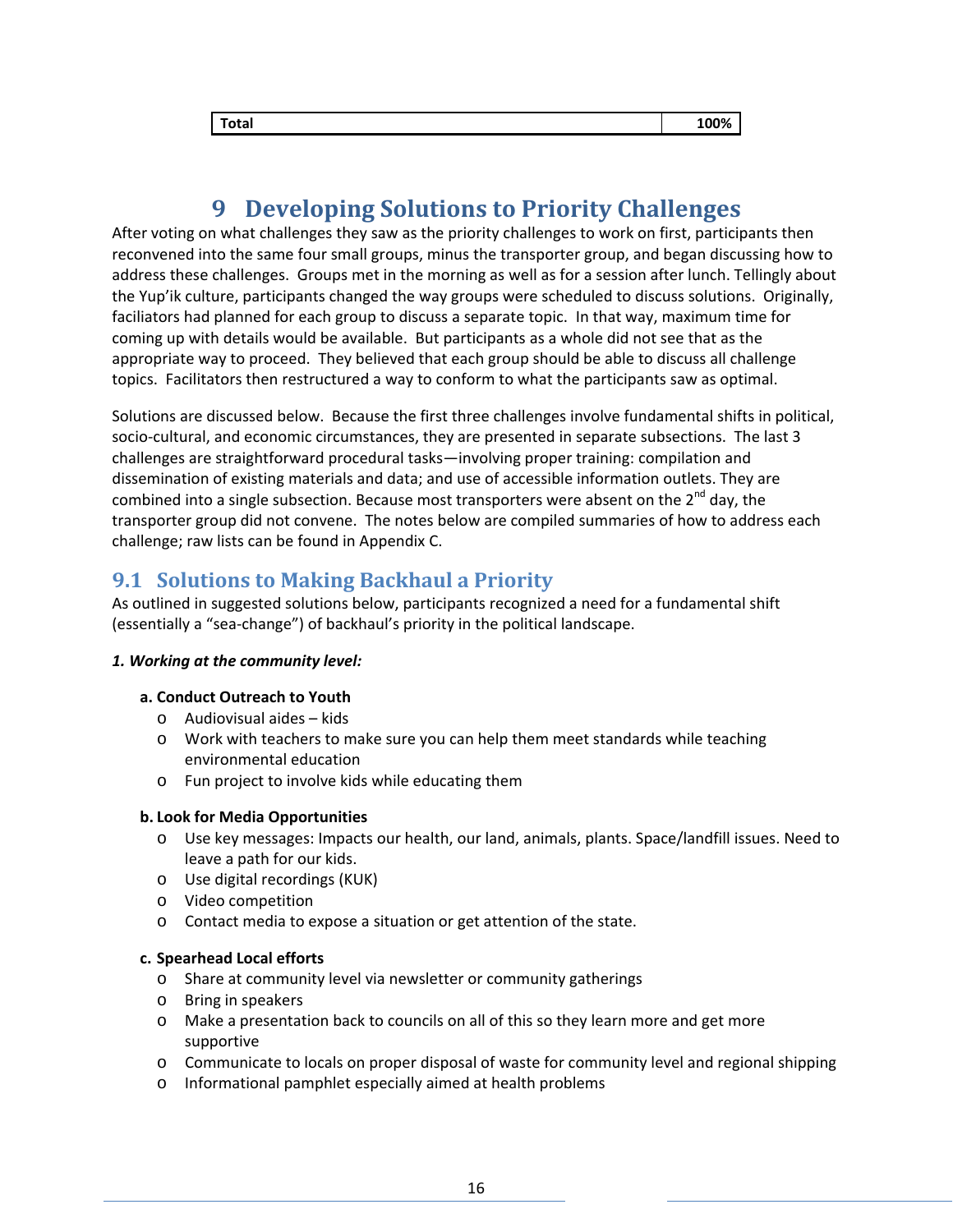- o Local city councils should be invited to summits, conferences, trainings along with tribe (Reg level)
- o Working with school. LKSD to follow community regulation/policies on disposal and backhauling

#### *2. Working at the Regional and Statewide Level:*

#### **d. Work with AVCP**

- o Group of tribes presenting resolutions at AVCP convention (AVCP takes the top priorities to state/AFN)
- o Advertising/documenting summit to AVCP that backhaul is a priority
- o Link backhaul to development and transportation, jobs

#### **e. Work with Calista**

- o Calista lands dept they need to get message convince village corps to go to Calista
- o Community needs assessment that shows backhaul a priority
- o Active demonstration of impacts of trash do backhaul to Calista
- o Link backhaul to development and transportation, jobs
- o Shareholder newsletter

#### **f. Work with the State**

- o Identify all stakeholders whose lands are impacted (BLM, USFWS, etc) and let them know/work with leveraging of backhaul/and personnel and community level (IGAP) the village can get it done
- o Request money from state and federal legislatures
- o Tribe Call state representatives
- o Letters to our reps‐ telling backhaul is important
- o Link backhaul to development and transportation, jobs

### **g. Regional backhaul committee with reps from each subregion and entities like AVCP, KWRC, etc**

o Have hub to sub‐hub negotiate rates for all sub regional communities

### **9.2 Solutions to Strengthening Relationships Between IGAP Workers & Community**

Participants across all groups also saw a need for a fundamental shift in the local community perception and reception of their environmental programs. A number of ideas surfaced, which are grouped into the 4 main categories below.

#### **1. Provide Community Outreach and Education**

- Education: meetings, bingo, schools, headstart etc… Why we are doing this (health & environment)
- Yuraq using this to talk about before the dancing (Yuraq means traditional Yup'ik community dance)
- Cultural youth programs (having school host so IGAP can present there
- Use students to reach their parents
- Working with school to not just teach but apply it
- Share info through schools/community/councils/potlucks
- Website/facebook to engage/educate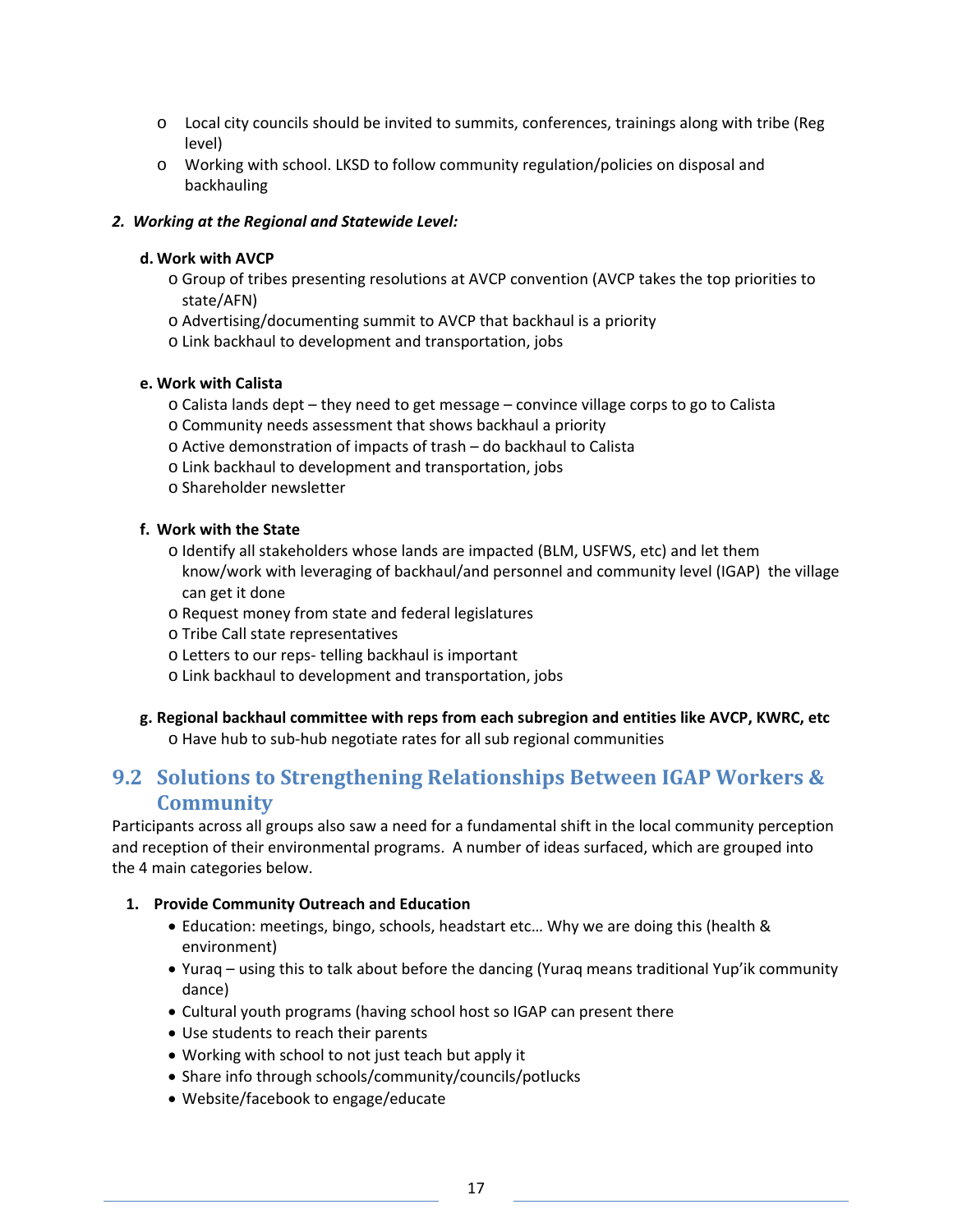• Newsletter

#### **2. Foster Cooperation between local entities**

- Get groups to work together on creating ordinances (city/tribe) to prevent conflicting ordinances
- $\bullet$  Help councils understand what we do, why it is important, why be involved, potential \$ sources and help – do this by attending meetings and sharing information
- Getting other entities involved to provide support (Corps, schools, etc)
- Communicate with local staff re: traditional laws to respect care and handling of subsistence resources
- Communicate with other local entities to see when they may be receiving or sending shipments with which the environmental programs can leverage:
	- o School projects
	- o Clinic
	- o Tank farm manager
	- o Other villages

#### **3. Provide Training to IGAP Workers & Communities**

- o Would be nice for IGAP to have "training kits" to train their community
- o Provide training on:
	- Sorting of materials at homes
	- Freon removal (for a local part-time job)
	- Drain batteries
	- What backhaul is and why
	- Hazwoper (so that community can work on issues/local hire)
- o Community members to notify IGAP staff on possible contamination how they can recognize contamination

#### **4. Gather Information**

- o Assessment of unused equipment, vans, etc and removal
- o Assess village dump sites
- o Elder interviews

### **9.3 Solutions to Funding, Grant Writing, and Grant Management Challenges**

The third fundamental shift seen as necessary by participants was improved capacity for financial self‐ determination. With greater ability to leverage or secure funds and resources they would have greater flexibility and wider scope to design and carry out the backhaul programs that best suit their communities. Participants generally felt that the solutions to acquiring more funding and improving grant award and management performance (the latter of which would lead to more funding opportunities) were fairly straightforward. Whether the available funding exists at sufficient levels, whether the staff has the resources to obtain training (if it exists), and whether appropriate training exists, were not addressed. Solutions focused on making do with what resources might be available in untapped entity leveraging

#### **1. Leverage relationships so as to leverage funding or decrease the need for funding**

- o Use other entities to acquire funding
- o Corporations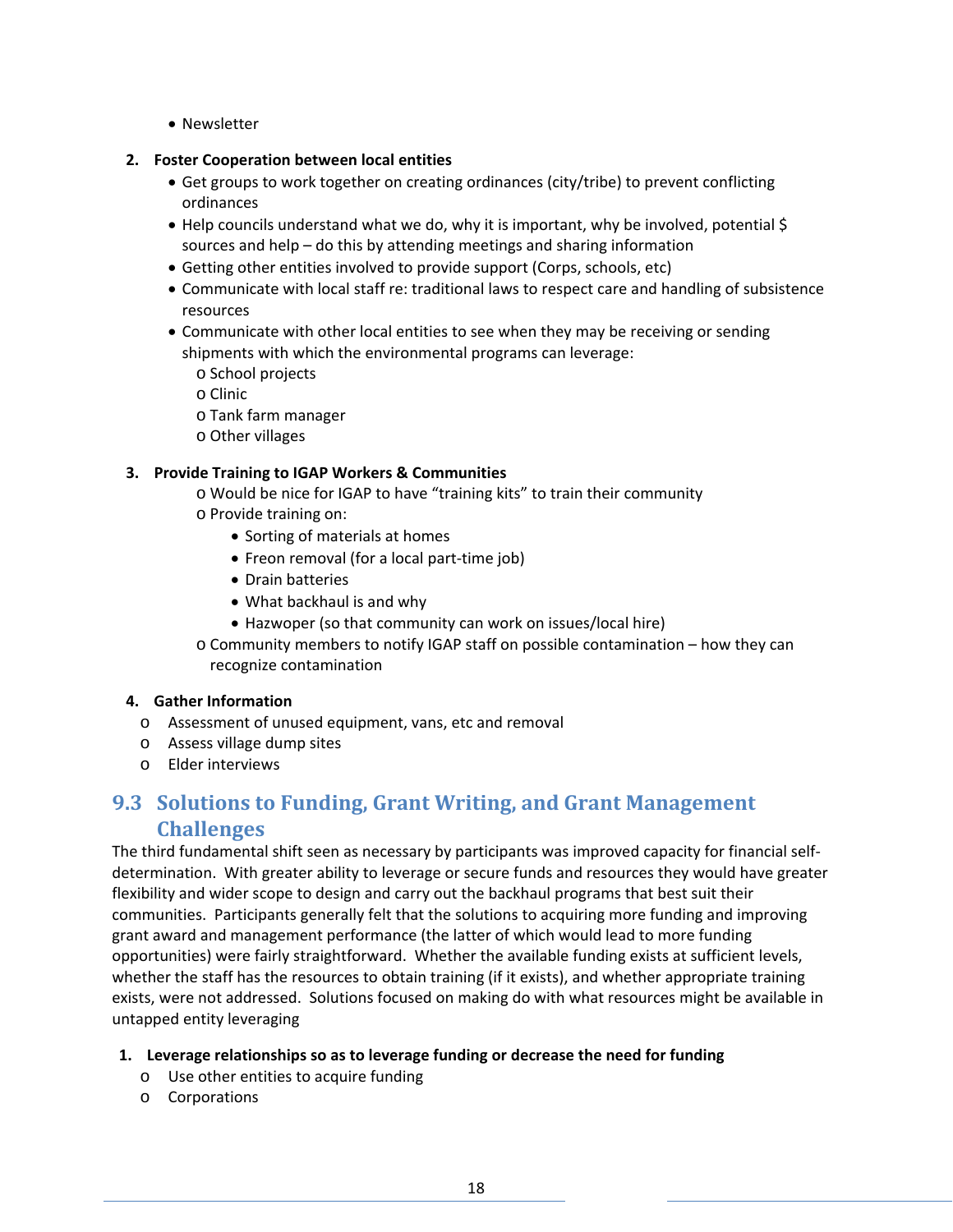- o School LKSD, YKHC
- o Partner with school (or other entities) to help pay
- o Have entities send out their own wastes recycling, like FL lights, transformers

#### **2. Use existing resources**

- o Tap into Zender for technical assistance
- o Use Zender website for grant proposals
- o Getting technical assistance to write grants
- o Tap existing resources Zender, USDA and others for sources of funding, technical assistance, list of grant writers
- **3. Ensure Accountability to be able to report and track results, budget information, and financial integrity**
	- o Be accountable for financial management
	- o Use Quickbooks & Excel
	- o Create template for everyone to use for budgeting
	- o Cross‐train IRA staff so more people understand Quickbooks, etc, grant writing

#### **4. Provide (& Take) Training on:**

- o How to write a good grant proposal (administrator, coordinator, council members of each org)
- o Research sources of funding or info
- o Budgeting
- o Training on how to write a good grant proposal
- o Grant reporting communication and training challenge
- **5. Assess priorities and develop projects to acquire funding**

### **9.4 Solutions to Backhaul Procedural Challenges.**

These 3 related topics are presented in the same subsection because addressing them is relatively straightforward. Solutions rely on compilation and dissemination of existing information and resources, and not on the complex relationships, politics, capacity development, etc. that the three priority topics discussed above do. In Section 15, the suggested steps forward reflect this distinction.

#### **9.4.1 Understanding Waste and Packaging: What needs to be removed and, and understanding how to handle it properly**

This unmet procedural challenge was understood by participants to mean the increased knowledge on what wastes are toxic and why, how to safely handle, store, and package it. AS brought up several times during the Summit by presenters and participants alike, there are a number of resources that provide much of this information. The lesson however, is that there will always be new Environmental Program staff, that some material could be made more user‐friendly and other material is not complete, that more training is needed, that better advertisement of resources(such as the Zender website and technical assistance contacts) could be made.

#### **1. Information participants felt they are missing:**

- a. How to package each kind of batteries separately
- b. How to pack vehicles, (ATV, snowmachine, etc. )
- c. Understanding the problems if you don't do it right
- d. Understanding requirements of recyclers, and transporters.
- e. Knowing what is waste, what is toxic waste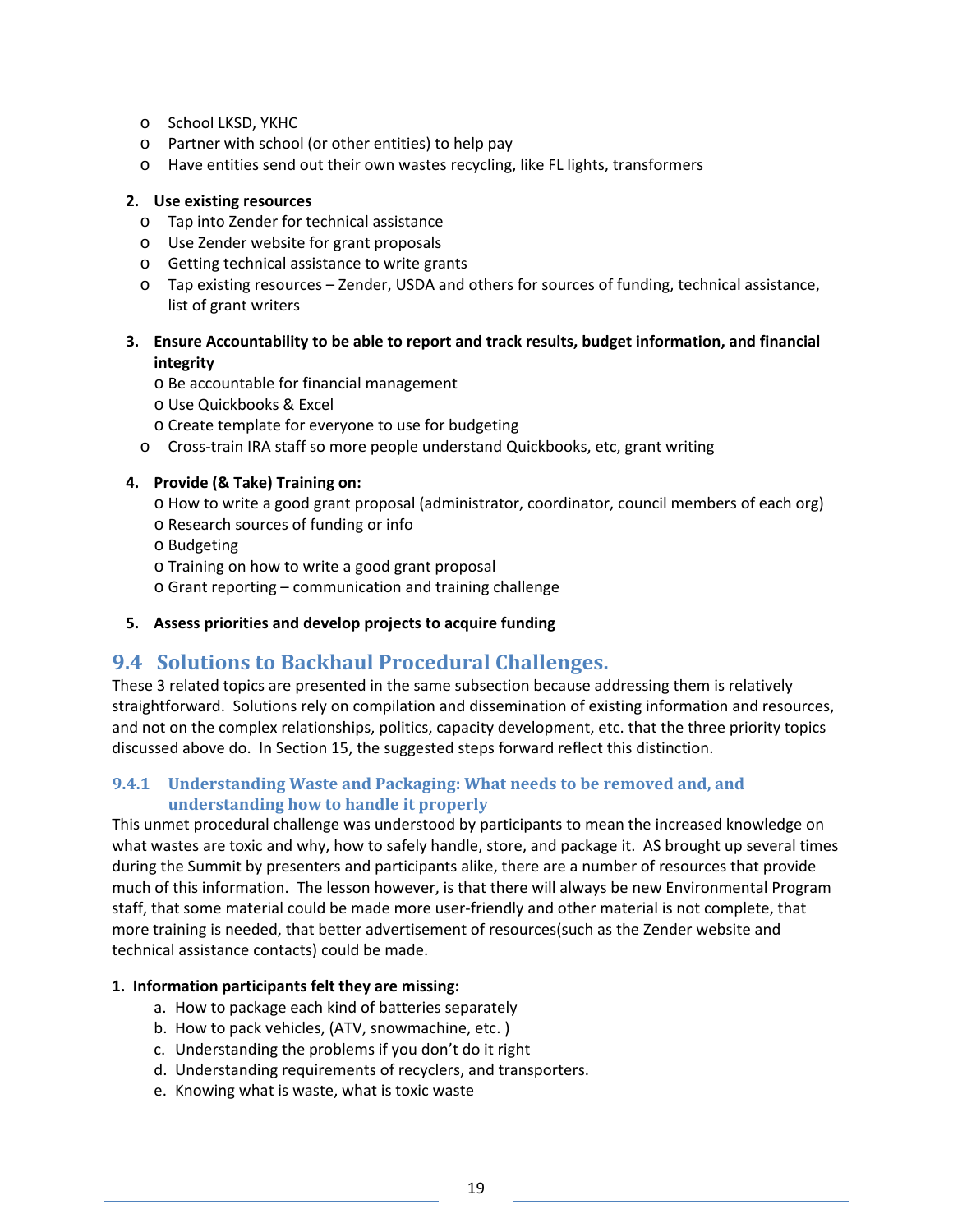- f. Knowing where to get packaging
- g. Is packaging the same for air/barge transporters?
- h. Is there packaging available for us or do we make our own?
- i. Separate specific hazards and packaging (batteries, chemicals, used oil etc. Freon, antifreeze)

#### **2. Ideas to consider for education and training:**

- a. Train IGAP how to drain liquids from appliances, vehicles…
- b. Have all training include HANDS ON (look for that kind, ask trainers to include hands on/examples)
- c. Educate community on types of waste
- d. How to get IGAPS certified
- e. Let communities know that they could host a training-collaborate?
- f. Educational materials that are understandable to community members
- g. Success stories villages that have already backhauled.
- h. Older generation is not familiar with hazards
- i. Translation of specific chemical hazards into Yupik
- j. Staff should be trained
- k. Communities need to understand hazards to human health
- l. Educate schools for proper handling
- m. Train w/RITWC (Fbks) Hazwoper

#### **3. Resources Identified:**

- a. Watch facebook for upcoming trainings with Kuskokwim Watershed
- b. ATCEM Alaska Tribal Conf on Enviro. Mgmt (Nov 6‐9ish (ATCEMAK.com)
- c. AFE Alaska Forum on the Environment
- d. Go to Zendergroup.org for website materials and for technical assistance
- e. SWAN solid waste Alaska network (SWAN is still down but materials are now all on Zender group's website)

#### **9.4.2 Solutions to Understanding Transporter Logistics and Requirements**

The following details were identified as being needed, with several suggestions on obtaining them. The idea of a central guidebook that gives specific and understandable information for the region surfaced in each group.

- 1. Barge schedules (getting them) let the barge know when you are backhauling. Only barge schedule set are hubs (contact all barges). For this task, it should be tasked to 1 person in a consortium of villages working with each other. Then they should let the other villages know.
- 2. Freight rates:
	- a. Should be placed on a website and handbook
	- b. Get the person's name when speaking with them so as to better document the rate they offer.
	- c. Try to contact a local person versus national or statewide contact.
	- d. Get basic rates for everyone into some kind of handbook/resource, but allow for special circumstances, i.e. suggesting a potential for better price or even a worse price.
- 1. Who to contact (for all barges and transporters) in an accessible resource
- 2. Forms having these available with template on how to fill them out.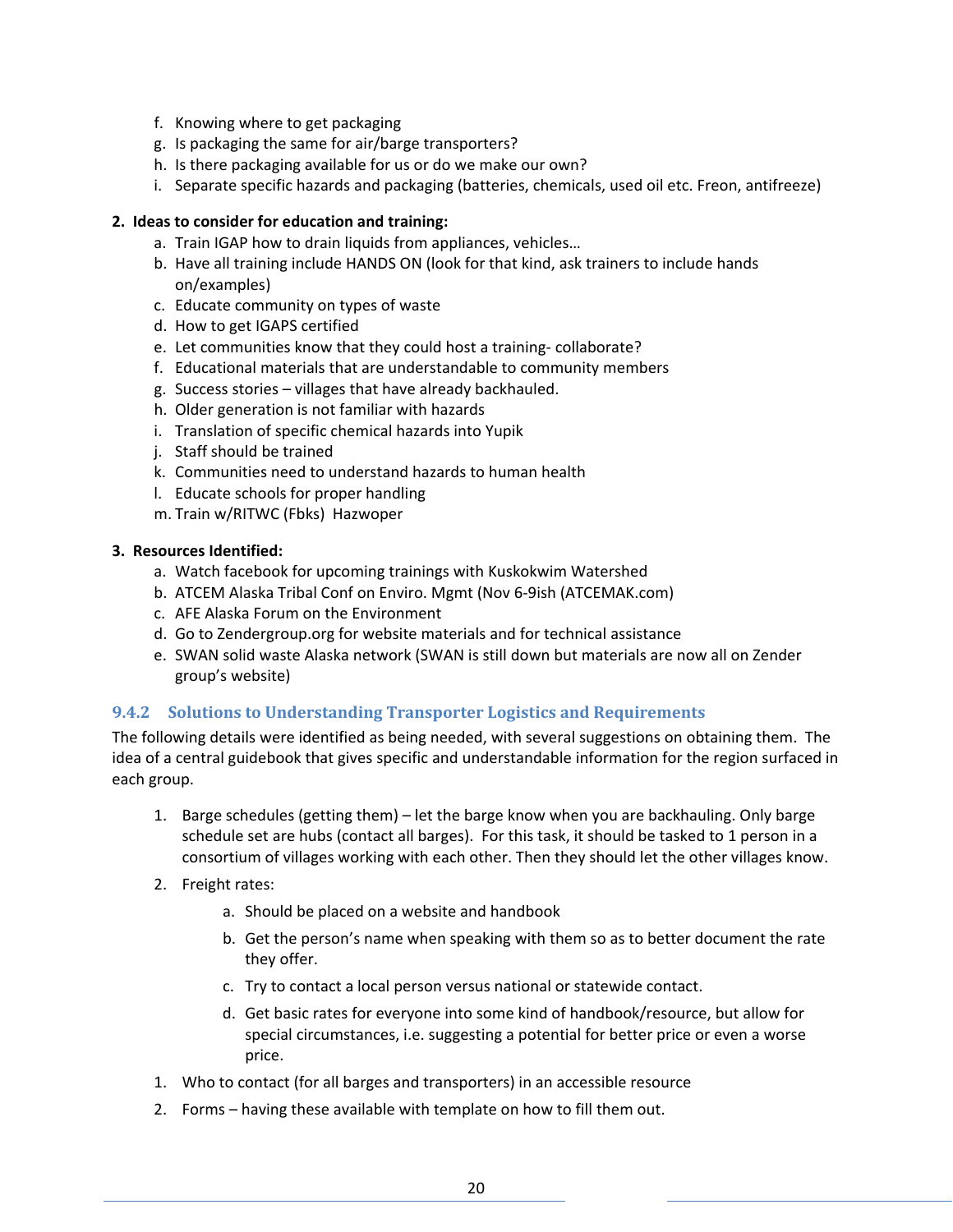- 3. Staging needs what do the transporters want or their shipping/packaging requirements that might affect how a village would stage materials.
- 4. Who can take what? A central resource on Anchorage and Seattle end-destinations.
- 5. Airport/airstrip specific regulations: E.g. Would we need approval from DOT to leave stuff at airport?
- 6. Develop manual for shipping logistics use proper shipping methods/codes. Similar to what exists but including more details on paperwork and process.
- 7. Role of village agent in helping communicate
- 8. What are the proper containers and preparation/packaging for each transporter?? Do they have requirements that are different (more stringent or more detailed) than federal regulations?

#### **9.4.3 Understanding the Paperwork and Form Processes**

A number of participants voiced concerns about filling out paperwork properly and meeting any regulations and requirements. With the forms and regulations written not only with a very technical language, but with many attending villages speaking English as a second language as well, the concern takes on added importance. Participants listed the different types of information that they would like to see available, as well as possible ways to disseminate it.

- 1. Information that should be available to address the concern:
	- a. Where to get forms
	- b. Understanding waste (what goes where)
	- c. List of wastes that require official paperwork
	- d. What labels to place for households that are saving and transporting these to staging area? (re: used batteries to be picked up by staff)
	- e. Sample forms from all the transporters that are filled out.
	- f. What labels are needed for what wastes
	- g. What is staff responsibility on record keeping?
	- h. Template for local packaging and preparedness protocols for a village
- 2. How to effectively provide the information:
	- a. The village needs to write on their labels who the transporter can contact with questions so that if they have the form incorrectly filled out, they will be told.
	- b. Shippers or someone could come to villages to teach filling out forms
	- c. A handbook on filing out forms should be available in paper and electronic and kept current
	- d. Training on form filling out at hazwoper courses, RALO, ATCEM, AFE, Zender training
	- e. Inform leadership on requirements, not just IGAP workers, so that leaders know it is not that easy and there is liability if done wrong.
	- f. Villages should develop local packaging and preparedness protocols
	- g. Village needs to keep a copy of paperwork that is filled out properly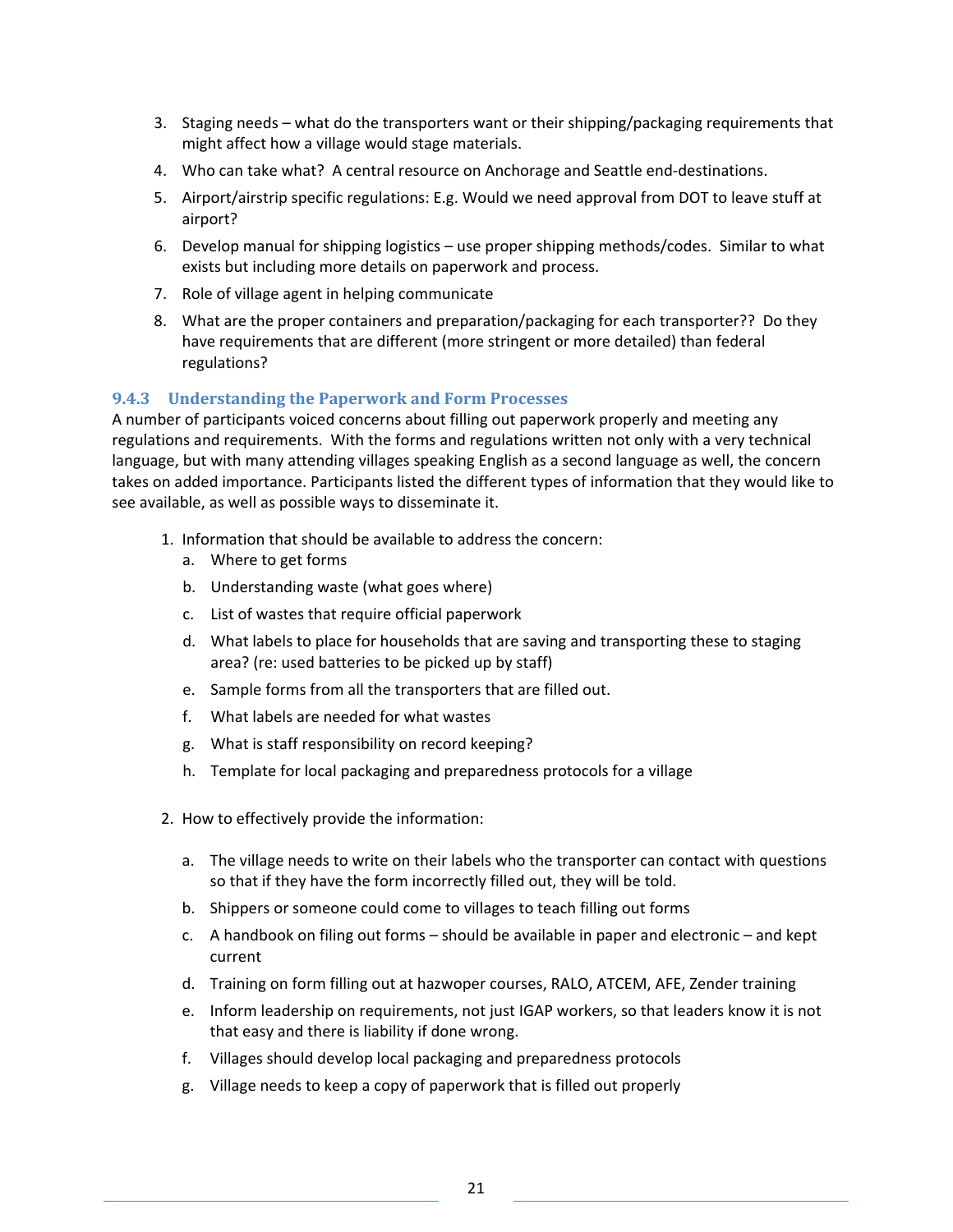## **10 AVCP as the Coordinating Regional Backhaul Entity**

Steve Street, AVCP Director of Archeology & Historic Preservation Department, spoke at the meeting concerning the potential for AVCP to act as regional backhaul coordinator. In the Norton Sound, Northwest Arctic and Southeast regional backhaul programs, the regional Native Non‐Profit Corporation employs 1‐2 staff to coordinate backhaul for the surrounding villages, including hands‐on repackaging, pickup from small plane hangars and delivery to jet cargo planes, and backhaul supply assistance, as well as information dissemination and village communications. Mr. Street relayed the issues that AVCP was concerned about—primarily liability from improperly packaged and labeled (or unlabeled) materials, lack of current infrastructure appropriate to the need (connexes, central facility, totes), and financial risk/burden related to villages sending materials free‐of‐charge to Bethel, with the second transport leg to Anchorage or Seattle unpaid for. He did however feel that these challenges could be overcome with the types of solutions discussed at the Summit such as appropriate training, village agreements for liability responsibility in place, and strong coordination between AVCP backhaul representative and IGAP staff and transporters. The first hurdle to AVCP serving as backhaul lead for the region was that it needed to be recognized as an AVCP priority. If it was a formal priority for AVCP, then he could go about directing resources and securing additional funding for an AVCP regional backhaul program. He told participants how AVCP decides their priorities each year. Resolutions are presented by villages at the AVCP annual meeting, and those that are strongly supported, such as those initiatives with many village resolutions supporting them have a high chance of being adopted as a priority. A key piece of information is that AVCP then brings it top priority projects to the State. Each year the State also makes priorities and funds projects for each region. It recognizes AVCP as the primary non‐profit service organization representing the region, so that if a backhaul facility and startup operator funds are a priority, there is a high chance that some funding will come. Likewise, AVCP is also recognized as the region's voice at AFN (along with Calista for different issues). If backhaul is made a priority at AFN, AFN can make a strong case to state and federal legislators for funding. He said that AVCP, Calista, and AFN all see development and transportation as job creators and they are very keen on these current priority topics. If backhaul can be tied to development and transportation—(e.g improving ports, providing jobs, developing cleaner communities that can better attract tourism, lessen mining's negative image, etc.) a stronger chance exists for funding to flow. Advertising/documenting summit to AVCP that backhaul is a priority. At the end of the Summit, he said a template resolution that is developed and signed by all the villages would make a significant impact with AVCP leaders.

## **11Orut'samiut Tribe and Kuskokwim River Watershed Council as Coordinating Entities**

It should be noted that a representative from Orut'samiut Council that could represent the Council's position on regional backhaul was not present due to a previous out‐of‐state engagement. It is not clear whether the Tribe can serve as a regional coordinator versus, or in collaboration with, AVCP. However, it is clear that the Council is very interested in moving regional backhaul forward, and they will likely be involved in at least some aspect.

KRWC was present and commented that they are willing to do what is desired by Tribes they serve. KRWC is a subregional organization, as is NIC, and this aspect may be a consideration in regional coordinator logistics. See the Final Section comments on regional coordinative roles during this interim planning period.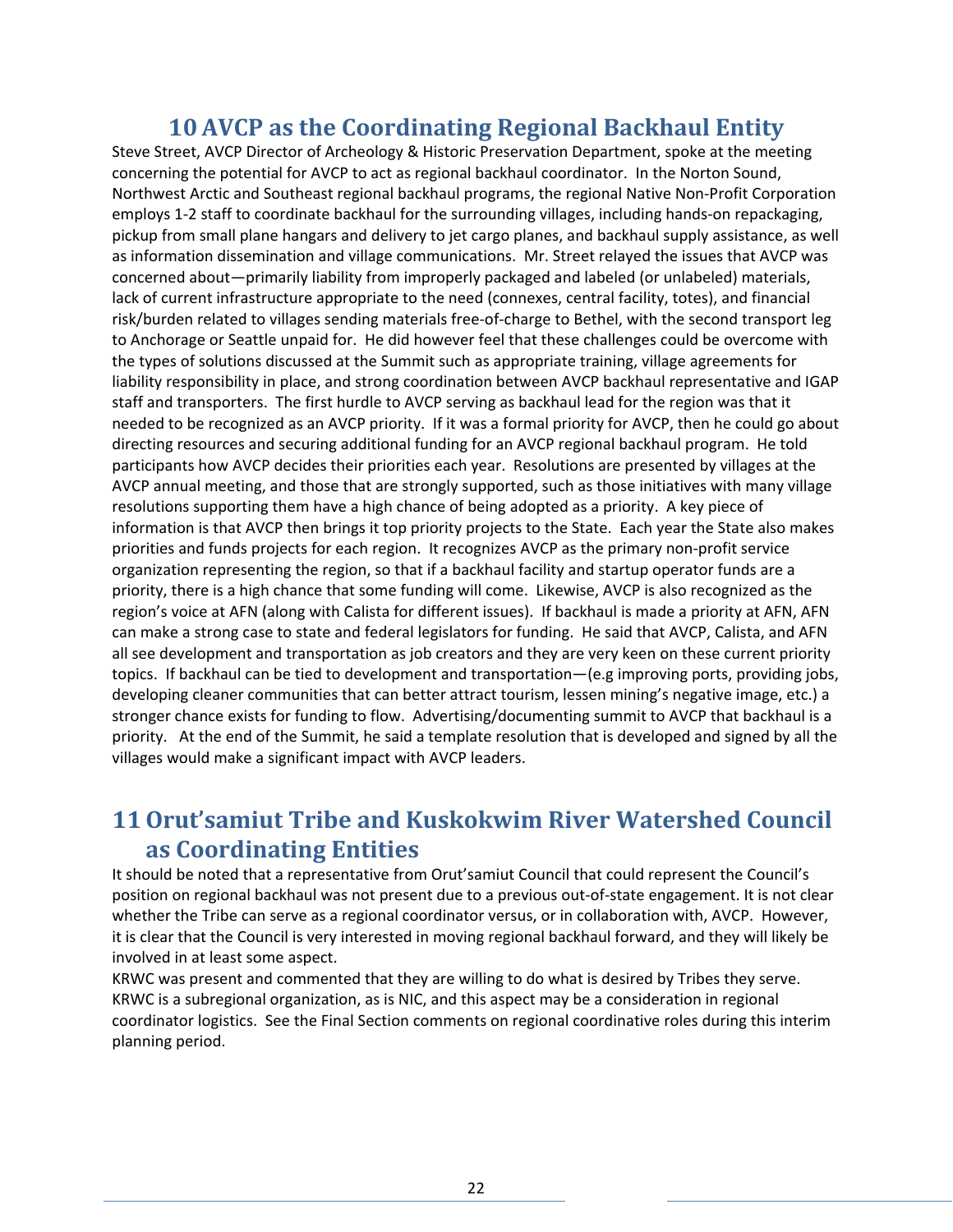## **12 Discussion on the Three Primary Coordination & Backhaul Routing Approaches**

Participants had a brief conversation as a large group about the three coordination approaches on the table. Each approach was discussed in turn with participants free to stand up with a microphone and voice a "pro" or "con". A subregional approach had the most positive feedback and a regional approach had the most negative feedback. Possibly because this was the approach already practiced and participants were ambivalent about it, the individual village approach received very little feedback. Comments on the need for more information were generally well received. Afterwards, the full audience voted on what approach they thought was best at this time. Tellingly, the audience was nearly split equally between the three approaches. So the feedback on the need for more information (i.e. a study being performed) seemed to hold the most weight. Table 12.1 summarizes the discussion.

| Table 12.1 Backhaul in the Bethel Region: Pros and Cons of the three Main Coordination & Logistical |
|-----------------------------------------------------------------------------------------------------|
| Structures.                                                                                         |

| Approach   | <b>Advantages ("Pros")</b>                                                                                                                                                                                                                                                                                                        | <b>Disadvantages ("Cons")</b>                                                                                                                                  |
|------------|-----------------------------------------------------------------------------------------------------------------------------------------------------------------------------------------------------------------------------------------------------------------------------------------------------------------------------------|----------------------------------------------------------------------------------------------------------------------------------------------------------------|
| Subregiona | Villages can transport their materials to the<br>subregional village that has best access for<br>barges. An example is Toksook potentially for<br>NIC villages because it has easy access to the<br>coast and barges go past there on their way to<br>Seattle. Why transport to Bethel if the barges<br>will be coming by anyway? | Need to be inclusive - and it might be<br>hard to do that especially if some villages<br>are hard to communicate with                                          |
|            | Funding (con) : Harder to obtain funding and<br>coordinate funding?                                                                                                                                                                                                                                                               | Need funding for a subregional hub and<br>this is more expensive than just having an<br>individual village do their backhaul when<br>they are able to fund it. |
|            | Effective use of resources. The coordinating<br>workload could be shared.                                                                                                                                                                                                                                                         |                                                                                                                                                                |
|            | More materials gives barges an incentive to<br>come.                                                                                                                                                                                                                                                                              |                                                                                                                                                                |
|            | Ease of Access                                                                                                                                                                                                                                                                                                                    | Need to be inclusive                                                                                                                                           |
|            |                                                                                                                                                                                                                                                                                                                                   | May not be cost effective to ship<br>materials to Bethel for some villages?                                                                                    |
|            |                                                                                                                                                                                                                                                                                                                                   | Need funding - would require substantial<br>funding to set up.                                                                                                 |
| Regiona    |                                                                                                                                                                                                                                                                                                                                   | Can the Bethel port handle these<br>volumes?                                                                                                                   |
|            |                                                                                                                                                                                                                                                                                                                                   | Need place to store, sort, and package                                                                                                                         |
|            |                                                                                                                                                                                                                                                                                                                                   | Communities need to tell the coordinator<br>what is going on, which is an extra step<br>for local Environmental programs                                       |
|            | None voiced                                                                                                                                                                                                                                                                                                                       | Less volume so transporters might not<br>want to come.                                                                                                         |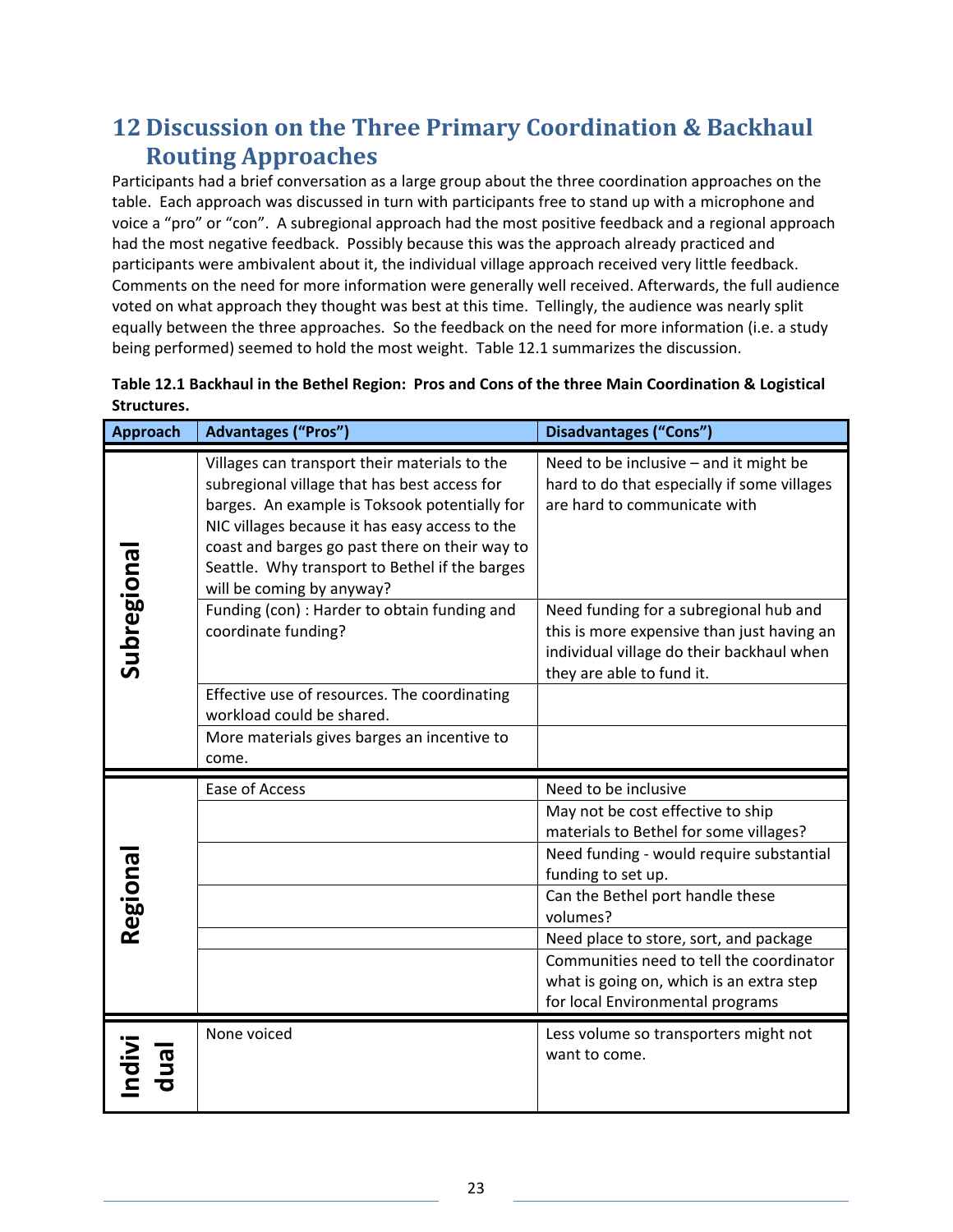## **13 Backhaul Program Experience and Equipment/Supply Needs**

Participants were asked to have one person from their village respond to a number of questions concerning the types of materials they have backhauled in the past 3 years, and the need for basic backhaul connexes and tote supplies, as well as equipment to transport heavy totes to the airport or barge port. If the Environmental Director was present, they were the designated respondent for their village. Responses are given graphically below in Tables  $13.1 - 13.4$ . It is apparent that significant experience resides in the region from which to pull from in developing a sustainable program. However, much progress is needed in overcoming the Summit's identified backhaul barriers for backhaul to become the norm. Even aluminum can recycling, which is generally available free‐of‐charge though the Anchorage‐based ALPAR "Flying Cans" program, has only garnered participation from two‐thirds of villages. Not surprisingly, the least backhauled item is household batteries, as little attention is given to this waste in statewide conferences and other education and outreach efforts. On the positive side, nearly one‐half of villages have backhauled e‐wastes, even though e‐waste backhaul generally requires payment to transporters. E-waste backhaul only began in earnest a few years ago—several years after the statewide push for lead‐acid battery recycling. So villages in the region have responded quickly to the information that e‐wastes should be separated out and backhauled.

Given the scarcity and expense of dedicated buildings, Connexes for storage, staging, and even materials exchange are a central infrastructure piece for a village backhaul program. At a cost of about \$2,500 each, the average number of connexes needed by villages was three to four. Fish totes are also very important to a backhaul program as they are needed to store, stage, and transport batteries. Likewise most villages needed about three to four more totes. Totes with lids typically cost about \$500. Anecdotally, a number of villages have stated in the past that they have trouble transporting the heavier items to their ports. In response to this needs question, about twenty percent of villages stated they did not possess a means to transport their batteries to the transporter. Typically this deficit can be solved by a small skid steer with forklift attachment, approximately \$40,000 with shipping.



**Figure 13.1 Percent of villages that have backhauled in the past three years, by waste type.**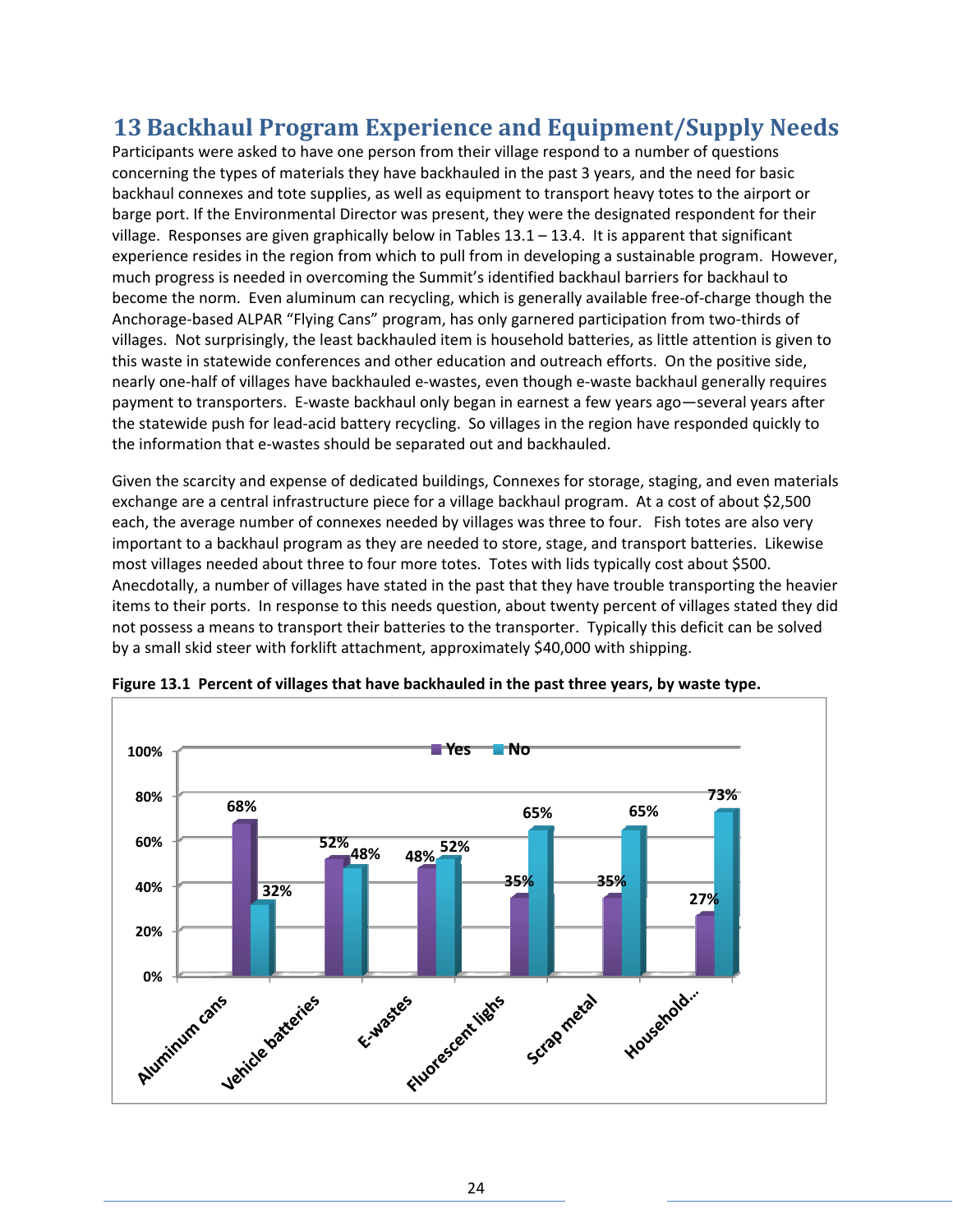

#### **Figure 13.2 Connex (i.e. shipping container) Needs for the Bethel Region Villages as Self‐Identified by the Environmental Program Directors**

#### **Figure 13.3 Shipping Tote Needs for Battery Backhaul in the Bethel Region Villages as Self‐Identified by the Environmental Program Directors**

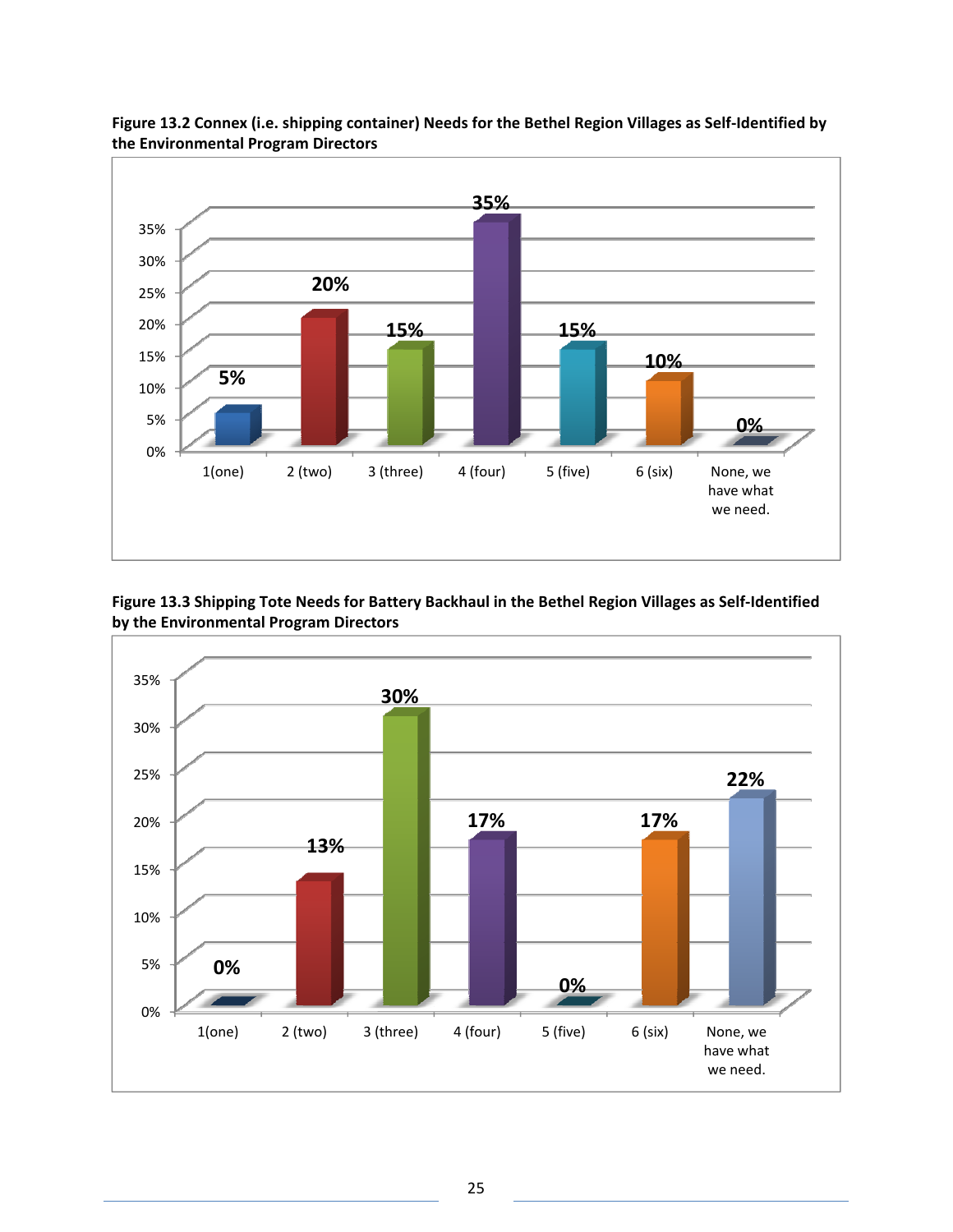

Figure 13.4 Percent of villages with minimum equipment needed to bring batteries and e-wastes from **their staging areas to their airports/barge ports as self‐identified by Village Environmental Directors.**

### **14 Backhaul Training Needs**

After polling on the backhaul activity in the region, and basic supply and equipment needs, all participants were asked to vote on their two most urgent training needs from a list of 10 topics. Appropriate to the priority challenges that surfaced, grantwriting and management was a lead training need along with training on how to stage and store wastes properly. The latter need seemed to reflect the general concerns of all present that the wastes they were trying to backhaul present health risks to the community, and minimizing those risks was the underlying purpose of backhaul in the first place.



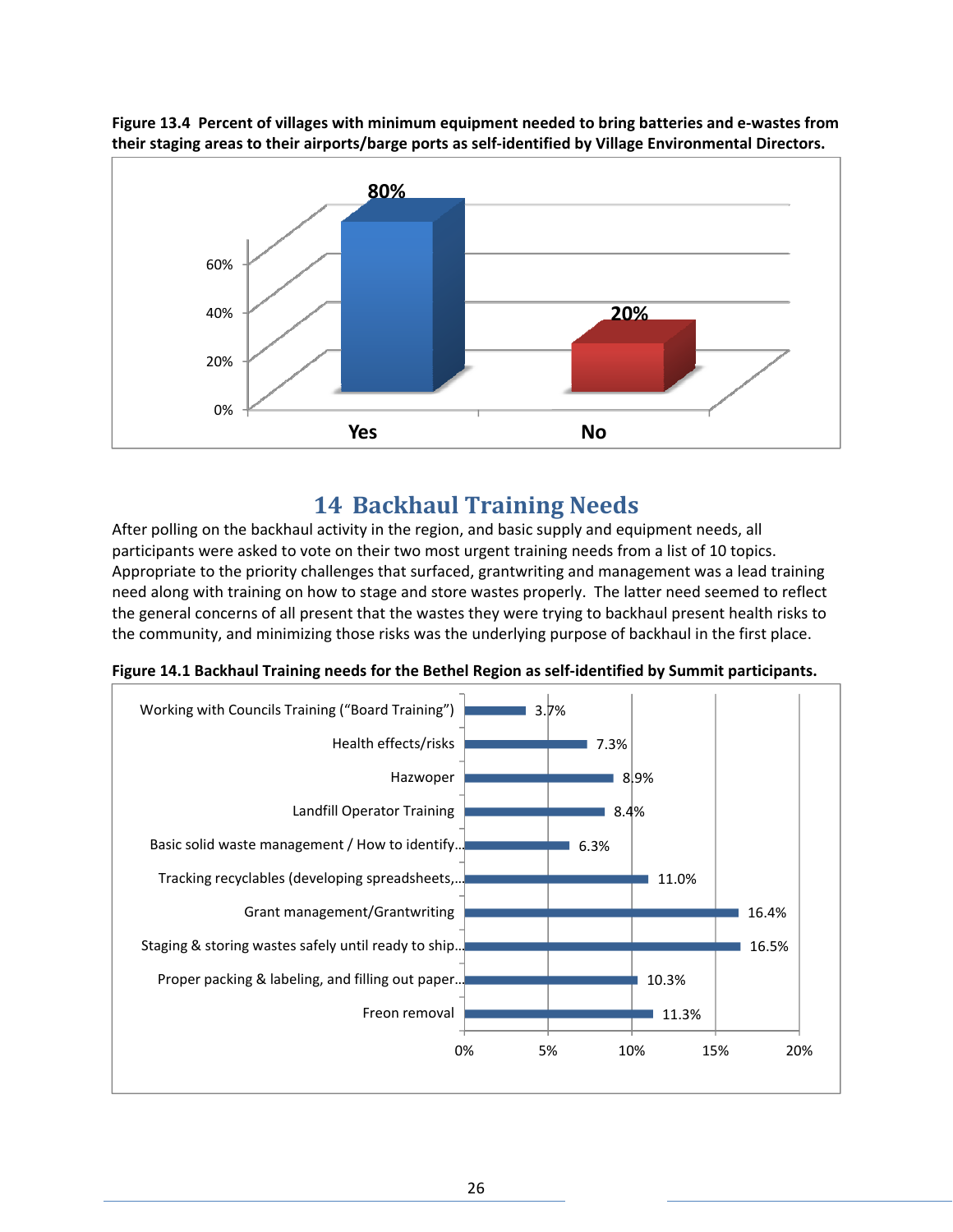## **15 Summit Conclusions: Where Do We Go From Here?**

The Summit laid the groundwork for progressing towards sustainable backhaul in the region. The primary points are as follows.

- 1. While regional coordination approaches work best for Kawerak, Maniilaq, and Yukon River/Interior, whether that approach is best for the Bethel region is unclear. What is clear is that 1) villages are divided fairly equally at present on what approach they think would work best, and 2) a study should be carried out that compares the various approaches not only from a total cost basis, but that details considerations relating to logistics and cost impacts to individual villages and their sub‐regions.
- 2. According to facilitated in-depth group discussions with twenty-one villages, or nearly half of the region's communities, the three priority steps for the region to pursue in attaining sustainable backhaul are:
	- (1) Make Backhaul a Priority within the Region, Statewide, and at the Community Level
	- (2) Improve and build the relationships between individual Village Environmental programs and their communities
	- (3) Improve financial feasibility of backhaul by developing the capacity of villages for their own grant writing and grant management

To carry out these steps, Section 10 includes a number of methods & suggestions.

- 3. Most village require about \$7,000 to \$10,000 worth of basic backhaul supplies (connexes and totes) to carry out their programs now, with about 20% of villages requiring a means to transport heavier items to their airport or port.
- 4. Backhaul program experience in the region is substantial, with about one-third of villages having carried out some backhaul, and about half having backhauled e-wastes or lead acid batteries in the past three years. So local knowledge on how to carry out the logistics of packaging and shipping is present.
- 5. Training needs are varied but the priority needs as seen by villages are grant writing and management to build financial capability, and proper staging and storing of wastes to immediately reduce community risks.

Finally, for Summit followup, it was mentioned that NIC and Zender Environmental Health would send out a survey to participating villages as well as those who did not attend. The survey would contain questions that would help detail out next steps and a potential timeframe. Also, Kuskokwim River Watershed Council, if needed, committed to hosting a backhaul teleconference once this report and the survey were completed to continue regional efforts and identify any roles or volunteer responsibilities. Orut'samiut Council will also be consulted for this teleconference effort. A regional entity was not identified at this Summit that will serve as the regional coordinator for developing regional backhaul. However, Orut'samiut, KRWC, and AVCP are all interested in regional backhaul and should be all included as regional contacts in moving YK Delta backhaul forward during this interim preliminary planning period.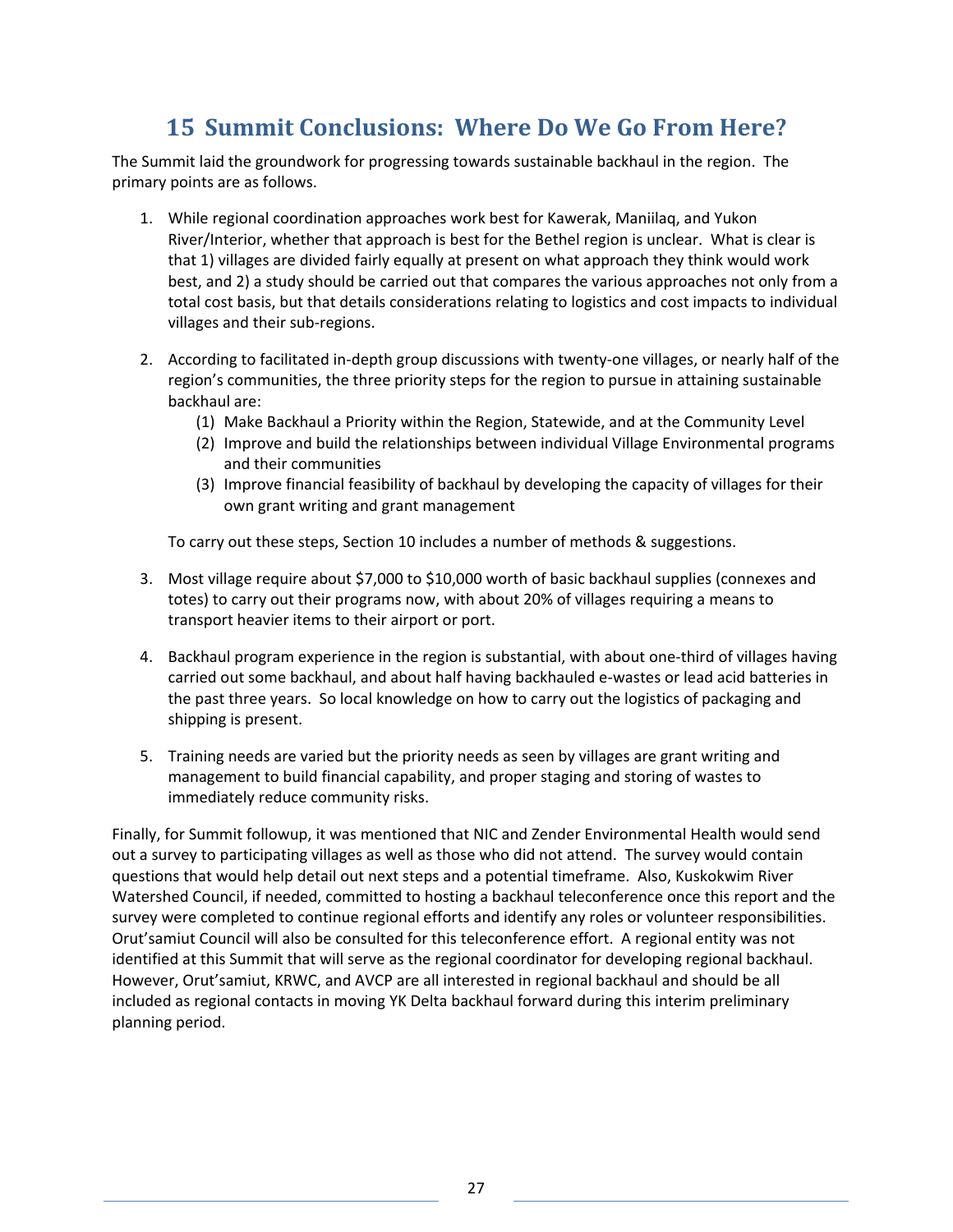**Appendix A: Day 1 Presentation Notes**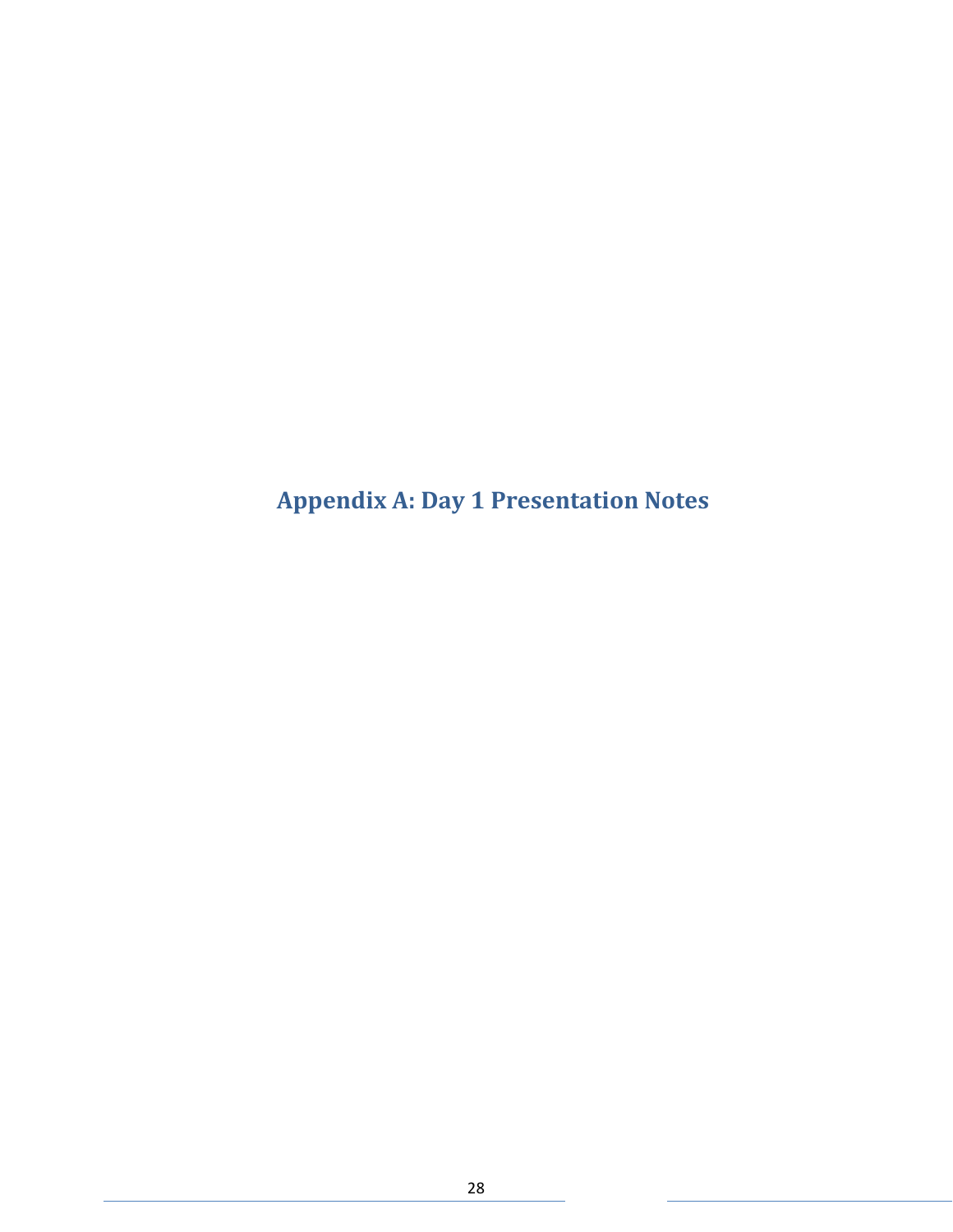### **Presentation 1: City of Bethel Recycling Center Q &A.**

### **Presenter:** Dave Stovner, City of Bethel, former Recycling Center Operator/Supervisor

- Took over Bethel recycling center 5 years ago
- Last year it was closed
- First took it over, they were in transition to get a commercial size baler  $-5$  ft by 4 ft by 30 inches
- Point was that anything smaller than that-- needs to be rebaled in the lower 48, so we got the baler
- Then got a skid steer each bale was around 1200 pounds
- Got 20 foot recycling containers
- Got all through this through the Denali Commission
- Took Cardboard, plastic, paper, aluminum cans, tin cans
- Put out 180,000 pounds of cardboard in 1 year took 13 shipping containers
- Had agreement with Alaska Logistics and northland barge company
	- o Alaska 2 shipping containers and shipping
	- o Northland 2 containers
- Took \$1800 to ship each container
- Ran into big financial obstacle
- First they said don't worry about the money just get out as much as you can because the landfill is filling up and it is hard to take in more trash.
- But hard to make any money when you pay out more for backhaul than you take in
- Time went by and the new city council did not see recycling as a priority
- Turned into a political issue
- As much as we might need or want to recycle, it always comes down to money
- Who will pay for it and who will provide it?
- Bottom line: The city council shut down recycling because they couldn't make ends meet.

#### **Question:** How many years does the landfill have yet?

Answer: It's not at capacity yet. Keep trying to build up the sides. They keep saying 15 years at the max and it will be shut down. It will be a huge expense to shut it down – a couple millions

- o There's no liner currently, a new landfill will require a liner and it will be very expensive.
- o Personally, I think we need an incinerator to burn cardboard and paper. That would help a lot.
- o AC and Swanson's put out over 500 pounds of cardboard every day. Amounts to a lot of cardboard.

#### **Question: There is no burnbox or burn unit in Bethel?**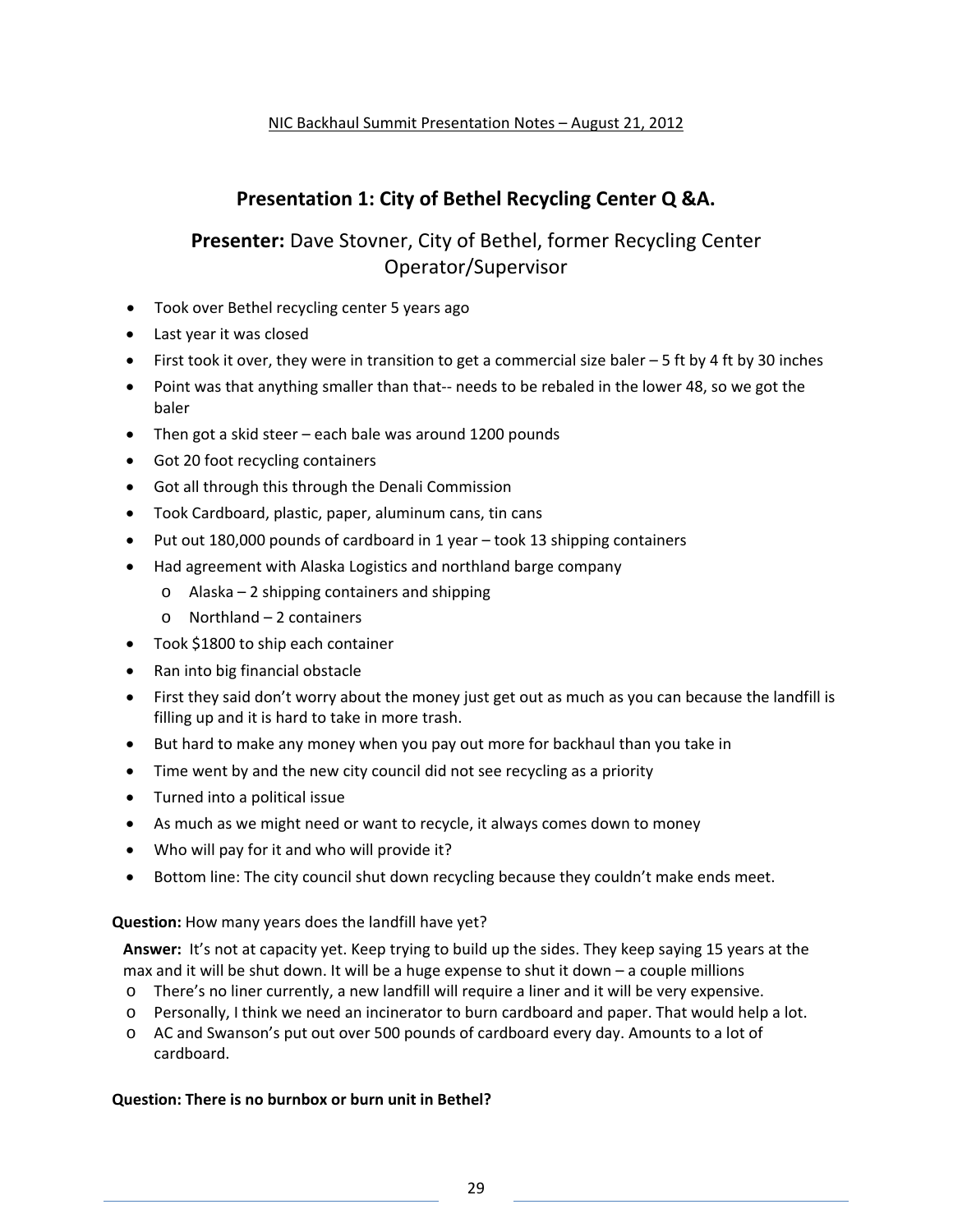**Answer:** No burnbox, but we have been looking for a grant for an incinerator

#### **Question: Did you make any money off of recycling?**

**Answer:** Did make some money on aluminum cans. Buying cans for \$0.20 a pound. Biggest problem is that most people aren't into recycling.

**Question: [**In Kipnuk, the dumpsite is pretty overwhelming. I could see how a recycling program could reduce the volume going into the landfill.] **How does recycling help reduce the waste going into the landfill? [**We recently starting recycling through ALPAR.] **How bad will the landfill problem be without recycling?**

**Answer:** It's pretty bad. Many things in the dumpster and landfill could be recycled. I think that the school district, YKHC, and the corporation should all take care of their own recycling. You need to have people who are very interested in doing it.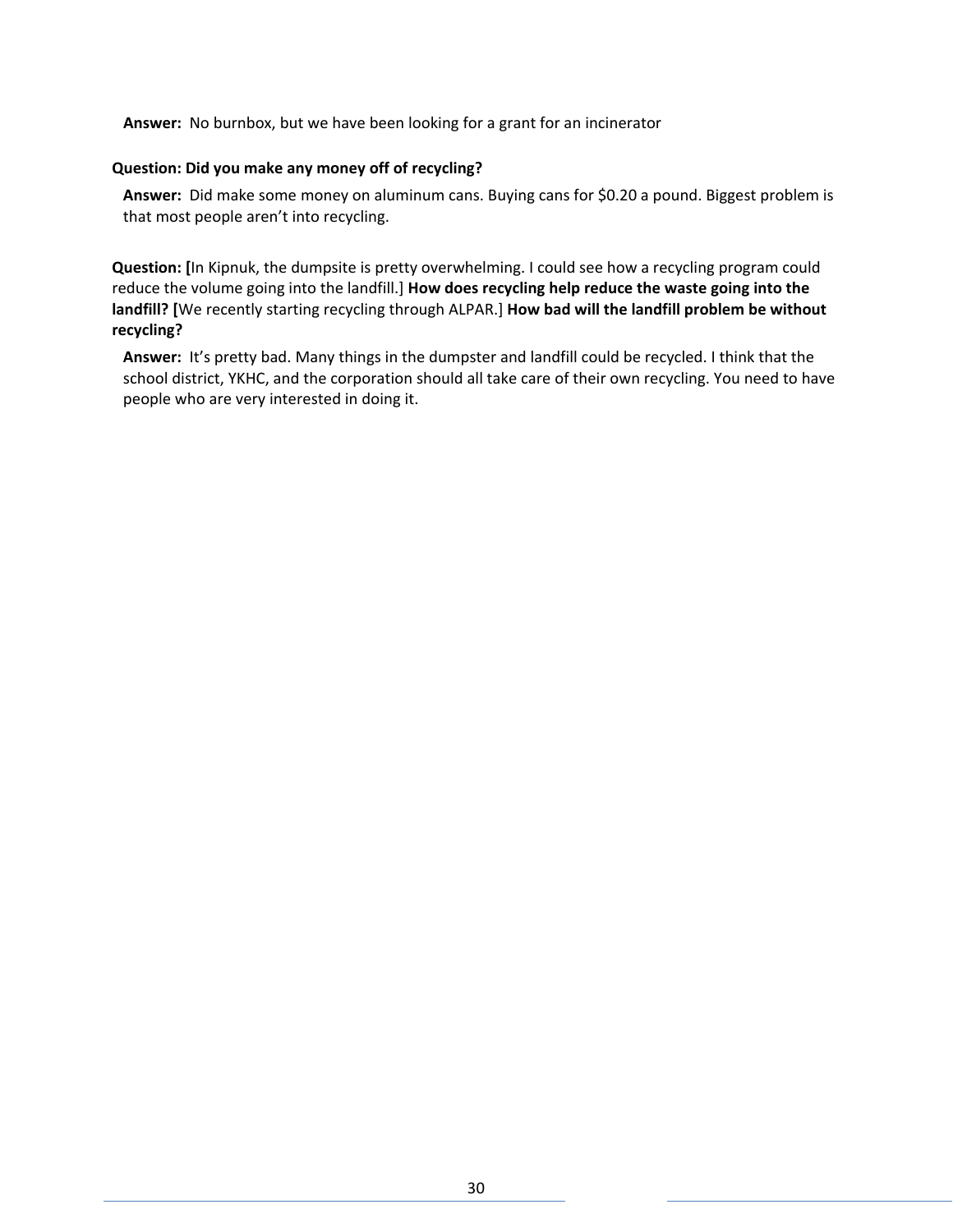### **Presentation 2: Donlin Gold, Bethel City Council**

### **Presenter: Mary Sattler**

- Previously 10 years in the legislature representing Bethel
- Work for Donlin Gold now and on City Council

#### **The Political Picture for Recycling/Backhaul/Solid Waste funding:**

- Landfills, recycling, and honeybucket lagoons are all issues
- At the state level, originally the climate was anti-Native
- When Lyman Hoffman had a coalition of rural communities he was on our side
- Our region should think big because the federal money is drying up
- Denali Commission knows that funding is drying up
- Need to start working more with the state. Doug Huntman works for the State. He wants Donlin to donate for a backhaul program.

#### **Donlin Gold perspective:**

- But the mine isn't starting for maybe 10 years, so they can't donate the needed operational or infrastructural funds for recycling center or backhaul.
- However, Donlin is looking at donating to a Bethel recycling program
- Donlin is committed to being able to provide backhaul services when they get barges in 4 to 5 years
- They are also committed to providing training on how to package and ship backhaul (once they start up).
- The Donlin incinerator has to have a proper balance of materials (wet, damp, and dry) for things to burn properly. Had a problem getting the right balance recently.

#### **Bethel specific Issues:**

- Bethel has a plastic bag ban, but they had no enforcement
- Now they have an attorney and they will start enforcement
- People are putting HBs in dumpsters in Bethel and other places and it is a big problem
- For 7 kids, they go through a huge trash can every day. Recycling center could really help cut back on waste.
- Juneau is able to recycle cardboard, paper, aluminum, plastics (1 and 2) and this reduced a great amount of waste.

**Question:** Economic development and transportation initiatives are rising to the top of concerns for the state. How do we encourage people to take environmental issues seriously as a priority?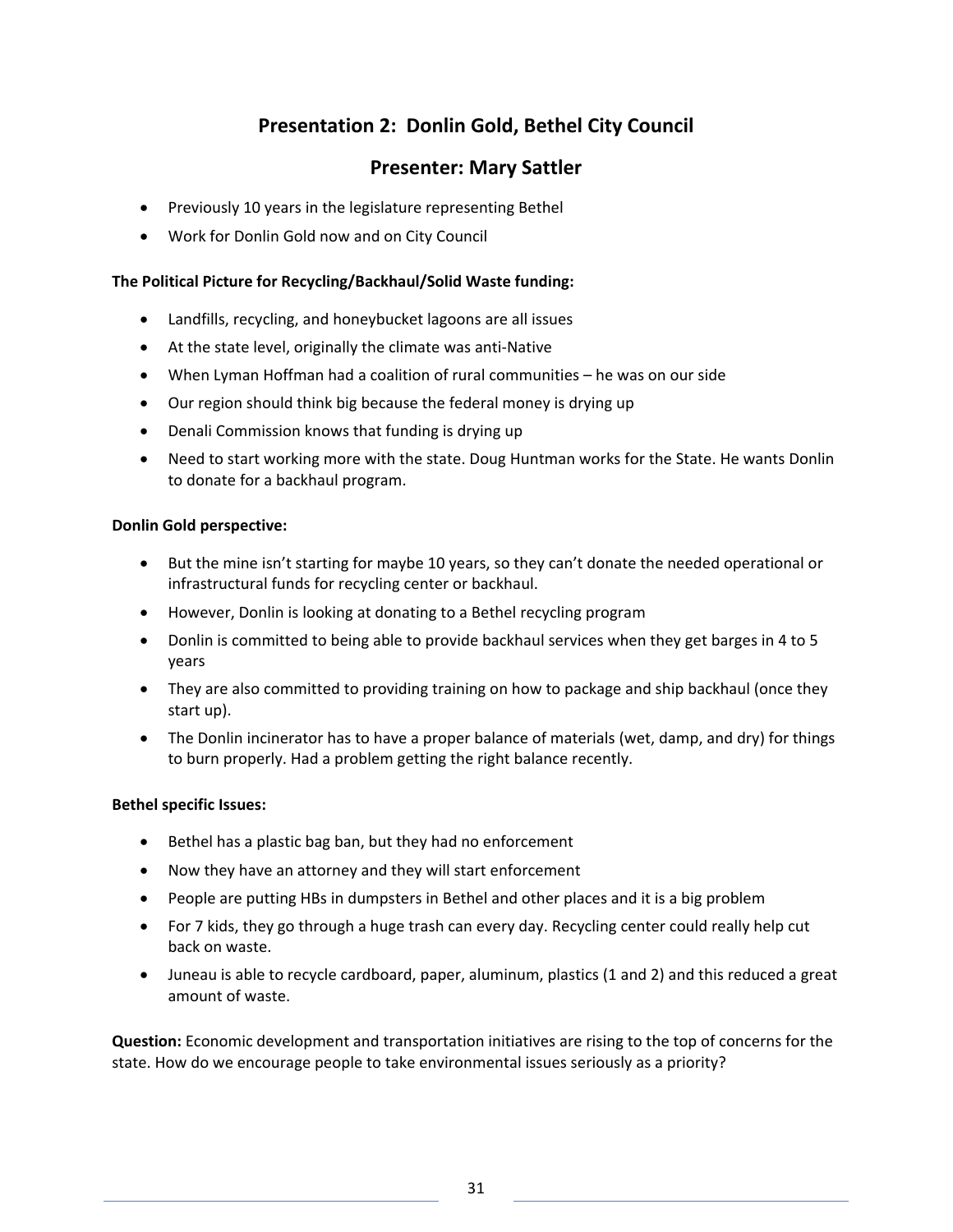- o **Answer:** It's a matter of asking the right people. Legislators need to be asked. They need groups to approach them to ask for environmental funding. KRWC has power and NIC does too to ask for things. Sometimes it's the quantity of requests or sometimes it's the quality of the request. You should explain why the issue is so important and what it means to you. The sewage lagoon is also a big issue.
	- Not sure how much capacity Bethel would have for recycling village goods, because they have their own wastes to take care of.
	- Alaska Logistics has contracted to take old automobiles.
	- Need to train people on how to placard, stage, and package the e-waste.

**Question/Comment:** Funding is always an issue. Cost of sending recyclables to Anchorage from NIC region cost about \$4000 and we got only \$1500 back. On an administrative level, it is hard to justify how that is feasible. The legislature needs to look at budgets. There is also the cost of hiring employees. Villages can't necessarily afford hiring full time workers. But separation can happen at home. IGAP can get compartment bins for recycling to separate at the household level. We are starting this in Toksook Bay. But funds ran out for someone to collect the items. Construction happens every year in each village. There are lots of materials brought in and they leave their materials. This contributes to the landfill. Each village should consider a construction ordinance so that companies need to send out the materials at the end of the project.

**Answer:** At Bethel City level, nobody wants to be the council that operates in the red. We want the private sector to contribute to make it worthwhile. A lot of it is just letting people know how things work. We can't expect that community members will do things for free. It costs a lot of money to live in villages, so people need to get paid to work. Need to talk to states and federal funders about construction issues of demobilization. We need to take that to the legislators. A lot needs to happen at the local level. There is so much school lunch that gets thrown away. There should be a place for dog teams to eat this food. That can be done at the local level just by talking to the lunch providers at the school.

 Take your recommendations and bullet list them. Then talk to DEC and tell them. Talk to EPA and tell them. They want to work with you. They are looking for partners too.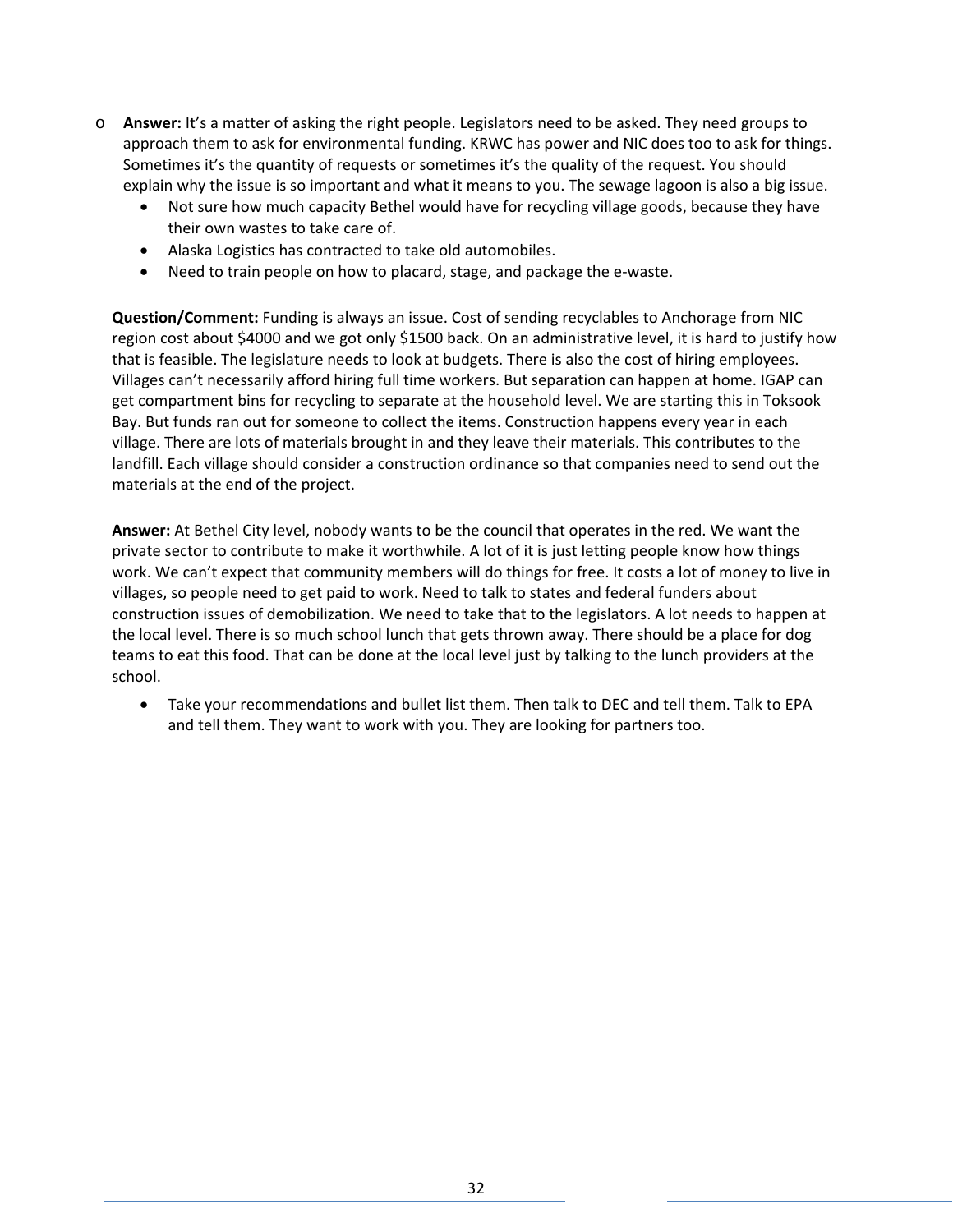### **Transportation Providers Panel**

These transporters gave their contact information for Bethel region villages to call them and discuss/arrange backhaul shipments. The Contact information for these Bethel‐based transporters is at: *http://zendergroup.org/docs/backhaul\_transport.pdf*

- Vance ‐ Manager Era/Hageland
	- o Hageland ‐ Bethel to Barrow
	- o Era ‐ Kodiak to Kenai to Anchorage to Barrow to Fairbanks
	- o 3 to 4 times per village per day
	- o Potential is a lot more coming into Bethel
	- o Packaging
		- **Package hazmat properly and label, label, label**
		- We want to help, but we are not recyclers. We are the transporters. We need to know what the system is, what the final destination is, and who to contact if there are any problems.
		- **Empty space is empty space and we want to help**
		- **E** Currently we don't charge, it's just based on having stand by room
		- We need to know what to do with it though
		- Would like to see the Y‐K Delta have a recycling plan of action
		- Hazmat panel or recycling panel in the village. Then go item by item, year by year.
- Jim Crabtree ‐
	- o Barge up Kusko and Yukon Rivers
- Johnny Furloungh station manager for Ryan Air
	- o Aniak
	- o Kotzebue
	- o Quinahak
	- o Charters for free
	- o Packaging
		- We are freight only
		- Contract with Everts
		- **•** Different regulations for freight than for passenger
		- We can take a lot more hazmat
		- We want to improve the lives of rural Alaskans
		- Don't have passengers to help offset the cost
		- We can't haul for free
		- Worked out some special pricing and discounts to make it work with some villages
		- Being an agent with Everts, means that we can help with the line of control of the shipping
		- Shipper's risk the regulations state that it is not the airlines responsibility to ensure that something is properly packaged. It is the shipper's responsibility.
		- **Labeling, contact information**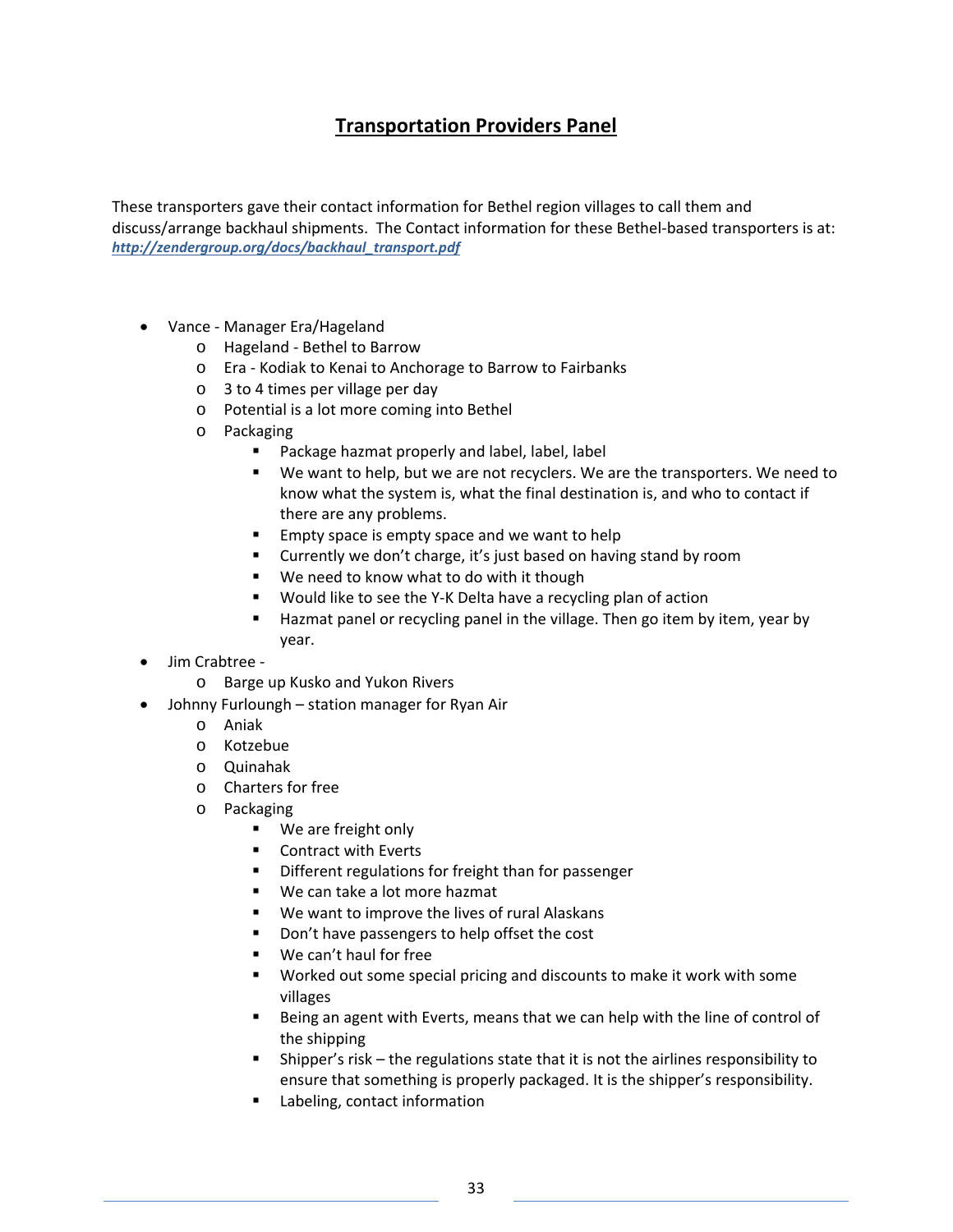- Call us to ask for help about filling out forms and getting the right paperwork and proper packaging
- David Diver Grant Aviation
	- o Emmonak
	- o Coastal villages
	- o Packaging
		- Lead acid batteries may not be able to haul those on a passenger carrying aircraft
		- Can offer space on airplanes for cans
		- **Space and weight are money**
		- We can haul things for free to Bethel and transfer it to a carrier for Anchorage
		- But we want the cans to be crushed
- Brandon Larry director for Crowley Distribution
	- o Operate all along Arctic Coast
	- o Kotz sound
	- o Norton Sound
	- o Nenana River
	- o Yukon/Kusko River
	- o Offer freight into Bethel, Nome, and Kotz
	- o Packaging
		- Chain of custody is important
		- **Trained yearly**
		- Think about packaging for each part of the journey
		- **Regulations constantly change so someone needs to stay on top of that**
		- Huge fines are involved if it is not packaged properly
	- o Air support could not keep up with the number of passengers and the amount of backhaul if everyone was recycling.
	- o Barges are the cheapest route to go. Need to focus on bulk hauling in the summer on the barges. Get some conexes for storage to hold your backhaul.
	- o It might be financially reasonable to get a recycling company to come and crush and backhaul the scrap metal due to the price of scrap metal.
- Kevin Carver Lyndon
	- o Hercules comes in 5 times a week
	- o Capabilities to move things through barge, trucks, and Herc out of Bethel
	- o Packaging
		- **Training needed on village end**
		- **Paperwork needs to be done properly**
		- Biggest hurdle is learning paperwork
		- Want to make sure people are safe. Do not want to create hazardous conditions for your village.
		- Need to package according to DOT specifications
		- **Don't want to put personnel or environment in jeopardy**
		- Need to have someone to accept it at the hub/terminal
		- Need a cradle to grave plan for someone to be responsible
	- o Kuskokwim has an opportunity to mirror what is happening on the Yukon. We have space to backhaul, but the key is having a system in place. The coast is trickier, it requires more coordination.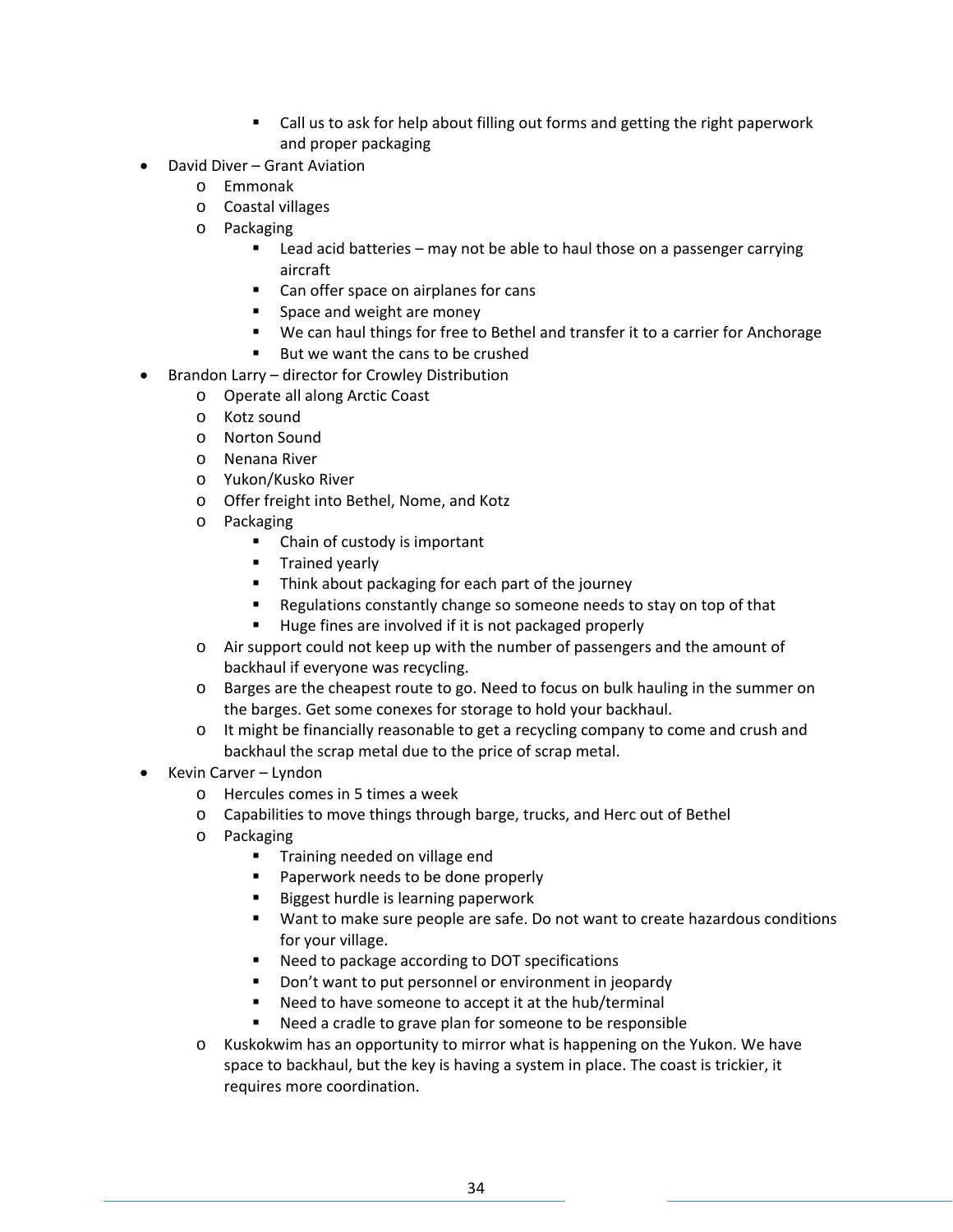**Comment:** NIC wants to work with regional airlines to create a guide about the contact people, what you take, and what the cost is for shipping.

**Question:** Is there a weight limit on a connex?

**Answer:** Depends on the equipment on board. On the Kusko, can handle about 25,000 pounds of materials. Coastal – we could do 20,000 pounds. We can adjust to handle it, we just need to know in advance to get the equipment.

**Question:** Is there a minimum weight limit for the connex on a barge? **Answer:** No.

**Question:** If we shipped a connex with e‐waste and batteries, do you need a list of the items? **Answer:** If things are hazardous then we need to know what's there and the weight. This is for regulatory purposes. Barging regulations are probably the most relaxed, especially compared to flight regulations.

**Question:** Can we get connexes dropped off and stored for free over the winter?

**Answer 1:** You should ask the freight companies to do this.

**Answer 2:** From Lyndon: You would need a minimum of 4 connexes to sort out the recyclables. So you would need to see if you can make money off of the recyclables.

**Question:** Could the companies split up the burden? Have one company leave 2 containers per village in a sub‐region?

**Answer:** For Lyndon, it will probably still be too expensive. Talking to recyclers would probably be a better route to go.

**Question:** We are working with ALPAR to recycle cans from Kipnuk. Mary Fisher mentioned that cans might be shipped out. What would the rate be to pay from Kipnuk to Bethel?

**Answer:** Cans and paper will fly free as long as space is available. E‐waste, hazmat, fluorescents will cost money.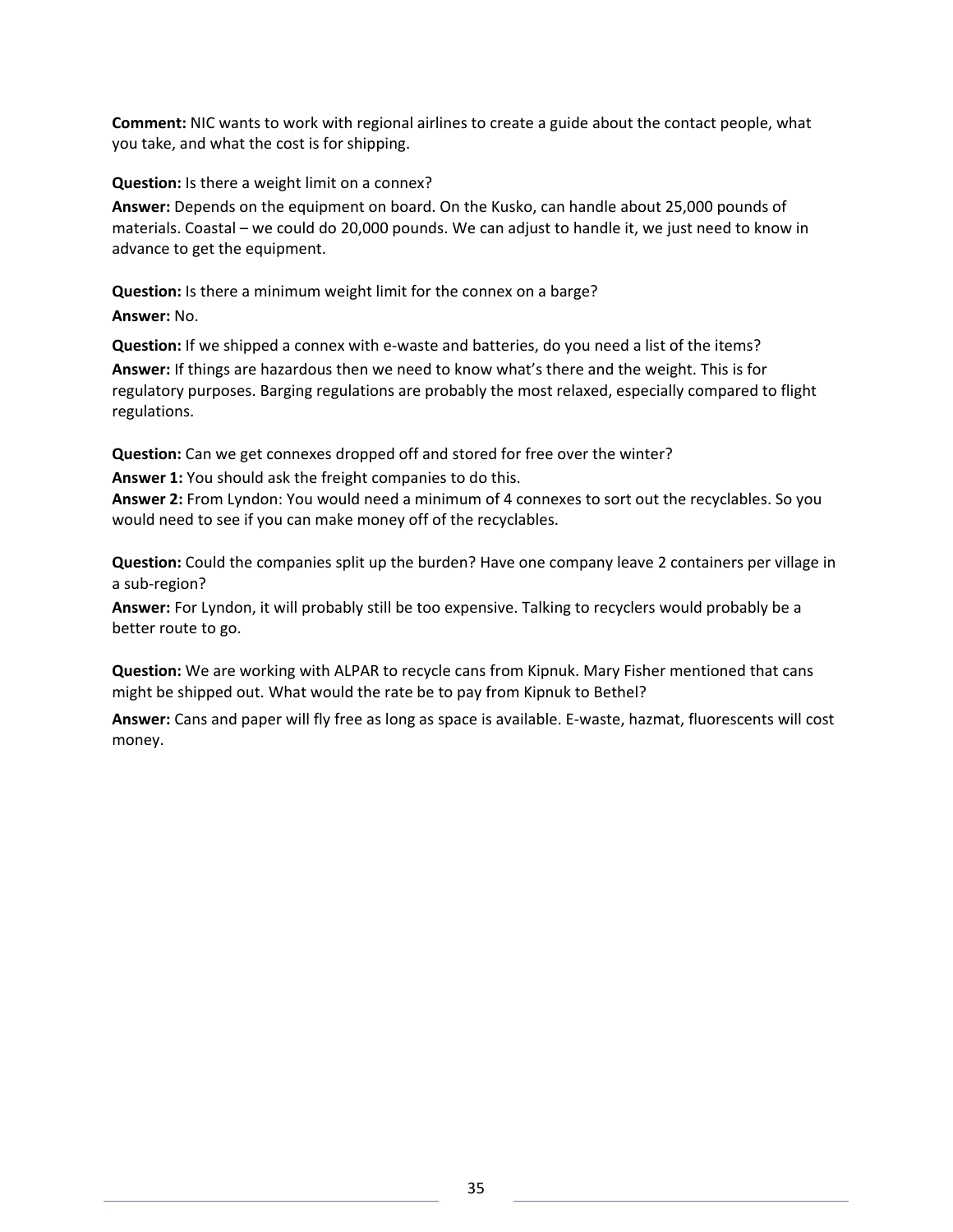**Appendix B: 1st Day Flip Chart Notes by Group ‐‐ Identifying Challenges to Backhaul**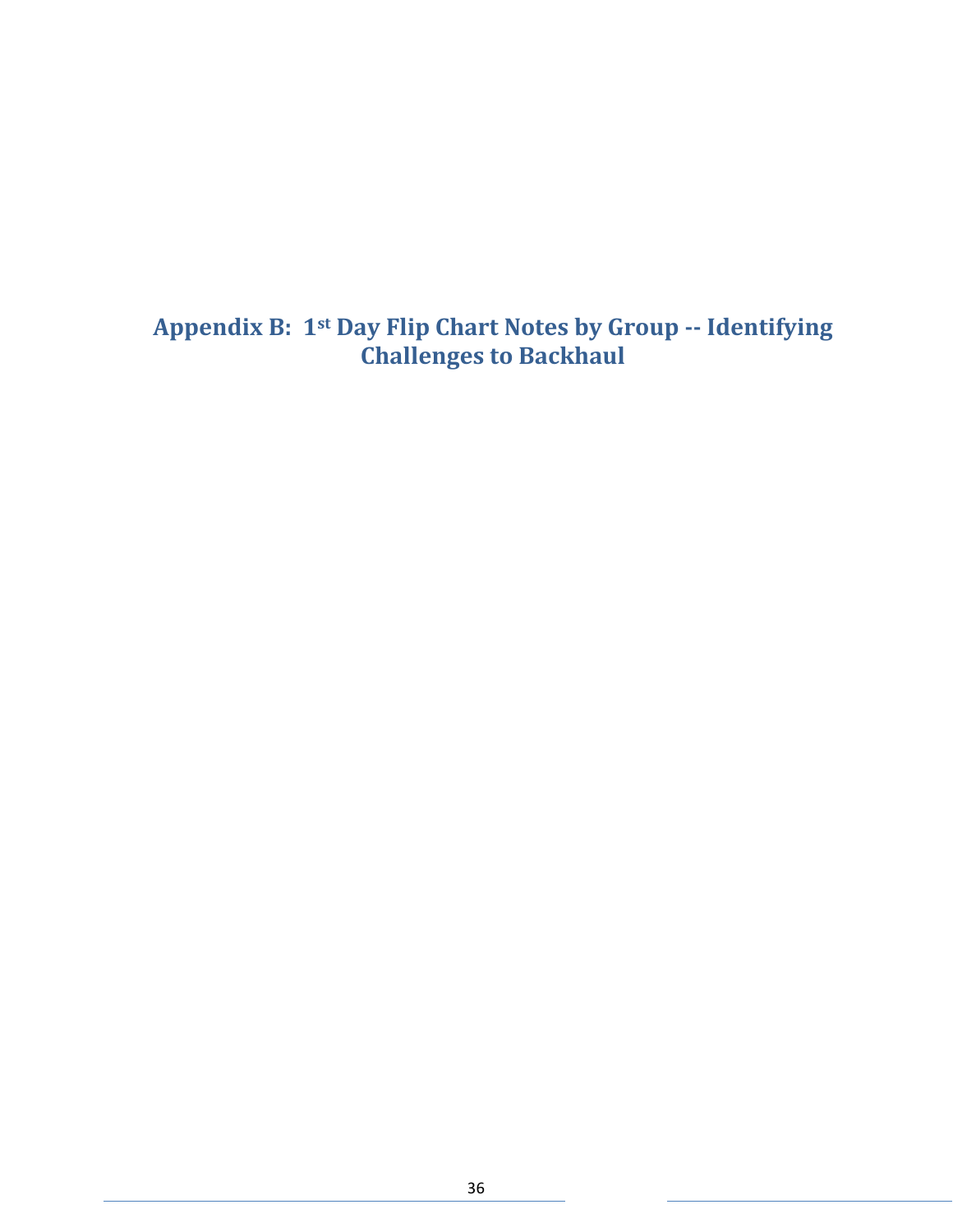### *Yukon River Group*

What are the Gaps in community readiness?

- ‐ Equipment
- ‐ Still working on ISWMP

What info are we missing/need to learn more about?

- ‐ Need connexes or flats
- ‐ First step gathering of BH stuff?
- ‐ Community Education Info

What are challenges of working on this as an entire region?

- ‐ Space availability on barge/air cargo
- ‐ Barge communications, even left numbers for them to call
- ‐ Continuity, BH should happen every summer, not sporadically
- ‐ Staffing high turnover rate

What relationships need strengthening?

- ‐ Transportation/Tribe
- ‐ Tribal(s)/City
- ‐ YRITWC
- ‐ More villages partnering up

#### What's working well?

- ‐ Pop cans
- ‐ Kids doing pop cans on their own
- ‐ Got 40‐50K pounds out with barge
- ‐ #1 plastics
- ‐ Got white goods out

Strengths and Resources

- ‐ Newsletters for community
- ‐ Tribe and IGAP program
- ‐ Store and tribe collaborate for reusable bags
- ‐ Four‐wheeler
- ‐ Tribe purchases prizes
- ‐ Communication within community
	- o Posting, getting prizes donated, etc.
- ‐ YRITWC spearheaded BH
- ‐ In kind donations from construction companies

#### *Elders Group*

#### **What gaps are there in community readiness and capacity?**

- ‐ Understanding western science and technology vs. traditional knowledge
- ‐ Provide support to IGAP/Environmental Staff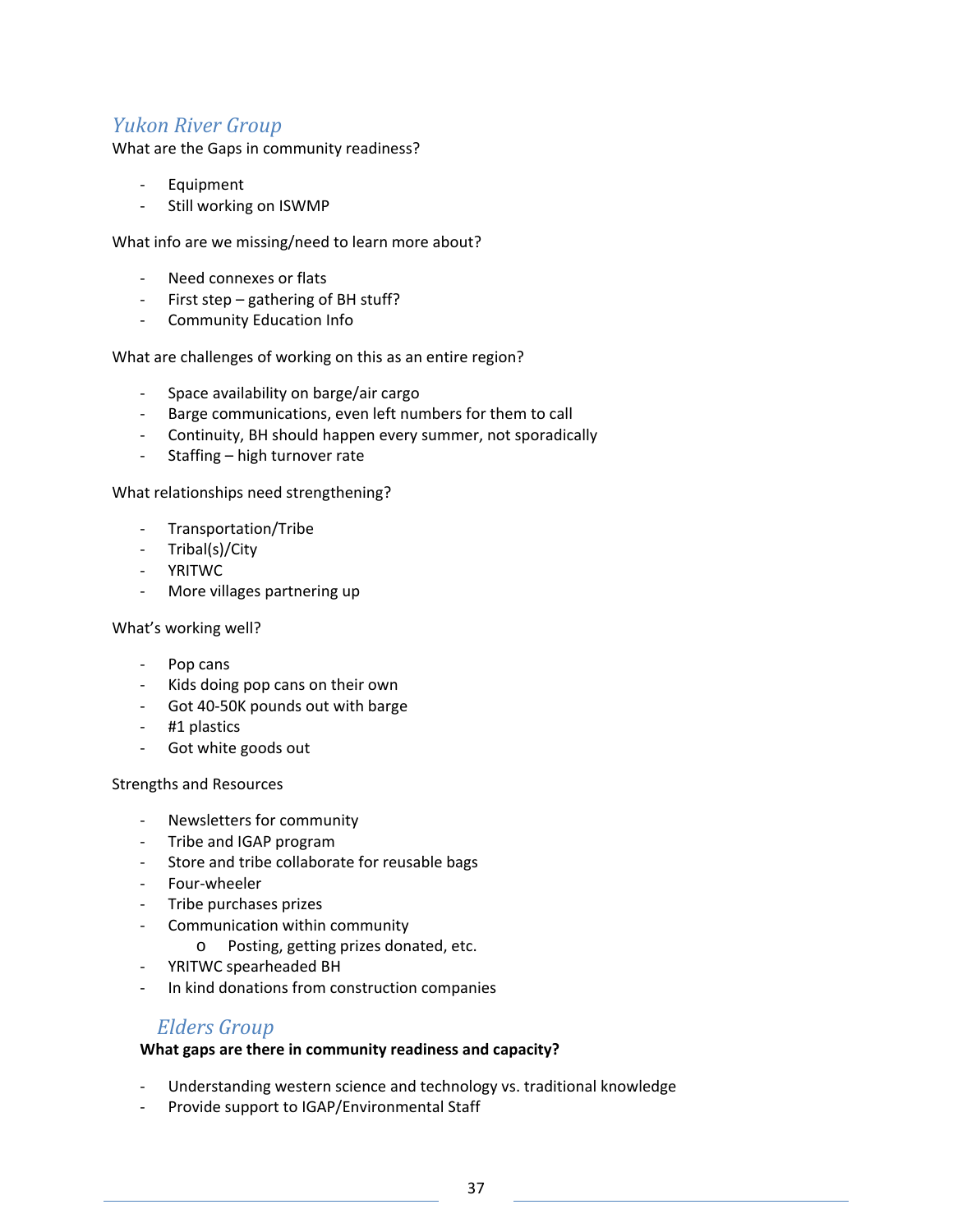- ‐ Develop Partnerships and networking with others
- ‐ Implementation of policies
- ‐ Implement ideas and summit suggestions

#### **What are some of the challenges of working on this as an entire region?**

- **Funding**
- ‐ Knowledgeable staff
- ‐ Shipping codes air/barge
- ‐ Central receiving and shipping station

#### **What info are we missing? What do we need to learn more about?**

- ‐ What are the transportation companies' requirements and preparation?
- What do we do with heavy equipment and vehicles, old generator?
- ‐ Old batteries?
- ‐ Used oil?
- ‐ Emissions from
	- o Wood/treated wood
	- o Machines
	- o Vehicles
	- o Effect on health
	- ‐ Effects from light poles
		- o Rivers/streams
			- o Subsistence sites
- ‐ Marine debris
	- o Nets
	- o Junk on rivers/coast

#### **What relationships need strengthening?**

- ‐ Policies and ordinances
- ‐ Education and encouragement
- ‐ Outreach
- ‐ Understand effects of doing/not doing backhaul (pros and cons)
- ‐ Youth education
- ‐ Canned goods and health effects
- ‐

#### *Transporters Group*

#### **What information are we missing? What do we need to learn more about?**

- ‐ Eduacation/reuse on individual level
- ‐ Available connexes/equipment
- ‐ Plan/point of contact
- Need to know what is in the village
- ‐ Projects usable equipment

#### **What gaps are there in community readiness and capacity?**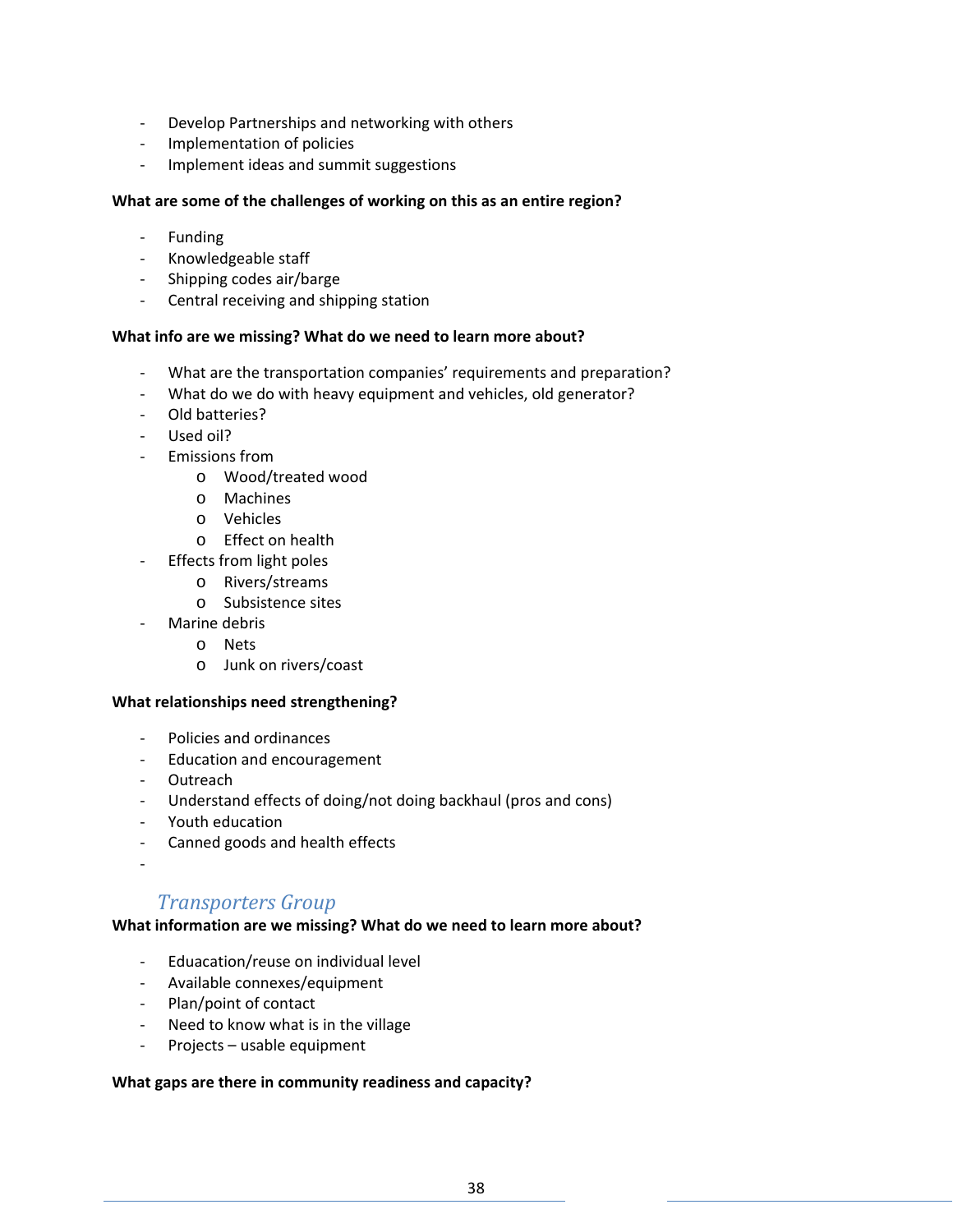- ‐ Labeling/mystery items
- ‐ Training
- ‐ Storage
- ‐ Equipment
- ‐ Environmental jobs

#### **What relationships need strengthening?**

- ‐ Regional contacts/networking
- ‐ Subregional coordinating
- ‐ Village contractor

#### **What are challenges of working on this as a region?**

- ‐ Infrastructure/weather
- ‐ Coordinator
- ‐ Priorities (community/state/federal)
- ‐ Community buy‐in
- ‐ Economics
- ‐ Communication between villages/IGAP and transporters
- ‐ Staging in Bethel/Villages

### *Kuskokwim's Group:*

Strengths and Resources: (WNA, KKI, AKI, KWT, KVK)

- ‐ Empty trailers WNA (AVCP/RHA)
- **Airlines**
- ‐ NAPA auto parts take free led acid batteries
- ‐ Crusher for pop cans (KKI)
- ‐ Internet access
- ‐ Other organizations/trives
- Heavy equipment WNA
- ‐ 4 wheelers
- ‐ Dumpsters
- ‐ Trash bins (WNA/KKI)
- ‐ Oil burner (KKI)
- ‐ Hopper (KKI)
- ‐ Elders, youth, volunteers, schools for potlatches
- ‐ Empty pallets
- ‐ Trash haulers (pick up trash from elders' homes)

#### **What info are we missing? What do we need to learn more about?**

- ‐ How to use empty trailers and who to ask
- ‐ Learn more regarding how to certify people in villages to stage materials
- ‐ How to pay or negotiate transporting and staffing
- ‐ What other sources will take products or might be interested
- Differences among materials (Plastic 1 & 2, different kinds of batteries)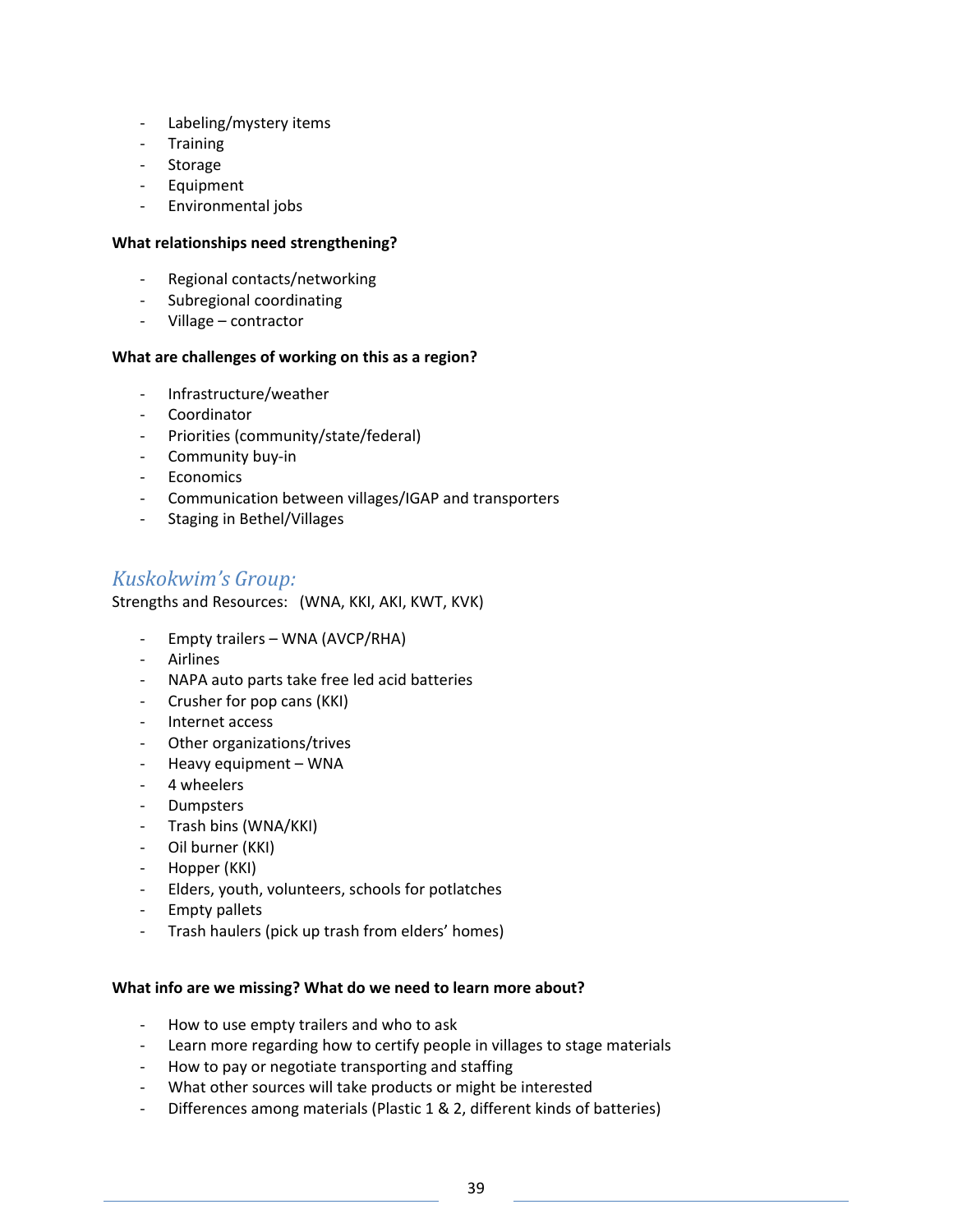- ‐ Could the fuel barge back haul?
- ‐ How to package hazardous matierals
- ‐ Do we need to be certified to deal with haz mat.
- ‐ Water and air quality testing to monitor or know
- ‐ Paperwork and forms for the chain of custody
- ‐ Education in the villages of materials (haz. Non‐haz mat.) ongoing!
- ‐ Council and their workers, tribal/city/corp….outreach and encouragement.

#### **What gaps are there in community readiness and capacity?**

- ‐ Knowledge throughout the community
- ‐ Training (staff, community, leadership)
- ‐ Don't know what other tribes are doing?
- ‐ When we can send good on empty planes and barges
- ‐ Alternate laborers that are trained
- ‐ Barge doesn't go year round

#### **What relationships need strengthening?**

- Starts with the person
- ‐ Ongoing communication between
	- ‐ Villages and transporters
		- o Village to village
		- o Tribes, city and corporations
		- o Construction companies to backhaul their own +
- ‐ Destination contacts
- ‐ Share knowledge among villages

#### **What are the challenges of working at the region?**

- ‐ If barge starts in McGrath, will they be full by the time they get to us?
- ‐ Locations
- ‐ Weather
- ‐ Getting together to plan/coordinate
- ‐ Bethel hub for Yukon/Kusk. Delta (including funding)
- ‐ How to market the materials? Is there a market or some to partner with?
- ‐ Lack of mobile incinerator

#### *NIC'S GROUP*

#### **Information missing?**

- Paperwork how to fill out and what do you fill out, where to get it for each company
- ‐ Step by step on how to package
- ‐ Freight rates for different modes/companies
- ‐ Health risks of materials
- ‐ Where/how to get training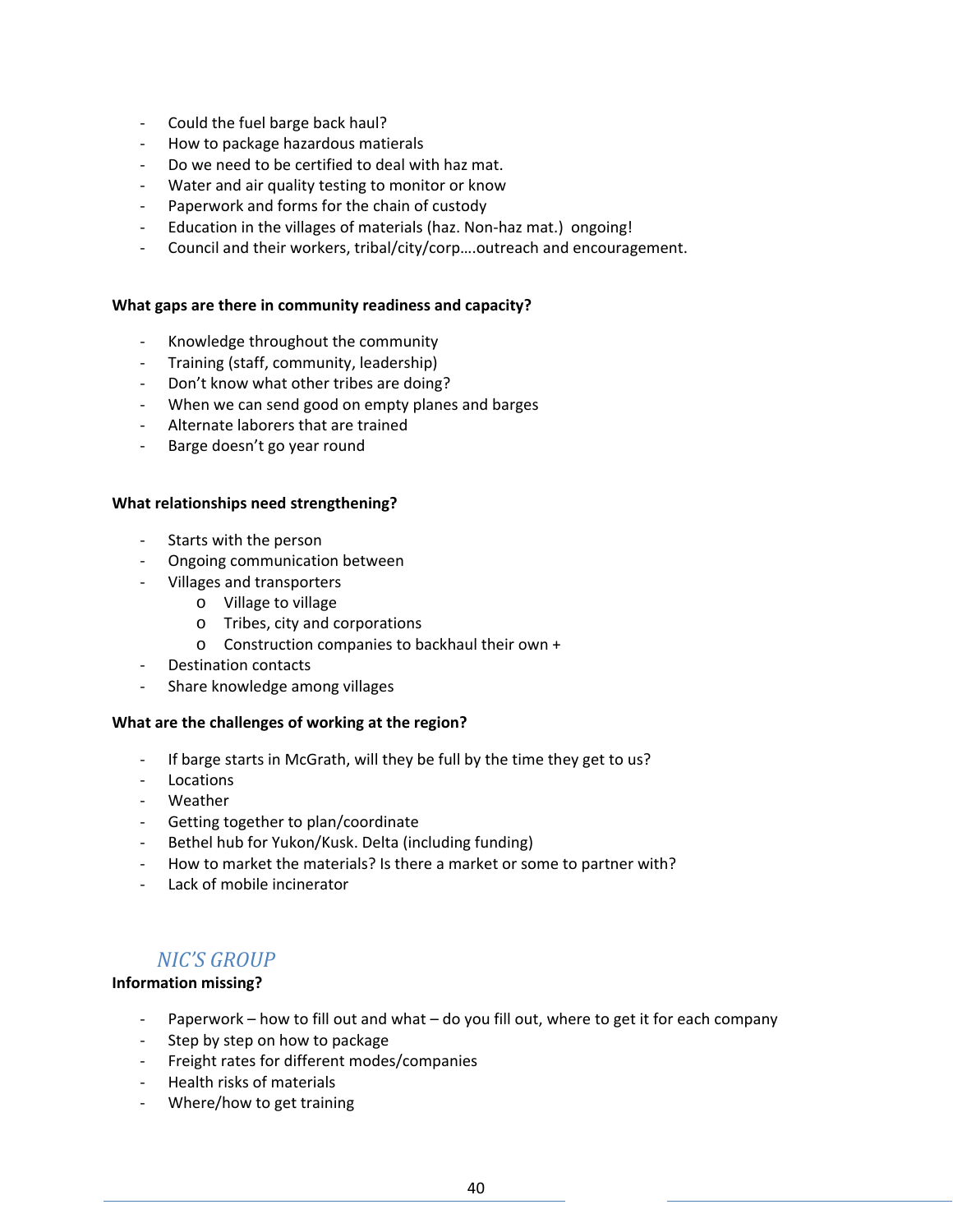- ‐ How to find the best recycling company logistics, cost
- ‐ Barge stop schedule
- ‐ Template/model for hazardous waste plan

#### **Relationships that need strengthening?**

- ‐ IGAP & community local support
- ‐ Stronger communication (monthly?)
- ‐ Youth and backhaul/coordinators/IGAP
- ‐ IGAP & freight companies/personal
- ‐ IGAP & regions w/good backhaul (eg. Kawerak)
- ‐ IGAP & service providers/Tech asst.
- ‐ Sharing ideas w other regions IGAPS
- ‐ Neighboring communities

#### **What gaps are there in community readiness and capacity?**

- ‐ Training for handling hazardous material safely
- ‐ Grants management
- ‐ Transportation equipment to do the work
- ‐ Grant writing
- ‐ Funding
- ‐ Community education
- ‐ HURRY UP‐ LET'S GO!
- ‐ Station
- **Ports**

#### **What are some of the challenges of working on this as an entire region?**

- ‐ Money to pay for shipping
- ‐ Employees not understanding or taking it seriously
- ‐ Working alone
- ‐ Not having somebody to contact for info, help, coordination
- ‐ Location not on a river system –don't have regular schedule
- ‐ Finding ways of getting grants
- ‐ Inexperience
- ‐ Miscommunication with companies also
- ‐ Turnover (IGAP & councils)
- ‐ Mishaps/staff not working/mistakes/eg. Labeling taking steps back
- ‐ Connexes

#### What resources can help in communities?

- ‐ Collection center
- ‐ Entity teamwork
- ‐ Education/igap workers
- ‐ Community involvement
- ‐ TC cleanup green up checking up and helping finish
- ‐ Local plane companies
- ‐ Just get rid of all plastic of all sorts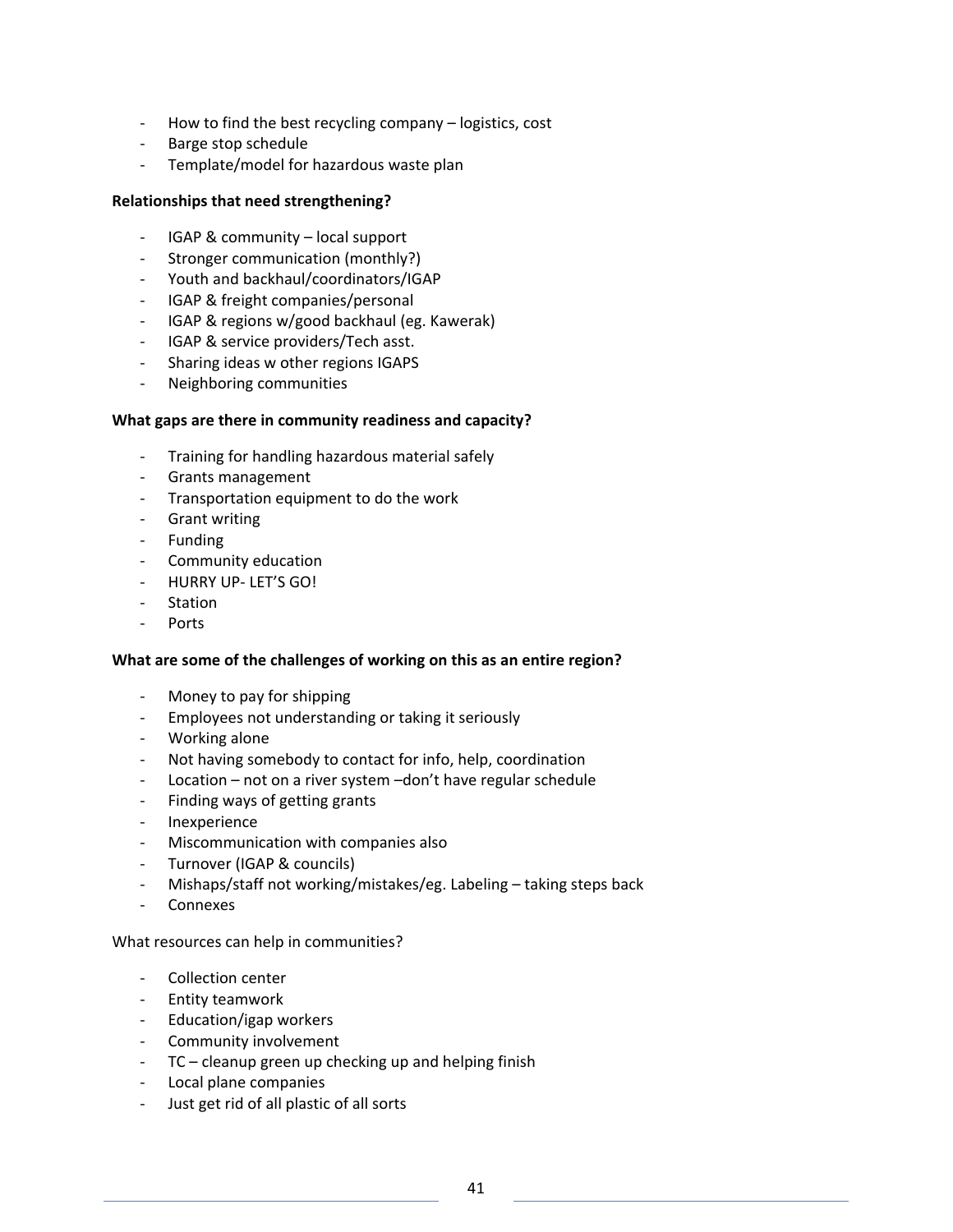‐ Without the container, what will we use?

#### **What is working well in your community?**

- ‐ Clean up/green up
- ‐ Pretty good volunteer community
- ‐ Participation in dropping off
- ‐ Interest in involvement (other agencies (stores, schools, all offices)
- ‐ Interest in recycling
- ‐ ALPAR
- ‐ Good communication among consortium
- ‐ Teleconferences
- ‐ Landfill operators (do a lot of work, separation)
- ‐ Less trash
- ‐ Burnbox
- ‐ Oil burners
- ‐ Tracking what comes in and out recycling)
- ‐ Bag ban
- ‐ Hauling trash for those without ATVs
- ‐ Volunteer pick up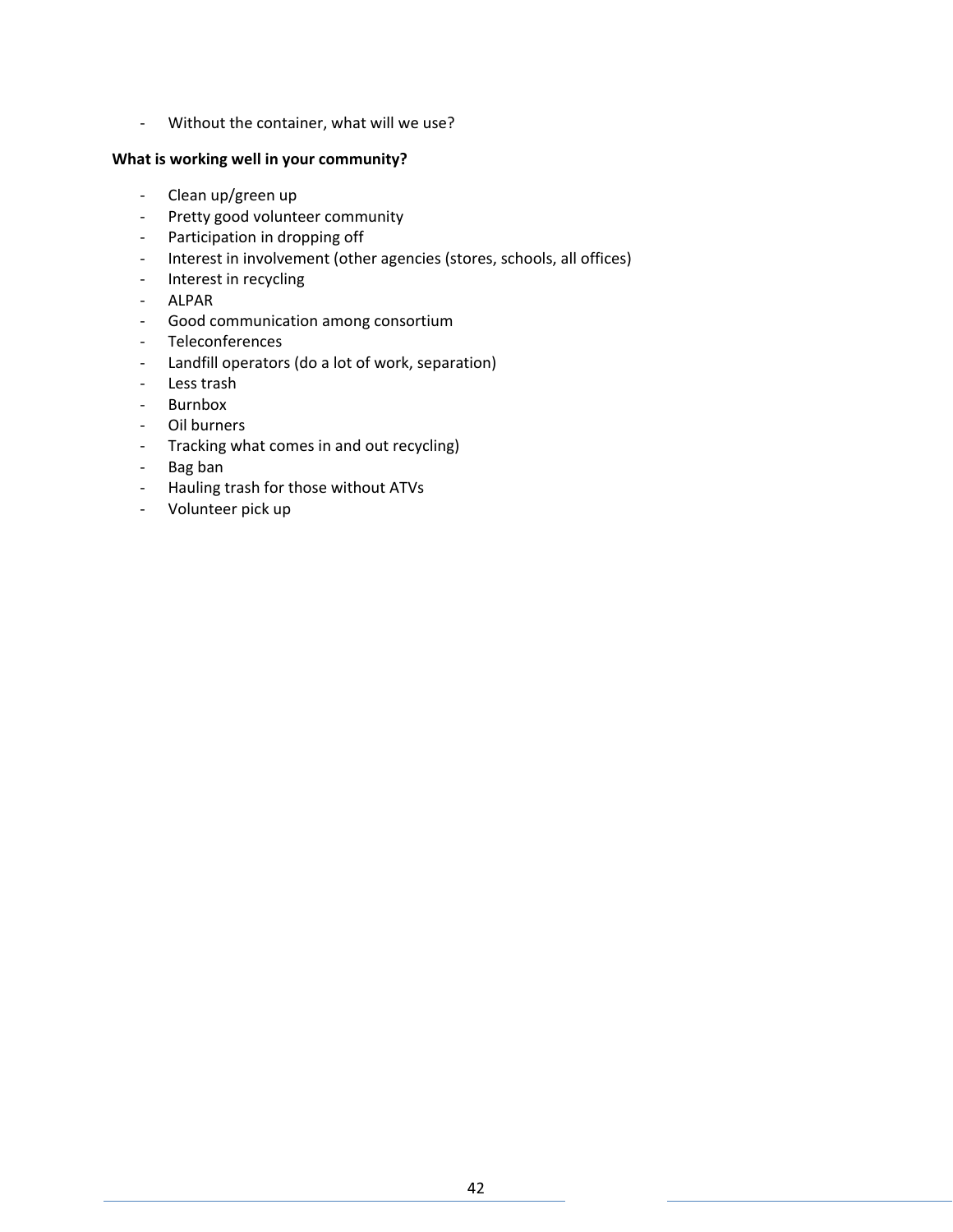## **Appendix C: Group Discussion Notes Day 2‐ Developing Solutions to Priority Challenges**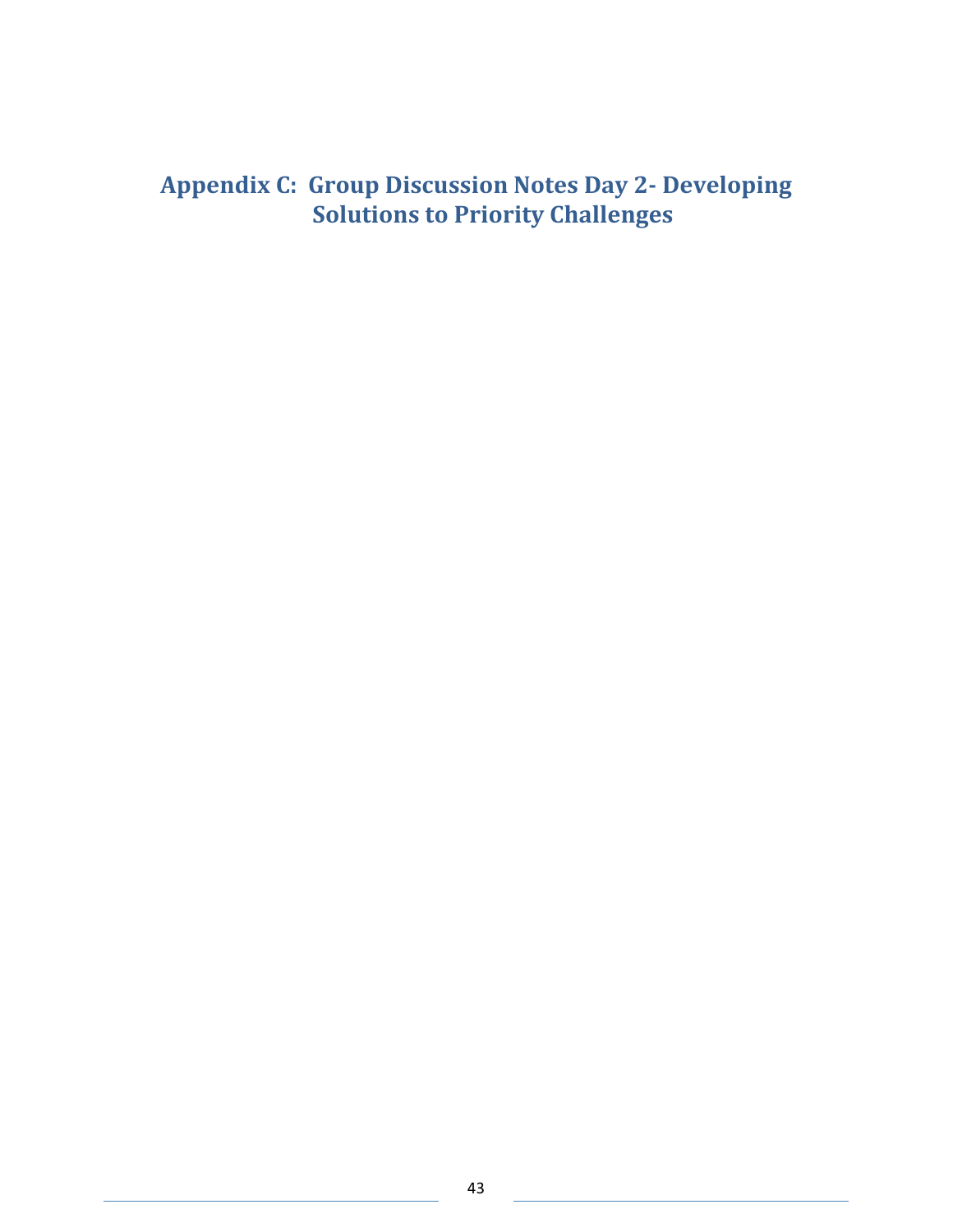#### How to Strengthen relationships between IGAP Workers & Community:

#### **Kuskokwim Group:**

- Share info through schools/community/councils/potlucks
- Training/presentation KITS PLEASE
	- o Sorting
	- o Freon removal
	- o Drain batteries
	- o What backhaul is and why
	- o Hazwoper
- Get groups to work together on creating ordinances (city/tribe) to prevent conflicting ordinances
- Help councils understand what we do, why it is important, why be involved, potential \$ sources and help – do this by attending meetings and sharing information

#### **Elders**

- Communicate with local staff re: traditional laws to respect care and handling of subsistence resources
- Notify staff on possible contamination
- Assessment of unused equipment, vans, etc and removal
- Assess village dump sites

#### **NIC**

- Education: meetings, bingo, schools, headstart etc… Why we are doing this (health & environment)
- Getting other entities involved to provide support (Corps, schools, etc)
- Yuraq using this to talk about before dance
- Cultural youth programs (having school host so IGAP can present there

#### **Yukon River**

- Working with school to not just teach but apply it
- Elder interviews
- To carry this out start with community level
- Maybe try by unit where it works
- Website/facebook to engage/educate
- Newsletter
- Use students to reach their parents

#### How to develop Funding and Grant writing and management

#### **NIC Group**

- Purchase equipment
- Mini-grants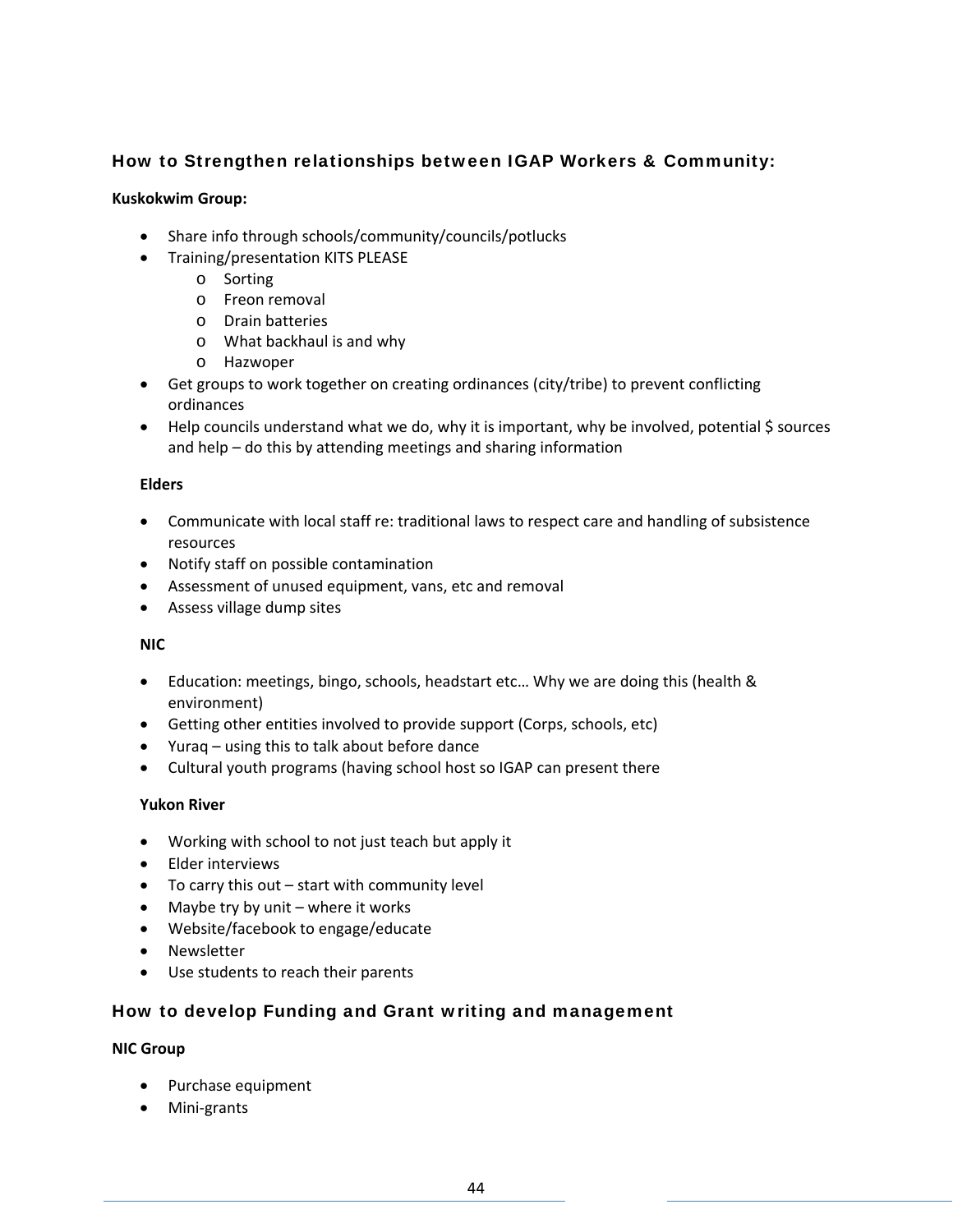- Use other entitites to acquire funding
- Assess priorities and develop projects to acquire funding
- State & federal legislation
- Need a grant writer for each region. One grant writer for each village
- We built a plan to address priorities
- Be accountable for financial management
- Use Quickbooks & excel
- Create template for everyone to use for budgeting
- Tap into Zender for technical assistance
- Cross-train IRA staff so more people understand Quickbooks, etc, grant writing
- Utilize Zender website for grant proposals
- Getting technical assistance to write grants
- Community CASIS (state leg)
- Multiple mini-grants
- CVRF
- ICDBG hub, CDBG state
- Corporations
- Revenue sharing
- School LKSD, YKHC
- Need to know how to write a good grant proposal (administrator, coordinator, council members of each org)

#### **Kuskokwim**

- Research sources of funding or info
- Budgeting
- Training on how to write a good grant proposal
- Grant reporting communication and training challenge
- Tap existing resources Zender, USDA and others for sources of funding, technical assistance, list of grant writers
- $\bullet$

#### Understanding detailed specifics from transporters

*The notes from this question were inadvertently merged because of the similarities between groups.*

- Barge schedules (getting them) let the barge know when you are backhauling. Only barge schedule set are hubs (contact all barges) For this task, it will be tasked to 1 person in consortium
- Freight rates:
	- o Want it on a website and handbook
	- o Get the person's name
	- o Try to contact local person
	- o Get basic rates, but allow for special circumstances
- Who to contact (for all barges and transporters)
- Schedules/who has space
- Forms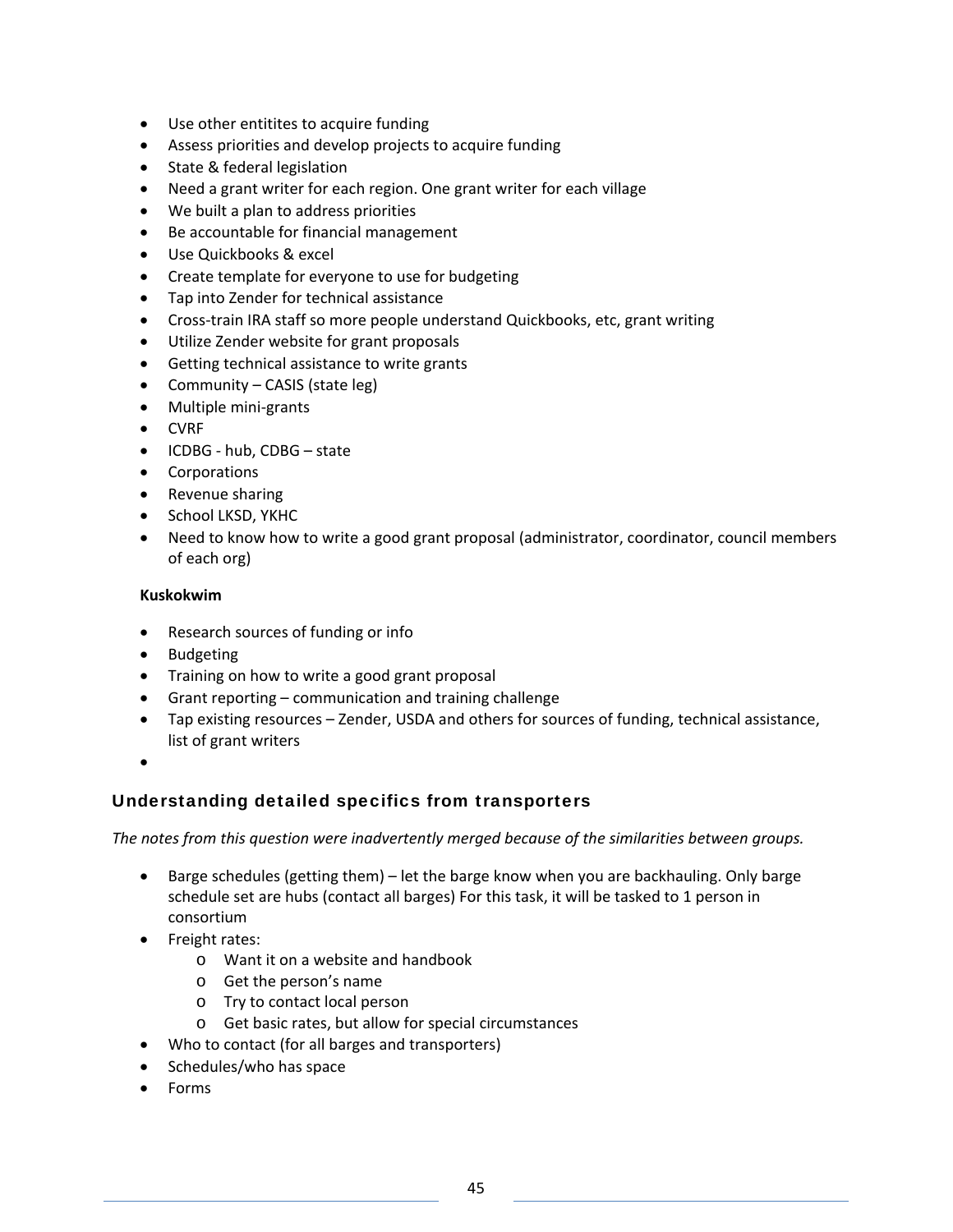- Staging needs
- Costs
- Role of village agent in helping communicate
- Who can take what?
- Where to get documentation
- Check off lists (as a resource and to share in training make a requirement?)
- When can we send goods on barges and planes? Publish this info in handbook/website
- Contact info -who to talk to publish in handbook/website
- **•** Transporters need to communicate available flights
- Would we need approval from DOT to leave stuff at airport?
- Schedule would be nice from air
- No regular schedule for barge
- IGAP needs to call agent
- IGAP needs to educate agent as to importance of back haul
- Yes, can back haul on fuel barge but communicate to figure out schedule (on the back haul) not really a schedule. Communicate to let them know you have material
- Everts didn't honor said backhaul rate we heard at AFE (Aniak)
- Get the name of the person who said rate so it will be honored
- Barge: call local representative/manager for better rate
- Negotiate lower backhaul rate with air and barge and get in writing
- Too dependent on weather, can't really put schedule out
- Communicate with other entities to see when things are being dropped off
	- o School projects
	- o AVEC
	- o Clinic
	- o Tank farm manager
	- o Other villages
	- o Barge
- Partnered with school (or other entities) to help pay
- Have hub to sub-hub negotiate rates for all sub regional communities
- Use IGAP funds to pay
- Charge upfront educational component
- Budget for backhauling with IGAP grant
- When can we send goods on planes/barges
- Freight rates/schedules/negotiations
- Develop manual for shipping logistics use proper shipping methods/codes
- Inform/work with transporters to backhaul
- Proper containers and preparation/packaging

#### Making backhaul a priority at the regional and community level

#### **Kuskokwim**

 Use key messages: Impacts our health, our land, animals, plants. Space/landfill issues. Need to lean a path for our kids.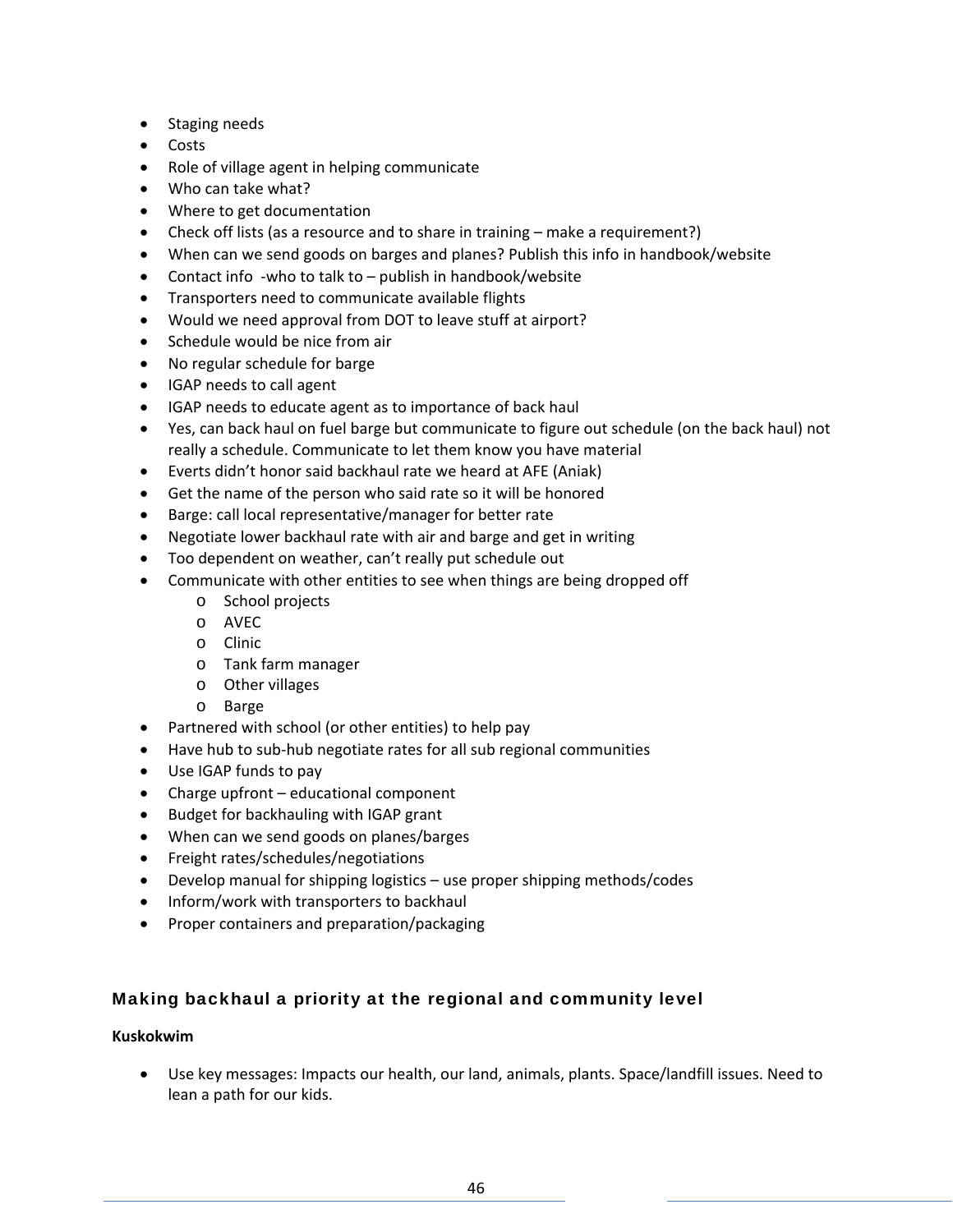- Have some examples ready to use
- Share at community level via newsletter or community gatherings
- Regional corp shareholder newsletter
- Bring in speakers
- Use digital recordings (KUK)
- Make a presentation back to councils on all of this so they learn more and get more supportive
- Group of tribes presenting resolutions at AVCP convention (AVCP takes the top priorities to state)

#### **NIC**

- $\bullet$
- Calista lands dept they need to get message convince village corps to go to Calista
- Community needs assessment that shows backhaul a priority
- Linking backhaul with keeping Calista lands clean maybe get their help
- Active demonstration of impacts of trash do backhaul to Calista

#### **Kuskokwim**

- Money to make backhaul work and link to money to make a priority
- **•** Leveraging
- Identify all stakeholders whose lands are impacted (BLM, USFWS, etc) and let them know/work with leveraging of backhaul/and personnel and community level (IGAP) the village can get it done
- Regional backhaul committee with reps from each subregion and entities like AVCP, KWRC, etc
- Request money from state and federal legislatures
- Use other models in the management of solid waste/backhaul
- Tools and management of our solid waste
- Communicate to locals on proper disposal of waste for community level and regional shipping
- Initiate a central location for backhaul (cans, oil, florescent..)
- Education community about health affects. Get everyone interested and educated. Finding creative ways to educate.

#### **Yukon River Communities**

- Start with kids
- Host a potluck
- Create/administer a survey
- Informational pamphlet especially aimed at health problems
- Audiovisual aides kids
- Video competition
- Work with teachers to make sure you can help them meet standards while teaching env. Education
- Fun project to involve kids while educating them
- Local city councils should be invited to summits, conf, trainings along with tribe (Reg level)
- Tribe Call state representatives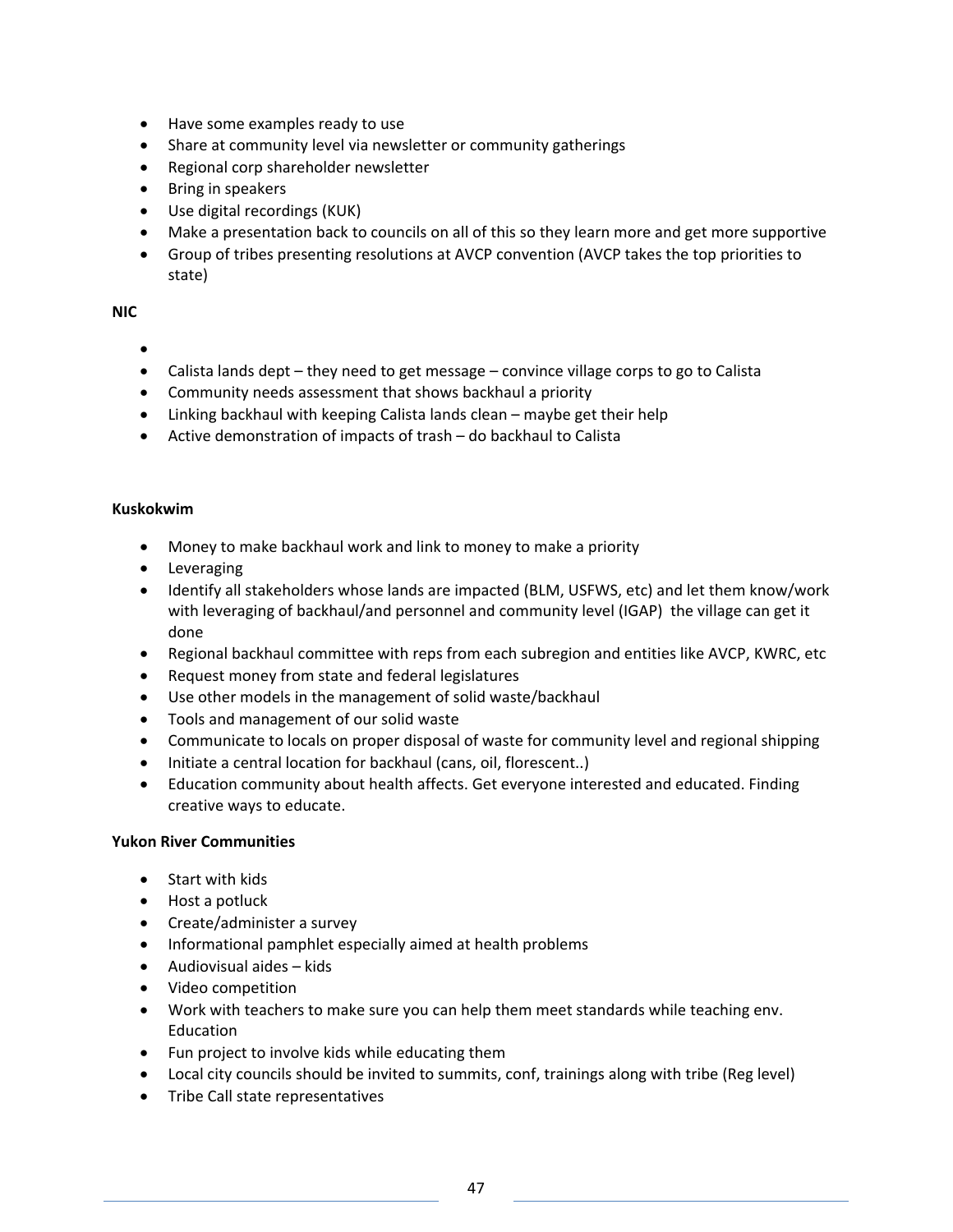- Letters to our reps- telling backhaul is important
- Sending pictures of landfill
- Invite officials to your community see the reality on the ground
- Contact media to expose a situation or get attention of the state.

#### **Paperwork/Form?**

#### **Kuskokwim Group**

- How to properly fill out forms
- Where to get forms
- Manual paper and electronic kept current
- Identify who the transporter can contact with questions (labels)

#### **GROUP?**

- Understanding waste (what goes where)
- Call the transporters
- Know what you have, then id end-destination/calling them and setting up account
- List of wastes that require official paperwork
- Shippers or someone to come to villages to teach filling out forms

#### **GROUP?**

- Form filling out at hazwoper, ralo, ATCEM, ICAP, AFE training
- Staff responsibility on record keeping
- Inform leadership on requirements
- Documentation will help in funding

#### **GROUP?**

- Provide containers to households re: used batteries to be picked up by staff
- Develop local packaging and preparedness protocols
- **•** Trainings!!!!
- Have companies send a sample form
- Ask other communities that have done it
- Keep a copy of paperwork that is filled out properly

#### **Understanding waste – packaging**

#### **BRENDA**

- Train IGAP how to drain liquids from appliances, vehicles...
- How to package each kind of batteries separately
- Have all training include HANDS ON (look for that kind, ask trainers to include handson/examples)
- Educate community on types of waste
- How to get IGAPS certified
- Let communities know that they could host a training-collaborate?
- How to pack vehicles, ATV... (laborers)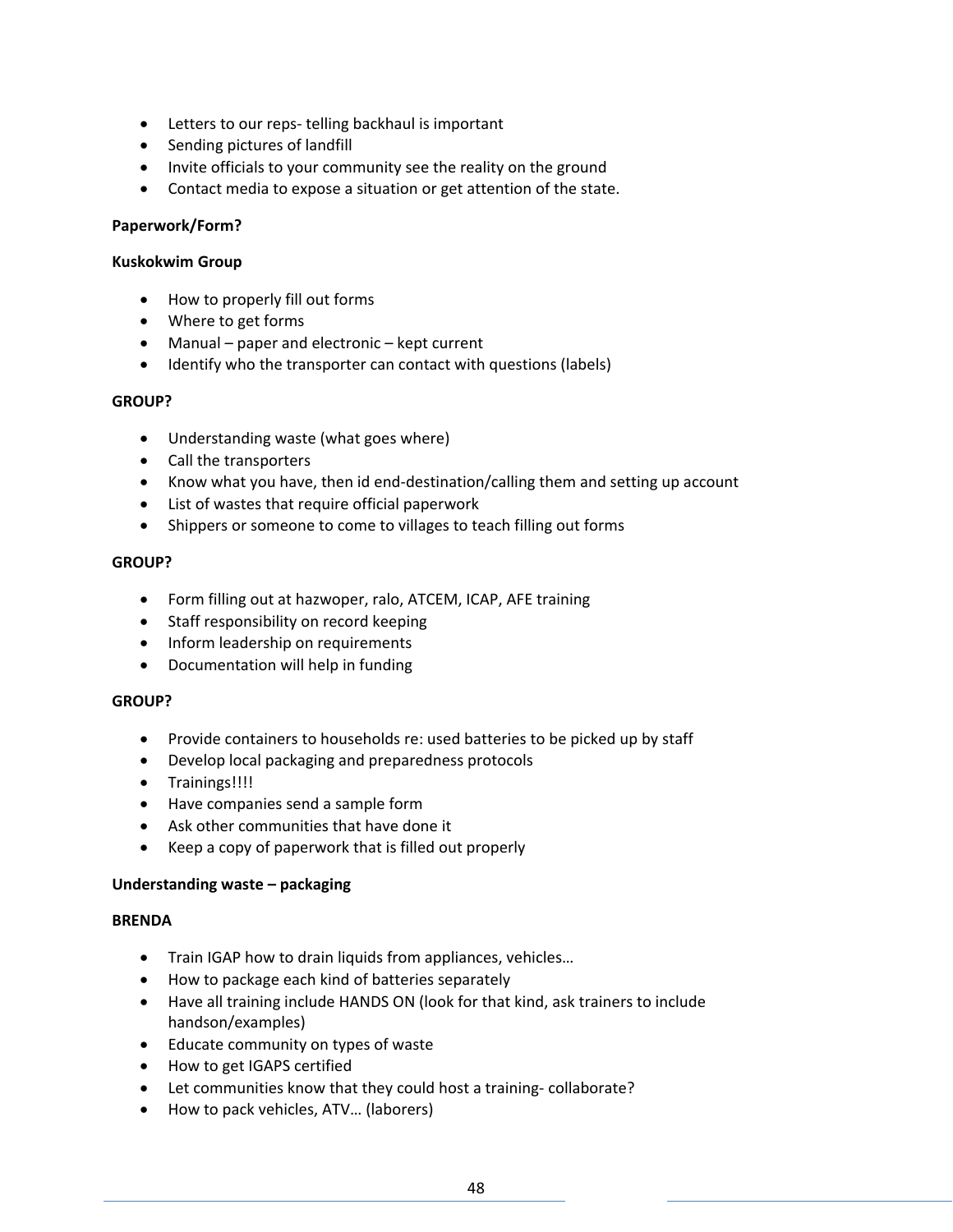- Understanding the problems if you don't do it right
- Understanding requirements of recyclers, and transporters.
- Knowing what is waste
- Knowing where to get packaging

#### **All**

- Reading available materials for packaging
- Educational materials that are understandable to community members
- Success stories villages that have already backhauled.
- Older generation is not familiar with hazards

#### **NIC**

- Transporters have codes (air barge)
- Translation of specific chemical hazards into Yupik
- Separate specific hazards and packaging (batteries, chemicals, used oil etc. Freon, antifreeze)
- Staff should be trained
- Communities need to understand hazards to human health
- Educate schools for proper handling
- Continual outreach and education will benefit environment

#### **Yukon River Group**

- Is packaging the same for air/barge transporters?
- Is there packaging available for us or do we make our own?
- Attend training and do research to figure out packaging/waste
- Train w/RITWC (Fbks) Hazwoper
- Contact neighbors or other communities for info
- Contact/interstate batteries. Recycle co's directly Verne in ANC
- What are the requirements for IGAP to handle waste
- Watch facebook for upcoming trainings with KUSKO WSC (MARTIN said this in Anahma's group)
- ATCEM Alaska Tribal Conf on Enviro. Mgmt (Nov 6-9ish (ATCEMAK.com)
- AFE Alaska Forum on the Environment
- Go to Zendergroup.org for information
- SWAN solid waste Alaska network

#### **Parking lot** –

- Working with school. LKSD to follow community regulation/policies on disposal and backhauling
- Have entities send out their own wastes recycling, like FL lights, transformers
- How to add additional cargo companies.

#### **Subregional coordination:**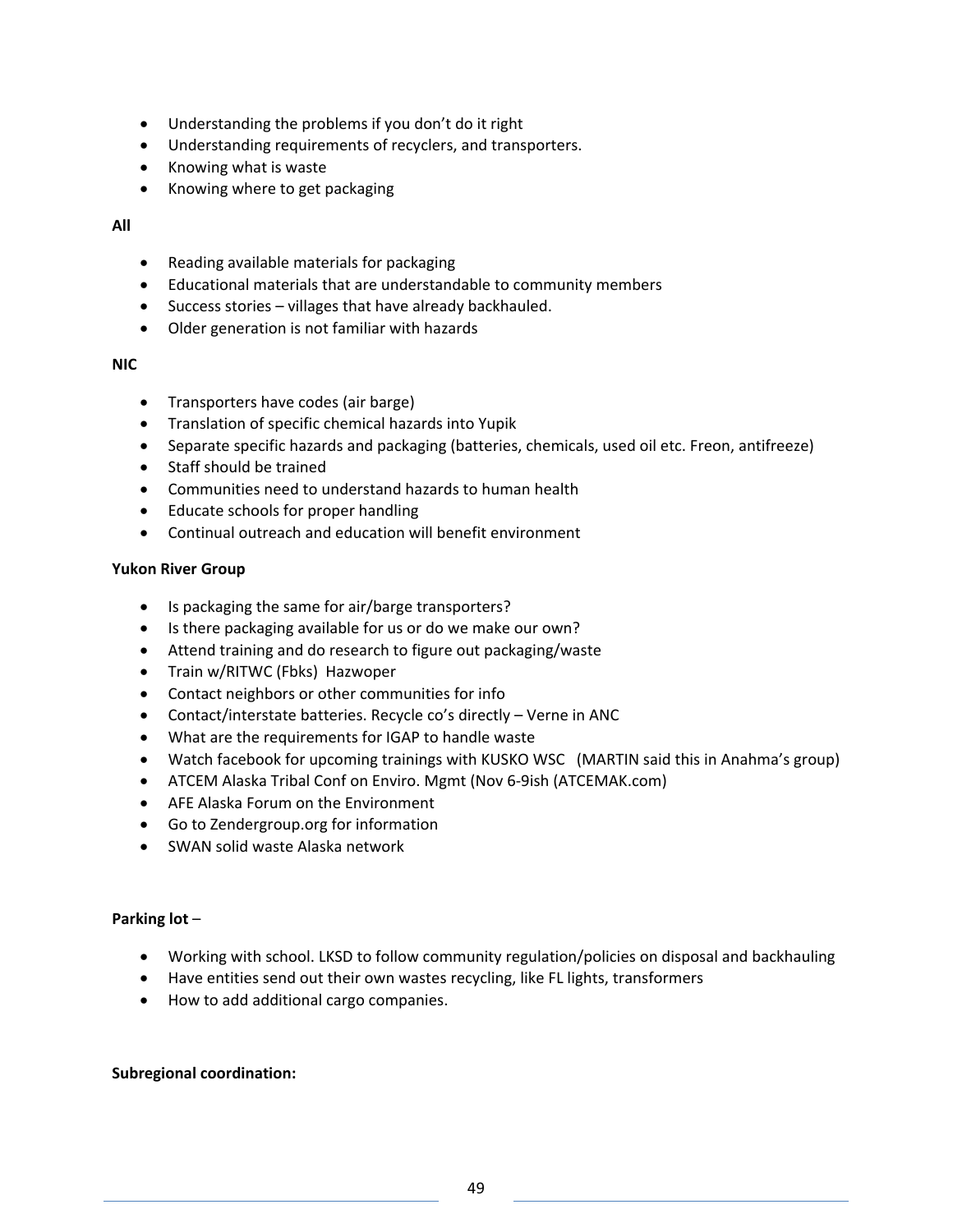- Challenge being inclusive
- Easy access from mouth +
- Funding-
- Coordinating/sharing work +

#### **Regional coordinator and/or coordinating entity**

- Challenge being inclusive
- Funding-
- Working with AVCP what do they need from villages vice versa –

#### **Individual communities work independently with transporters**

Volume and reason for shippers to come +

#### **Questions to ponder**

- What is most cost effective?
- Communication and coordination and communicated
- What facilities are available?
- Asking individual villages who aren't here
- seasons